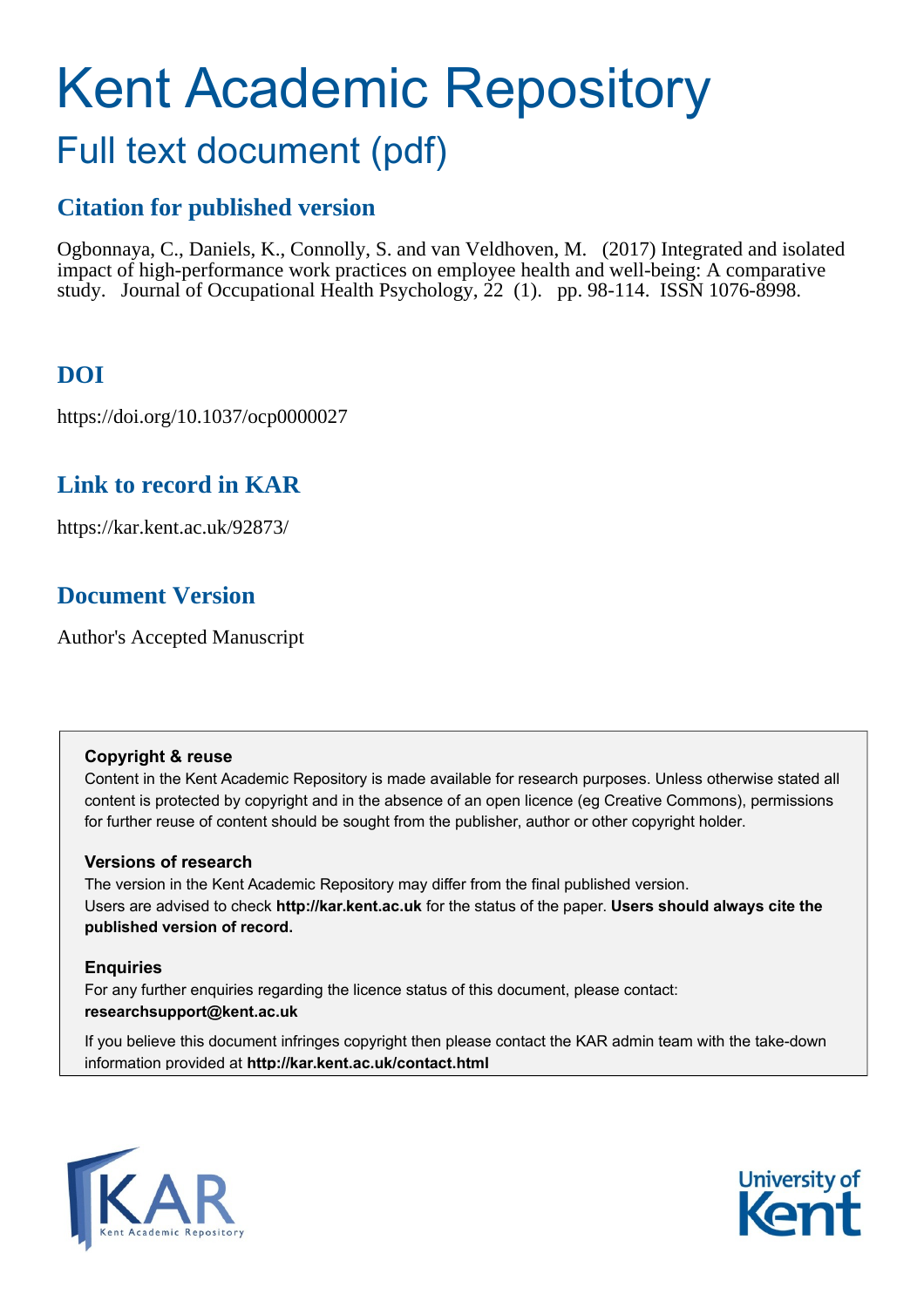# **Integrated and isolated impact of high performance work practices on employee health and well-being: A comparative study**

#### **Abstract**

We investigate the positive relationships between High Performance Work Practices (HPWP) and employee health and well-being, and examine the conflicting assumption that high work intensification arising from HPWP might offset these positive relationships. We present new insights on whether the combined use (or integrated effects) of HPWP has greater explanatory power on employee health, well-being, and work intensification compared to their isolated or independent effects. We use data from the 2004 British Workplace Employment Relations Survey (22,451 employees nested within 1733 workplaces) and the 2010 British National Health Service Staff survey (164,916 employees nested within 386 workplaces). The results show that HPWP have positive combined effects in both contexts, and work intensification has a mediating role in some of the linkages investigated. The results also indicate that the combined use of HPWP may be sensitive to particular organizational settings, and may operate in some sectors but not in others.

Key words: High performance work practices, human resource management, employee health, well-being, and work intensification.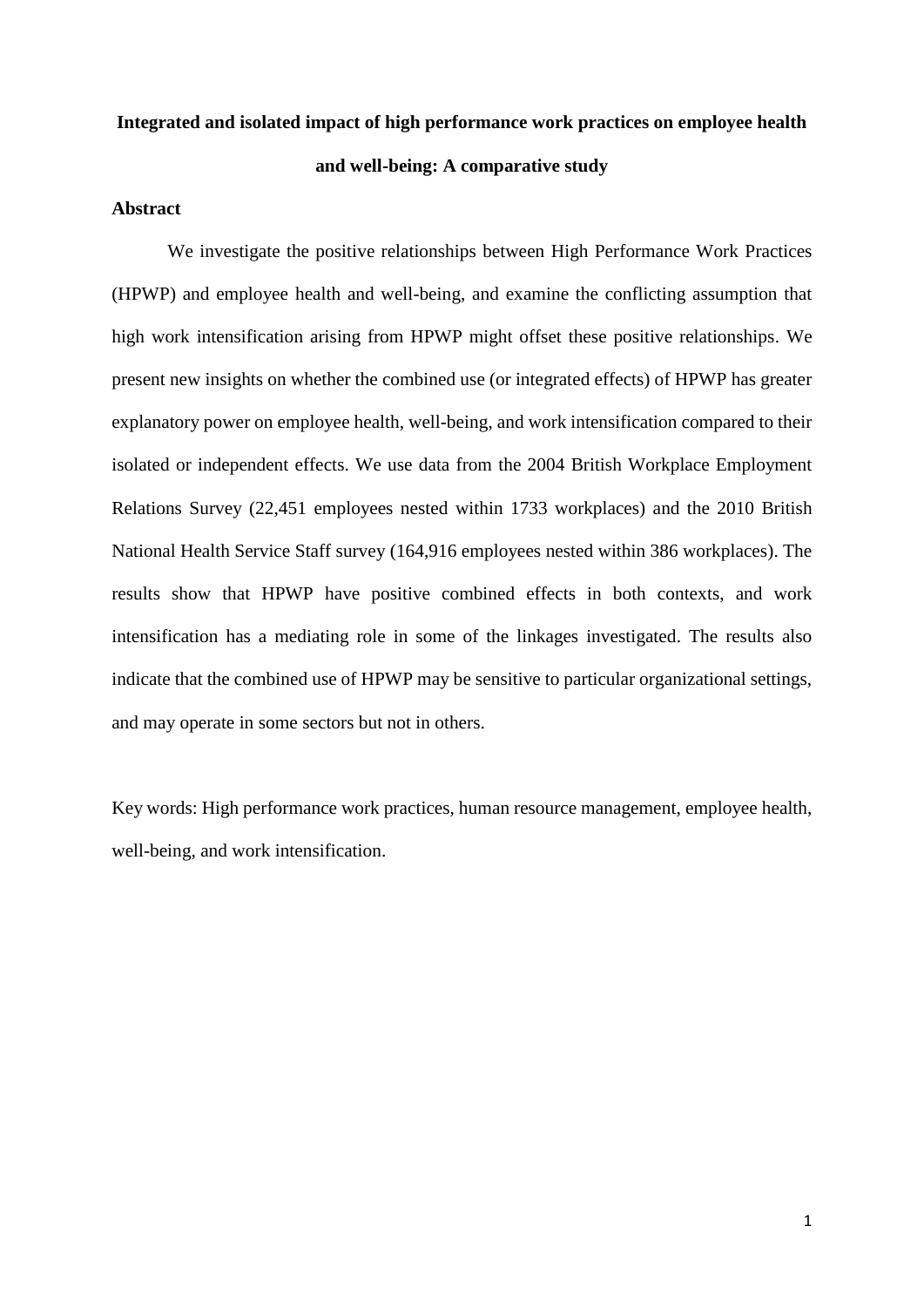#### **Introduction**

High Performance Work Practices (HPWP) are a set of unique but interdependent Human Resource Management (HRM) practices aimed at developing a more effective organization. They typically include training, team working, job autonomy, and practices that optimize employees' skills, motivation, and opportunity to exert discretionary effort (Appelbaum, Bailey, Berg & Kalleberg, 2000). The mainstream view holds that HPWP promote positive employee outcomes such as job satisfaction, commitment, trust, and psychological health (Van De Voorde, Paauwe & Van Veldhoven, 2012); however, studies investigating the ways in which HPWP might be detrimental to employees are generally scarce. Researchers have paid little attention to understanding the relationship between HPWP and work intensification (i.e., the feeling that work is more intense), and how this might offset any positive link between HPWP and employee health and well-being. Thus, the question of whether HPWP impact positively on employees' experiences of work, or are used as a managerial ploy to exploit employees, is unclear. The present study seeks to address these issues by examining data from the 2004 British Workplace Employment Relations Survey (2004 WERS), and comparing findings to data from the 2010 British National Health Service (NHS) Staff survey. The study investigates the extent to which employees' reaction to HPWP as described in the context of a nationally representative sample is comparable to a more specific context, the public healthcare sector.

A common theme in HPWP research is that individual HRM practices should be used together in coherent bundles (integrated effects), rather than independently (isolated effects), to achieve a better impact on outcomes. But is there strong analytic evidence for this assumption? In fact, little progress has been made since Ichniowski, Shaw and Prennushi's (1997) seminal study in gathering evidence on whether HPWP have greater explanatory power on outcomes if analyzed in combination, rather than in isolation. To our knowledge, no study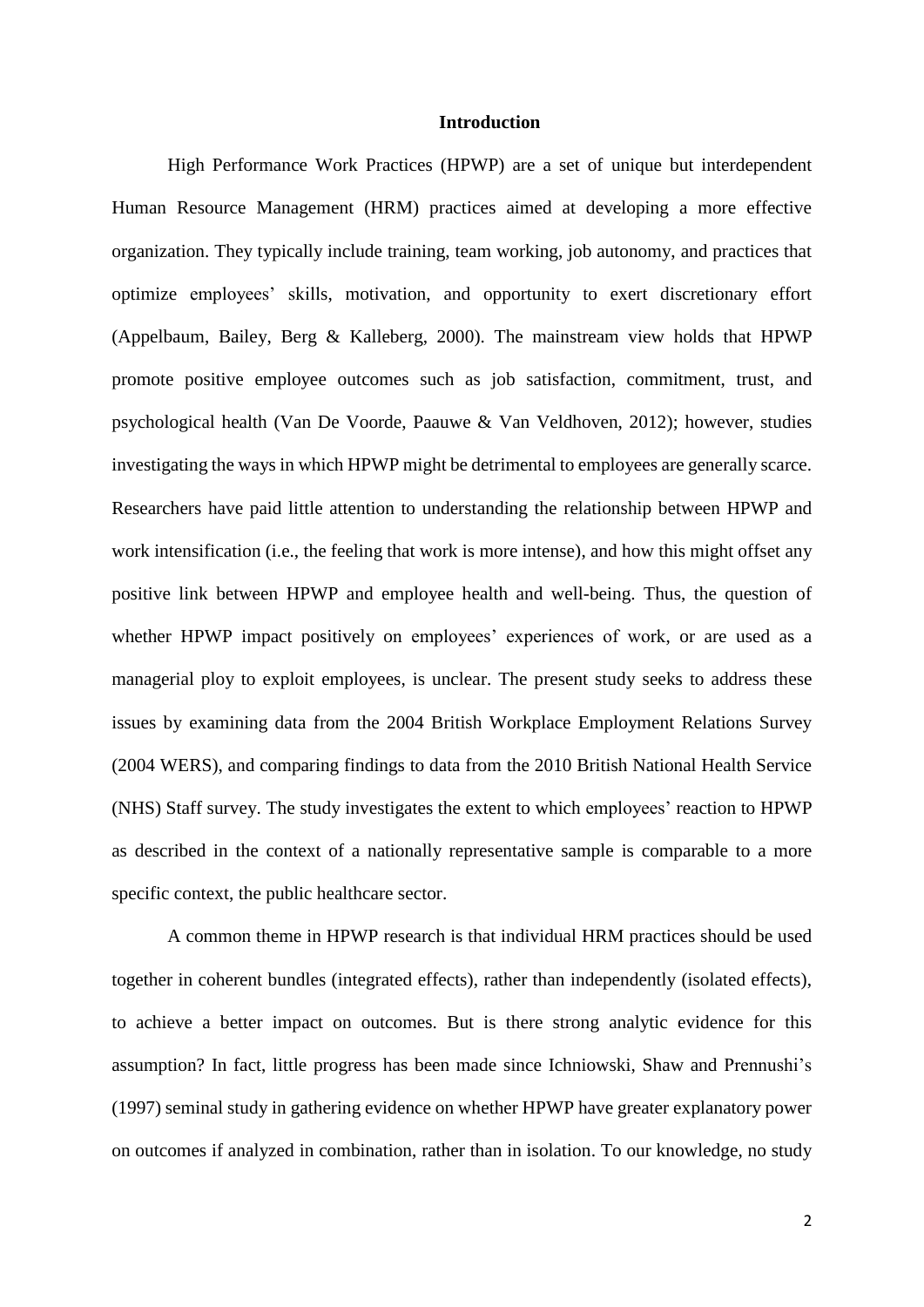has systematically compared the integrated and isolated effects of HPWP on employee health and well-being in a single analysis. This is unsatisfactory as one cannot identify best practices in the HPWP–employee health or well-being relationship without examining whether their combined use accounts for variance in employee outcomes over their independent effects. Our study presents a model that systematically examines the integrated and isolated effects of HPWP in respect of employees' health, well-being, and experience of work intensification. The implication of this is to enhance our knowledge of how best to operationalize HPWP, and inform the debate on whether changes in individual HRM practices have little or no significance for occupational health and well-being.

The first section of this paper provides an overview of the HPWP framework and introduces two approaches to operationalizing HPWP – the integrationist (integrated effects) and isolationist (isolated effects) perspectives. We then outline the nature of the relationships between HPWP and employee health and well-being, with emphasis on the mutual gains and critical perspectives, and describe the debate on whether HPWP mainly have combined and/or separate effects. We present our analytical procedure and discuss our findings.

#### **High performance work practices**

The HPWP framework was welcomed in the mid-1990s as an innovative managerial approach to the design of high-quality jobs (Arthur, 1994; Delery, 1998; Ichniowski, et al., 1997). The framework is consistent with the resource-based view (RBV) of an organization, the notion that employees are a primary source of competitive advantage (Beltrán-Martín, Roca-Puig, Escrig-Tena & Bou-Llusar, 2008). Despite being at the center of many studies of human behavior in occupational settings, there are inconsistencies regarding the nature and types of practices that should be included in the HPWP framework. The consensus among researchers, however, follows the ability-motivation-opportunity (AMO) model of HRM (Appelbaum et al., 2000; Jiang, Lepak & Baer, 2012). The AMO model indicates that an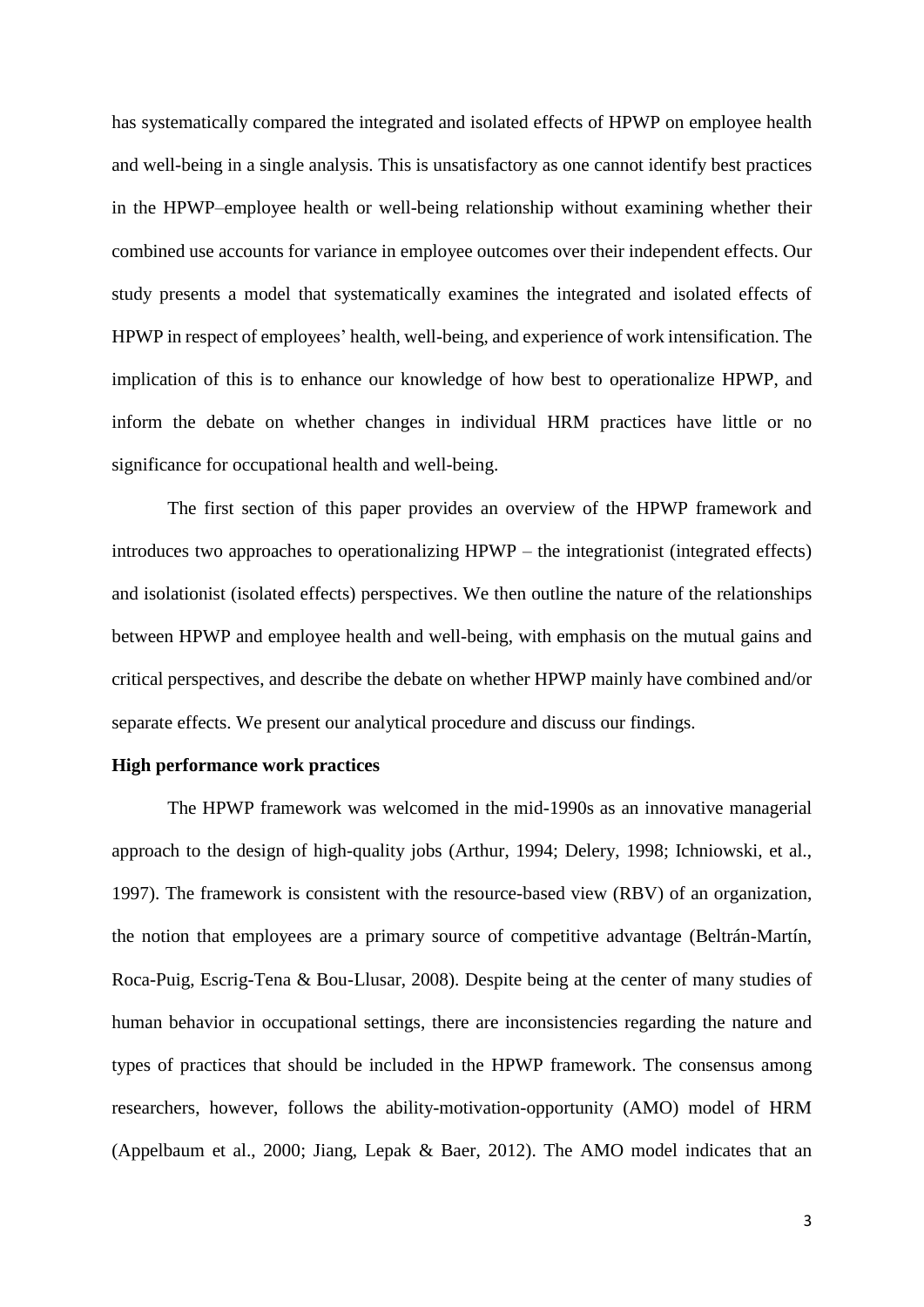effective HPWP regime should be designed to enhance employees' work-related *abilities*, improve employees' *motivation* to perform well, and provide *opportunities* for employees to exercise discretionary effort. In keeping with the AMO model, our measurement of HPWP covers a range of practices that reflect its three dimensions: staff training and selective hiring (ability); career development, performance-related pay, performance appraisal, supportive management (motivation); job autonomy, flexible working, grievance systems, team working, information sharing, and participative decision-making (opportunity).

Much of scholarly debate on how best to operationalize HPWP has been centered around the combined (the integrationist perspective) and/or independent (the isolationist perspective) impact of individual HRM practices (Ichniowski et al., 1997; Jiang et al., 2012). In the integrationist perspective, individual HRM practices are presumed to have mutually supportive properties, and organizations can benefit by integrating these practices into coherent bundles to drive organizational growth (MacDuffie, 1995). The integrationist perspective is often hinged on the principle of 'internal fit' or 'horizontal fit', a prominent concept in Strategic HRM (Delery, 1998). This principle suggests that once the corporate objectives are set for the human resource domain of an organization, HRM policies should be integrated into a coherent system directed towards achieving these corporate objectives (Delery, 1998; Macky & Boxall, 2007). This implies that organizations can achieve large gains by integrating an extensive range of HRM practices into a coherent framework that captures existing complementarities among such practices.

Contrary to this is the isolationist perspective, the more traditional approach to operationalizing HPWP. This perspective underscores the need to investigate the unique and independent effects of individual HRM practices on outcomes (Bryson & White, 2008; Kalmi & Kauhanen, 2008). Each practice may account for variance in organizational outcomes; therefore their unique or independent properties should be investigated (Jiang et al., 2012).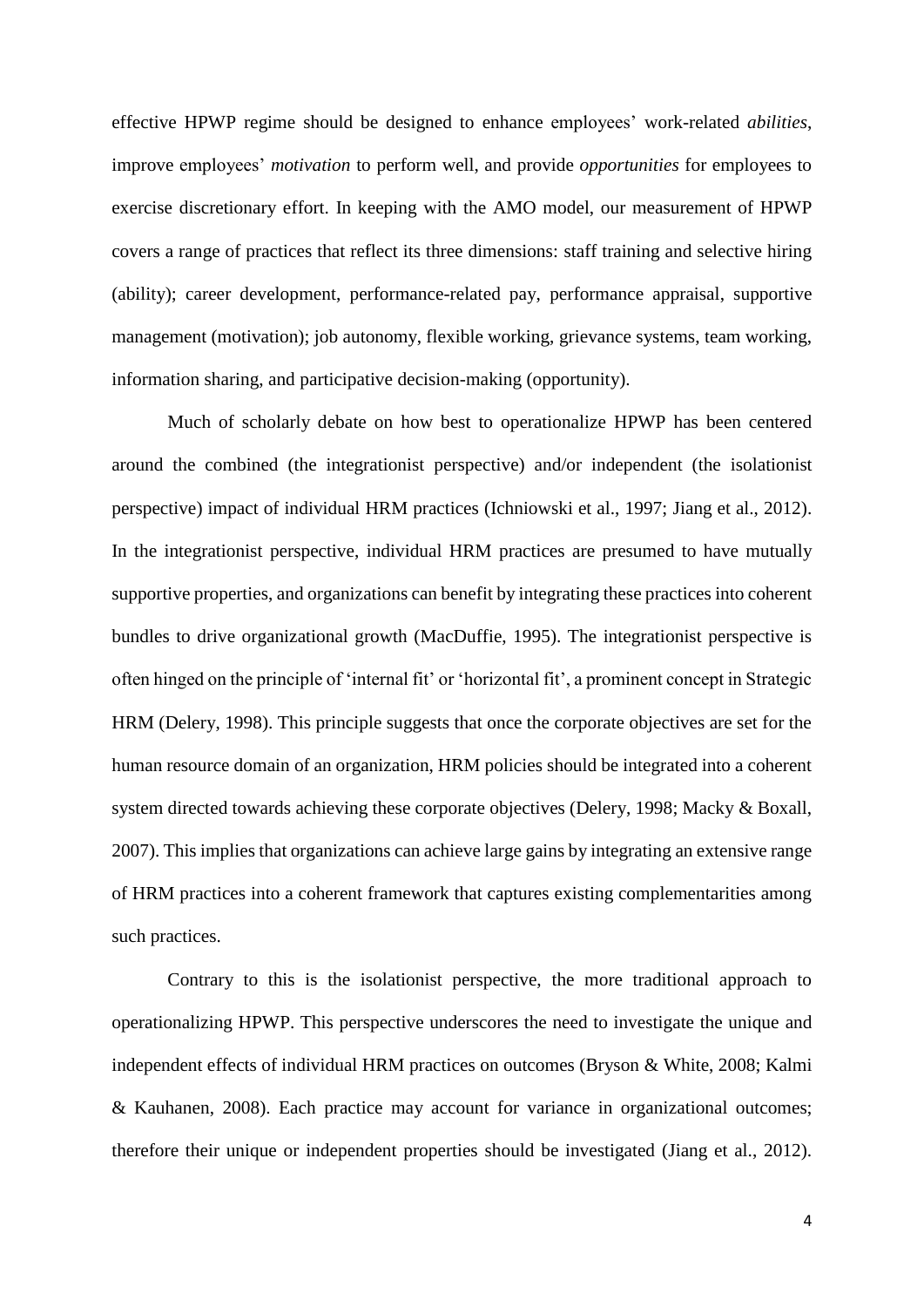When individual HRM practices are examined together in an integrated framework, their unique and independent characteristics are usually underplayed, leading to partial estimation of their true effects on outcomes (Bryson & White, 2008; Kalmi & Kauhanen, 2008).

The literature seems more inclined, however, towards the integrationist perspective as HPWP are commonly examined through the combined effects of individual HRM practices. There is ample evidence to show that such integrated systems may lead to superior organizational performance (Beltrán-Martín et al., 2008; Guerrero & Barraud- Didier, 2004; Ichniowski et al., 1997; MacDuffie, 1995). Nevertheless, some uncertainties still exist about employee-level outcomes of HPWP (Kehoe & Wright, 2013); hence, the reason why the present study is focused on employees' workplace experiences.

At least two competing views may inform our understanding of employee outcomes of HPWP. The first, the mutual gains perspective, stipulates a 'win-win' situation in which HPWP are associated with positive effects on both organizational performance and employee outcomes (Macky & Boxall, 2008; Van De Voorde et al., 2012). Organizational performance in this light includes measures of labor productivity, profitability, and low staff turnover, whereas employee outcomes relate to workers' subjective experiences at work – including measures of work engagement, organizational commitment, employee trust in management, and positive psychological health (e.g., job satisfaction, contentment, and, enthusiasm) (Van De Voorde et al., 2012, p. 394). These outcomes fall under the umbrella term 'employee health and well-being', which represent the overall quality of employees' functioning at work. They reinforce employees' sense of dedication towards their job and provide a vital source of sustained competitive advantage for an organization. The latter is among the compelling reasons for increased research interests in employee health and well-being. The second, more critical perspective, holds that the organizational benefits of HPWP usually occur through the transfer of greater work demands and pressure to employees, leading to poor employees'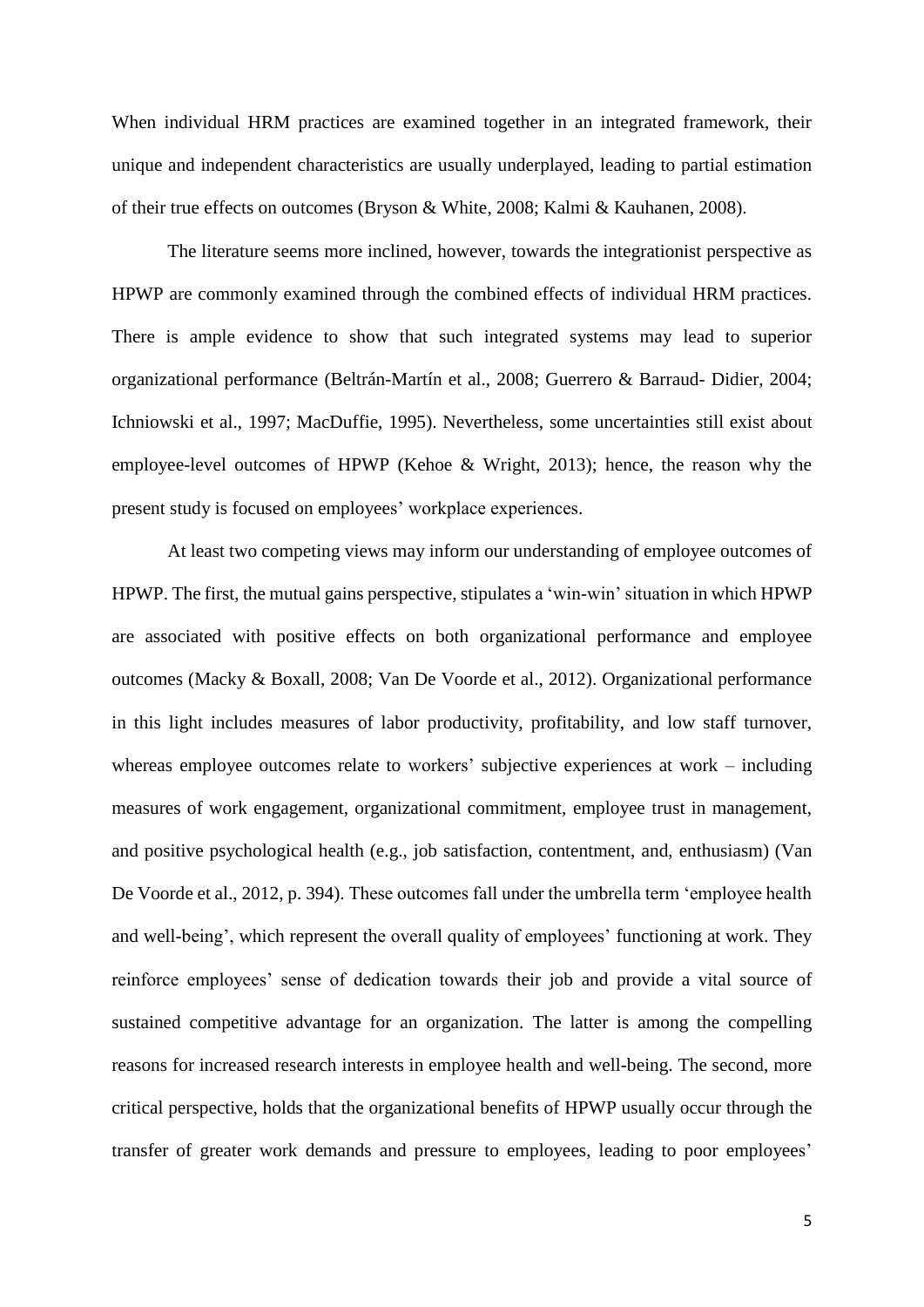quality of work life (Ramsay, Scholarios & Harley, 2000). This perspective portrays HPWP as occupational stress factors that encourage a 'win-lose' situation (i.e., positive outcomes for the organization, but negative outcomes for employees).

#### **The mutual gains perspective**

Research on the mutual gains perspective suggests a positive relationship between HPWP and employee job satisfaction (Macky and Boxall, 2007), organizational commitment (Paré and Tremblay, 2007), trust in management (Whitener, 2001), and job contentment (i.e., lower anxiety) (Jensen, Patel & Messersmith, 2013). These health and well-being measures are crucial for the effective functioning of an organisation. They positively influence employees' job performance and enhance employees' willingness to go beyond their personal interests for the benefit of the organization (Van De Voorde et al., 2012). HPWP enhance employee health and well-being because they communicate consistent signals about the extent to which employees are valued by the organization (Van De Voorde & Beijer, 2015). These signals are transmitted via the main components of HPWP – workplace practices that develop employees' abilities, improve employees' sense of motivation, and provide opportunities for employee to exercise discretionary effort (Appelbaum et al., 2000). Employees perceive these signals as fair treatment from the organization, and based on the norm of reciprocity, may respond through greater levels of organizational commitment and trust in management (Macky and Boxall, 2007; Paré and Tremblay, 2007).

As part of their positive signalling effects, HPWP foster the development of organizational justice and support, thereby creating a workplace environment where employees feel motivated and catered for (Van De Voorde & Beijer, 2015). Such an environment encourages employees' positive attributions for HRM structures within the workplace (Nishii, Lepak & Schneider, 2008), leading to improved employees' job satisfaction, health and psychological well-being. For example, employees in such environments are able to optimize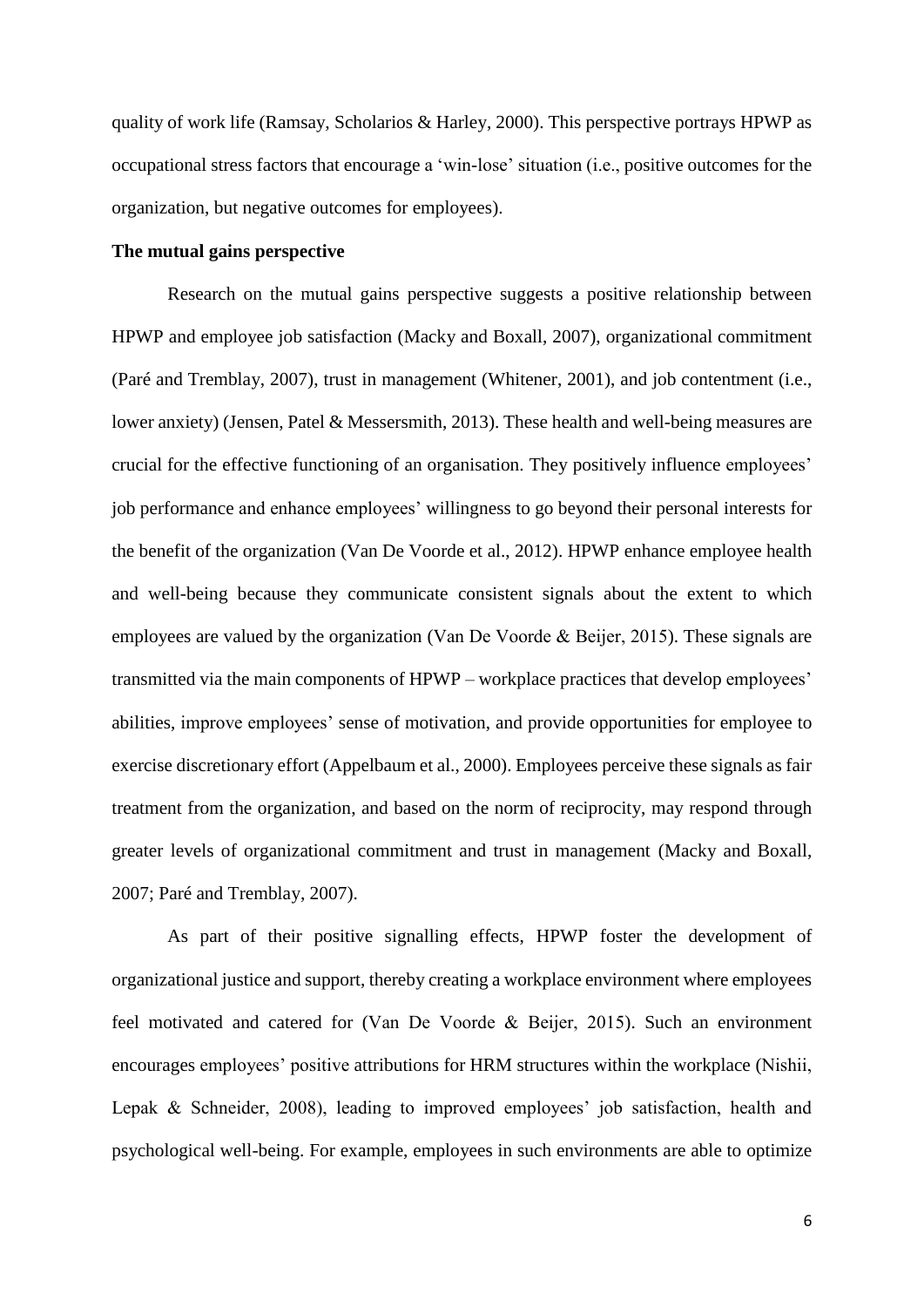their work-related skills through training, team working, and information sharing activities. They are given autonomy over their job tasks and allowed to participate in workplace decisionmaking activities. These job characteristics influence employees' sense of work empowerment such that HPWP are perceived as reflecting a legitimate concern for employee welfare (Van De Voorde & Beijer, 2015). Along these lines, one would expect employees in workplaces adopting an extensive range of HPWP to experience better work-related health and well-being than employees in workplaces adopting a lower range of HPWP.

*Hypothesis 1:* HPWP are positively related to employee health and well-being such that employees in workplaces with higher adoption of HPWP are more likely to experience job satisfaction, commitment, trust in management, and job-related contentment than employees in workplaces with lower adoption of HPWP.

#### **The critical perspective**

Critics of the mutual gains perspective have raised doubts about the benefits of HPWP for employees. They portray HPWP as an exploitative managerial model designed to promote organizational performance at the expense of employees' quality of work life (Godard, 2001; Kroon, Van de Voorde & Van Veldhoven, 2009; Ramsay et al., 2000). The rationale for this is that organizations are often faced with stiff competition in a harsh economic environment that increases employers' need to maximize labor productivity. Because the primary aim of HPWP is to increase employee involvement and productivity, so as to drive organizational performance, employers may enact such practices to elicit greater work effort from employees, but, at the same time, expose employees to higher work intensification (Jensen et al., 2013; Ramsay et al., 2000). Employees are compelled to work too hard and undertake too many job tasks, leading to greater experiences of stressful work. In this light, work intensification (defined as the feeling that work is more demanding and intense) is seen as an important variable explaining the possible adverse consequences of HPWP on employees.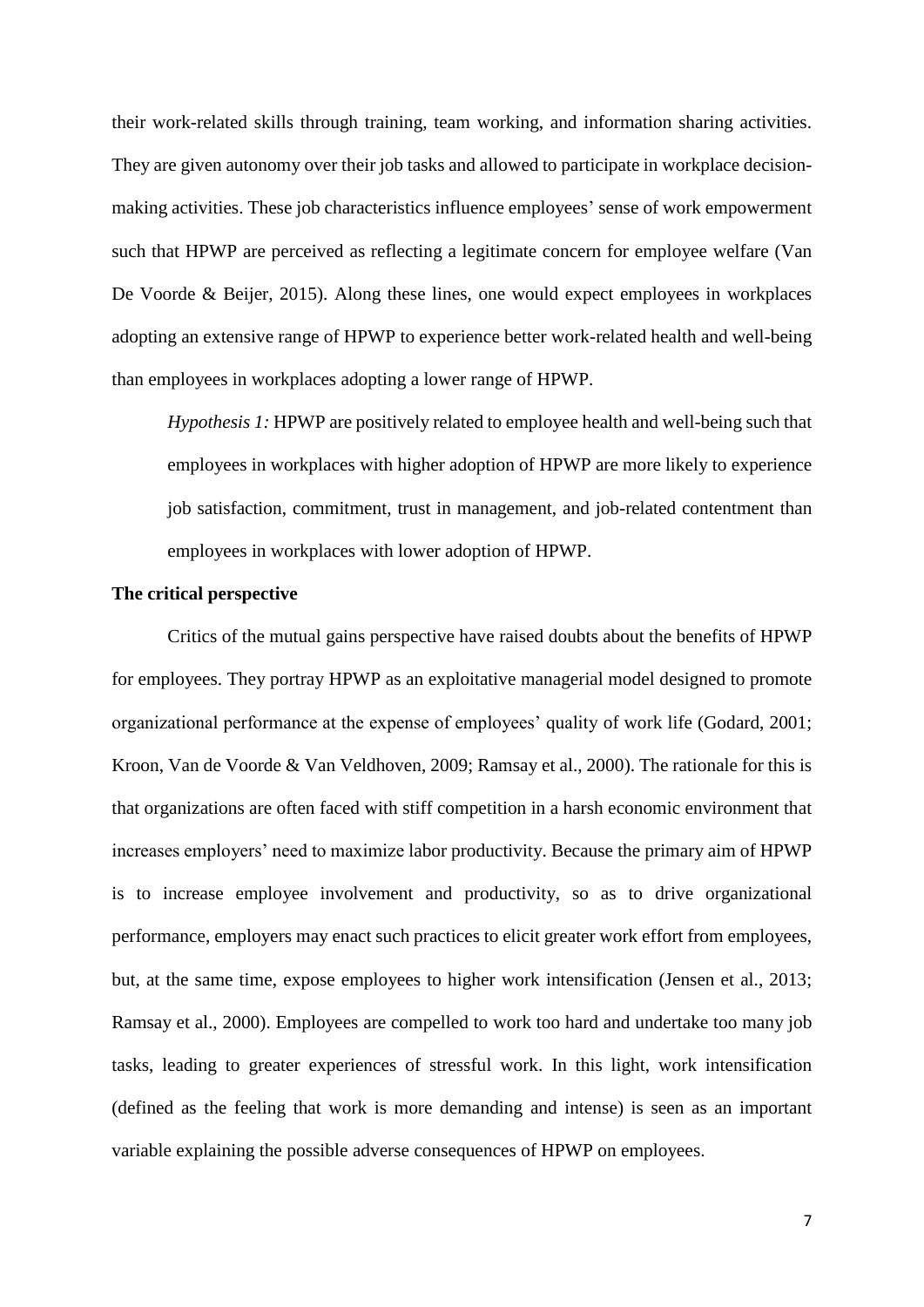The critical perspective, and particularly, the nature of the relationship between HPWP and work intensification, has seldom been the main focus in occupational health psychology. In one of few studies to examine the HPWP–intensification relationship, Kroon et al. (2009) showed a positive relationship between HPWP and work intensification among 393 employees working in 86 Dutch organizations. Kroon et al. used multilevel analysis, with HPWP measured at the organizational level and both work intensification and employee well-being measured at the employee level, to demonstrate how HPWP might increase employee experience of burnout and emotional exhaustion by means of intensified job demands. Kroon et al. identified HPWP as stress factors that provoke continuous feelings of heightened work demands and pressure, leading to perceptions of endured job strain. Similarly, Godard (2001), in their study of 508 Canadian employees, showed how the use of HPWP might increase employees' experience of work intensification. Godard (2001, p. 778) argued that HPWP (in their terms alternative work practices) could marginally increase employees' experience of task involvement and empowerment, but that these effects are usually "obtained through an intensification of the work process." Our second hypothesis is therefore based on the expectation that HPWP is positively related to work intensification.

*Hypothesis 2*: The use of HPWP is associated with employees' experience of work intensification.

The question then is whether the experience of work intensification arising from HPWP might offset the positive impact of HPWP on employee health and well-being, as assumed in Hypothesis 1. It could be that high work intensification, particularly in work environments where management has an increased interest to maximize labor productivity, may prompt employees to feel that they are being exploited, and this may contribute to poor employee health and well-being. This assumption is consistent with Wood et al.'s (2012, p. 425) counteracting effects model, which posits that the feeling of high work demands and pressure associated with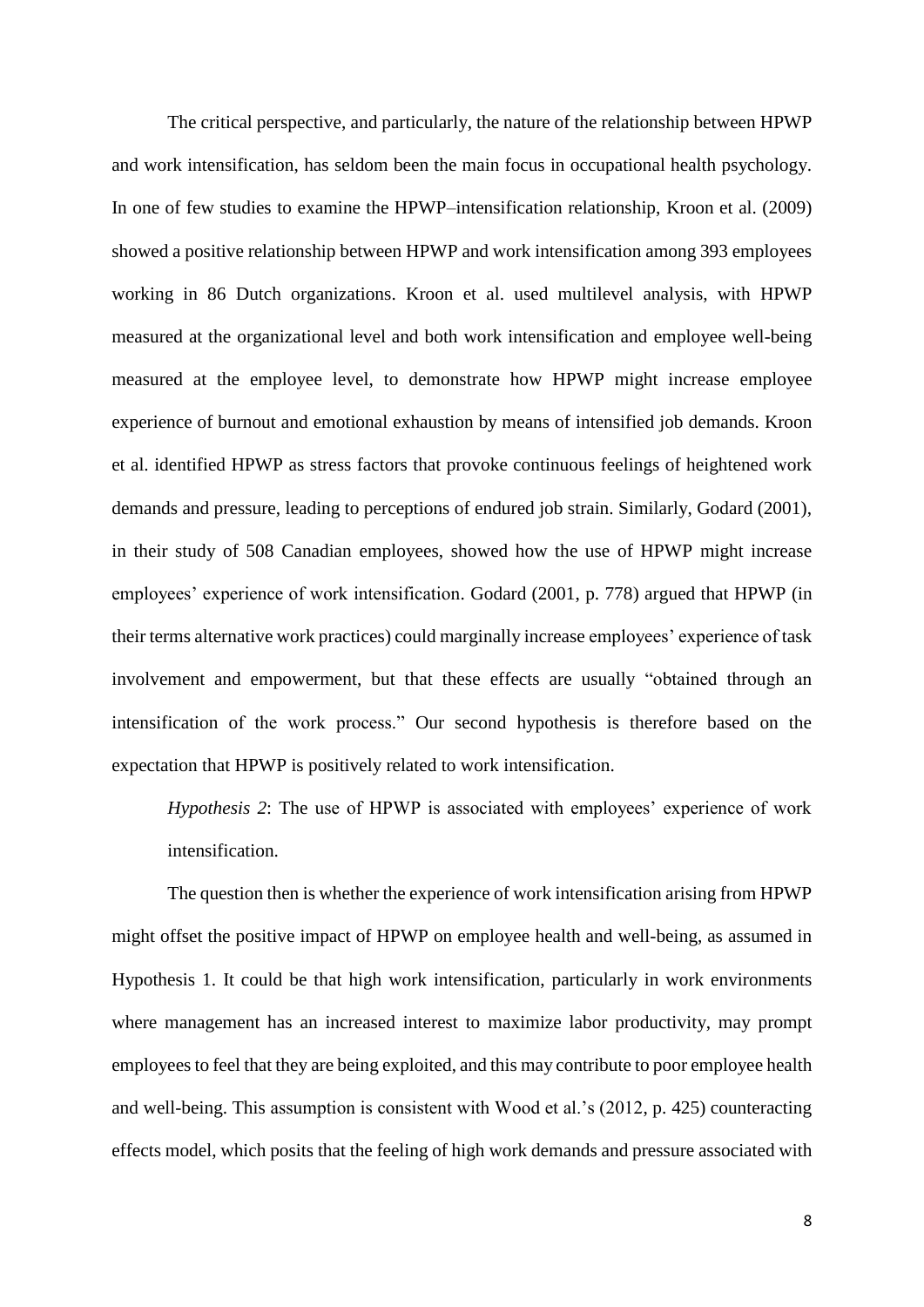employee involvement practices (such as HPWP) "may cancel out or reduce" any positive impact on employee outcomes. The rationale is that HRM systems can be misapplied if enacted primarily to drive organizational performance at the expense of employee well-being (Kroon et al., 2009). Employees may consider such systems as a managerial ploy to control the workforce and take as much advantage of employees as possible. Consequently, employees may have doubts that management will reciprocate its demands on employees with incentives such as pay increases or job security. Such doubts may not only distort employees' perceptions about HPWP, but also undermine the desired effect of HPWP on employee health and wellbeing. Therefore, if HPWP increase employees' experience of work intensification (i.e., Hypothesis 2), we might expect work intensification to offset the positive impact of HPWP on employee health and well-being.

*Hypothesis 3*: The experience of work intensification arising from HPWP mediates a negative relationship between HPWP and employee health and well-being.

#### **The integrationist versus isolationist perspectives of HPWP**

The integrationist perspective is the most common approach to operationalizing HPWP. As mentioned earlier, it is based on the idea of 'internal fit', which entails combining individual HRM practices into bundles or systems to maximize their complementary properties and accrue large organizational gains. Advocates of the integrationist perspective have criticized the more traditional approach, the isolationist perspective, on the basis that HRM practices are driven from a common philosophy and one may not fully understand the mechanisms by which such practices influence organizational performance without taking into account their interdependencies (Beltrán-Martín et al., 2008; Guerrero & Barraud- Didier, 2004; MacDuffie, 1995). Moreover, by isolating the effects of individual HRM practices, the true nature of work may be overly simplified, and the complex reality of organizational processes reduced to a handful of separate HRM variables (MacDuffie, 1995).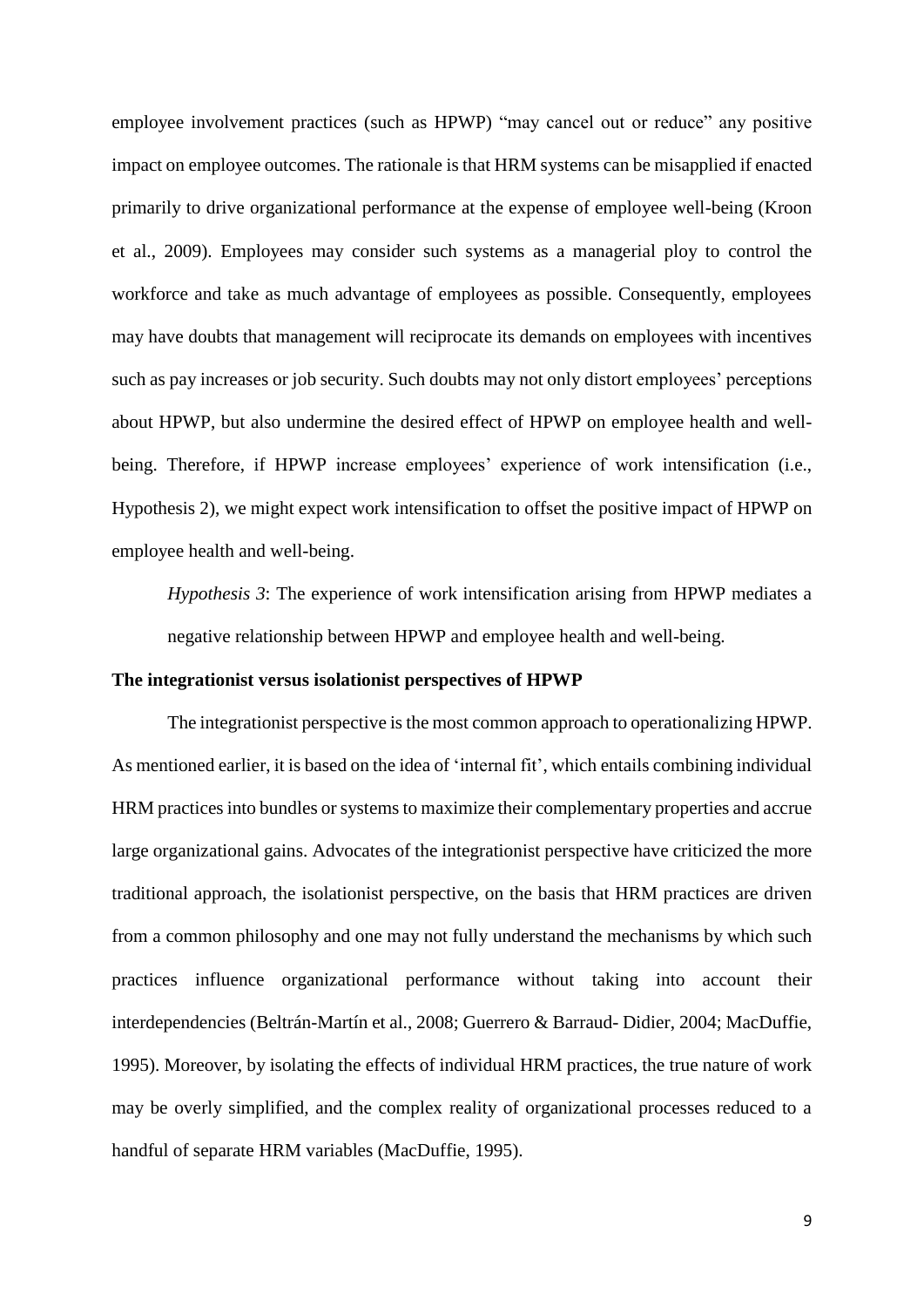Despite such criticisms, the isolationist perspective is relevant for ascertaining whether specific workplace practices have tangible benefits for an organization (Delery, 1998). Individual HRM practices may explain additional variance in outcomes through their unique characteristics, and accentuate possible discrepancies where 'internal fit' is presumed without thorough assessment of underpinning operations of HRM systems. For example, not all combinations of individual HRM practices are beneficial for an organization: see Becker et al.'s (1997) explanation of a 'deadly combination' and Delery's (1998) report on 'substitution effects'. Moreover, the idea of 'internal fit' is challenged by the fact that there are multiple goals in HRM, and specific workplace practices may influence more than one goal differently (Toh, Morgeson & Campion, 2008). This may give rise to a range of strategic tensions and cause components of the HPWP system to pull in conflicting directions. The occupational health literature will therefore benefit from an investigation of how specific workplace practices influence the relationships between HPWP and outcomes.

In the meta-analytic study by Combs, Liu, Hall and Ketchen (2006), it was revealed that only two studies (i.e., Ichniowski, et al., 1997 and Guerrero & Barraud- Didier, 2004) out of a total of 92 studies had examined whether the integrated effects of HPWP have stronger explanatory power on outcomes compared to their isolated effects. This suggests that criticisms of the isolationist perspective in favor of the integrationist perspective have relied on theoretical assumptions with little direct support from empirical evidence. Moreover, considering that Ichniowski et al. (1997) and Guerrero and Barraud-Didier (2004) had focused on organizational-level outcomes, no study so far has simultaneously compared the integrationist and isolationist perspectives using employee-level outcomes. Even if researchers are drawing toward a conclusion that integrated systems of HPWP are beneficial for the organization, questions remain as to whether the story is similar for employee health and well-being. With these in mind, our final hypothesis illustrates how the integrationist and isolationist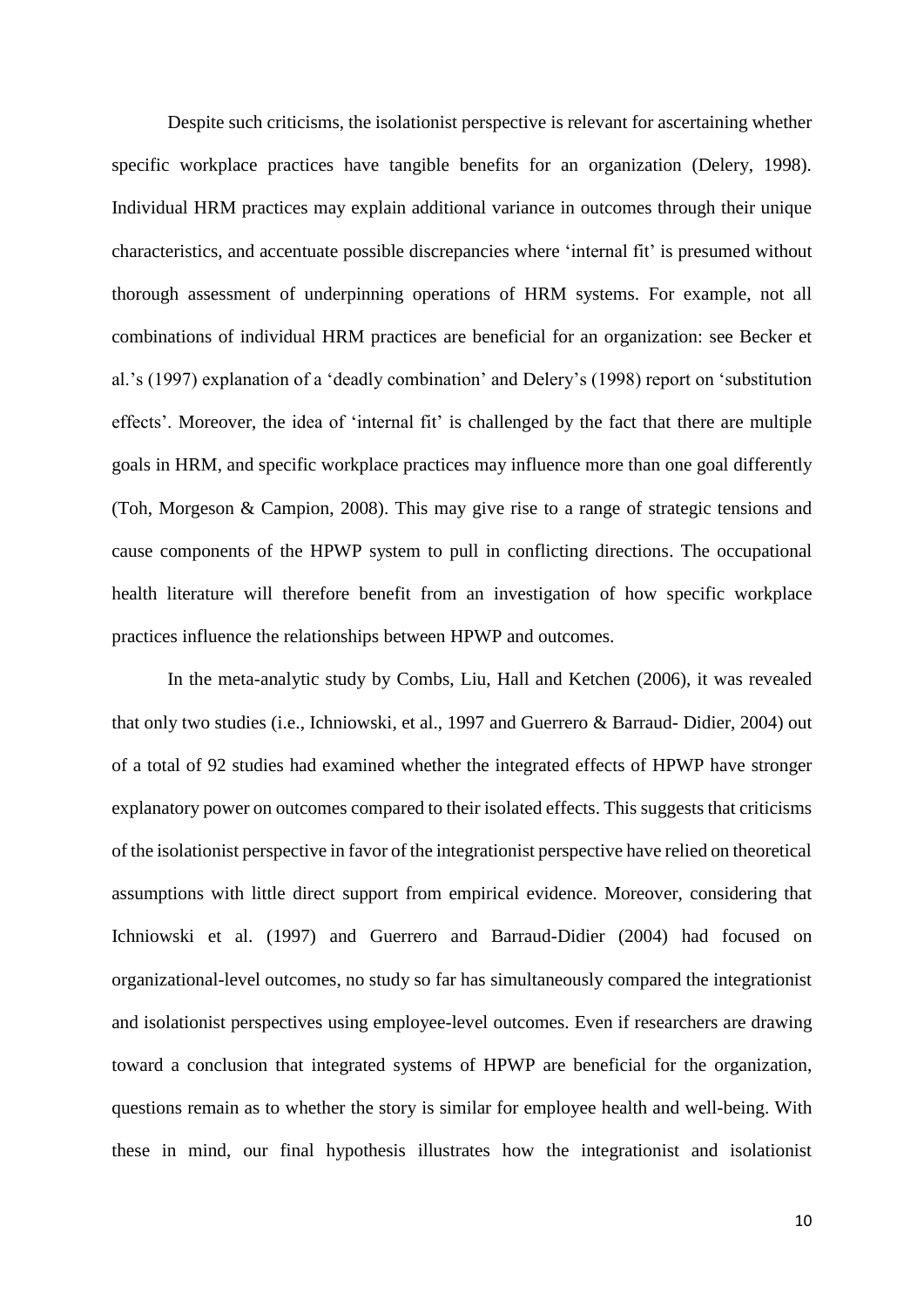perspectives of HPWP can be examined in parallel to identify active ingredients in the assumed employee-level effects of HPWP.

*Hypothesis 4:* The integrated (or combined) effects of HPWP account for variance in employee health, well-being and experience of work intensification, over and above their unique independent effects.

#### **The present study**

The hypotheses are examined using secondary data from two sources: the British 2004 WERS and the British 2010 NHS Staff survey. Our aim is to ascertain the extent to which employee outcomes of HPWP as described in the context of the general British workforce are replicable within the specific context of the British public healthcare sector. Drawing on the 'universalist' principle of HRM, researchers contend that HPWP represent the 'one best approach' to organizational effectiveness because they promote generalizable outcomes across organizational contexts, size, culture, and corporate strategies (Delery & Doty, 1996; Hughes, 2002). Other scholars, however, argue that the impact of HRM practices as described in the context of a particular sector may not generalize across other contexts due to differences in HRM strategies (Ordiz & Fernández, 2005; West, Guthrie, Dawson, Borrill & Carter, 2006). For example, HRM strategies adopted in private sector organizations may vary from those in public sector organizations as private sector organizations function primarily to accrue profits for stakeholders, whereas public sector organizations are usually non-profit oriented. Therefore, any inferences made in terms of cross-sectoral applicability of HRM outcomes between the private and public sectors may be misleading, unless such inferences are supported by empirical evidence.

These contrasting views on cross-sectoral applicability of HRM have been neglected in both the HRM and occupational health literatures. Many studies have relied on data from private sector institutions – manufacturing companies (see Arthur, 1994; Appelbaum et al.,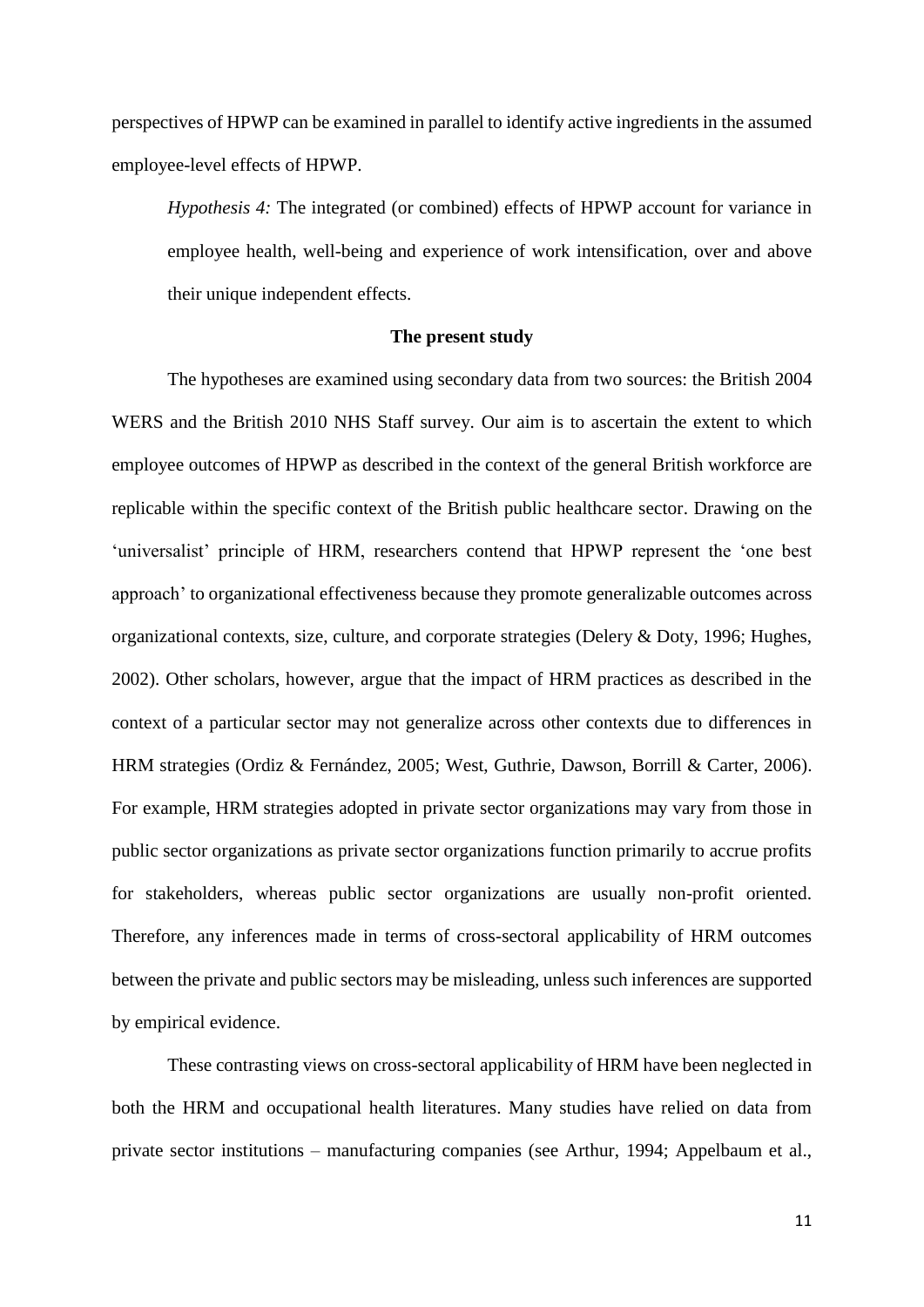2000; Combs et al., 2006), industrial and service companies (Beltrán-Martín et al., 2008); little attention is paid to HPWP outcomes in highly institutionalized public sector organizations (Bonias, Bartram, Leggat & Stanton, 2010) such as the British NHS. The present study aims to explicate cross-sectoral applicability of HPWP through exploring the role of sector-specific characteristics in employee outcomes of HPWP.

#### **Method**

#### **Study 1**

The 2004 WERS is a large nationally representative survey of all establishments in the United Kingdom. The survey contains a wide range of information regarding various managerial strategies to work organization and corresponding employee experiences of these strategies. Data for the 2004 WERS management survey were gathered via a face-to-face interview with a single manager or a senior person whose role is related to employment relations and HRM. Each management interview lasted about two hours and was undertaken on-site by a trained interviewer. The interviews were successful in a total of 2,295 workplaces, representing a response rate of 64 per cent. Employee-level data for the 2004 WERS were collected using an eight-page, self-completion questionnaire randomly distributed in 1,733 of the 2,295 workplaces where the management interviews were carried out. Around 37,000 questionnaires were initially distributed but some 22,451 questionnaires were completed, representing a fieldwork response rate of 60 per cent. To accommodate the nested structure of the 2004 WERS, the management sample was matched with the sample of workplaces from which employee responses were elicited, thereby reducing the overall sample from 2,295 to 1,733 organizations. The organization is the nesting variable. The median number of employees in sampled organizations is 13 (range is 2 to 24).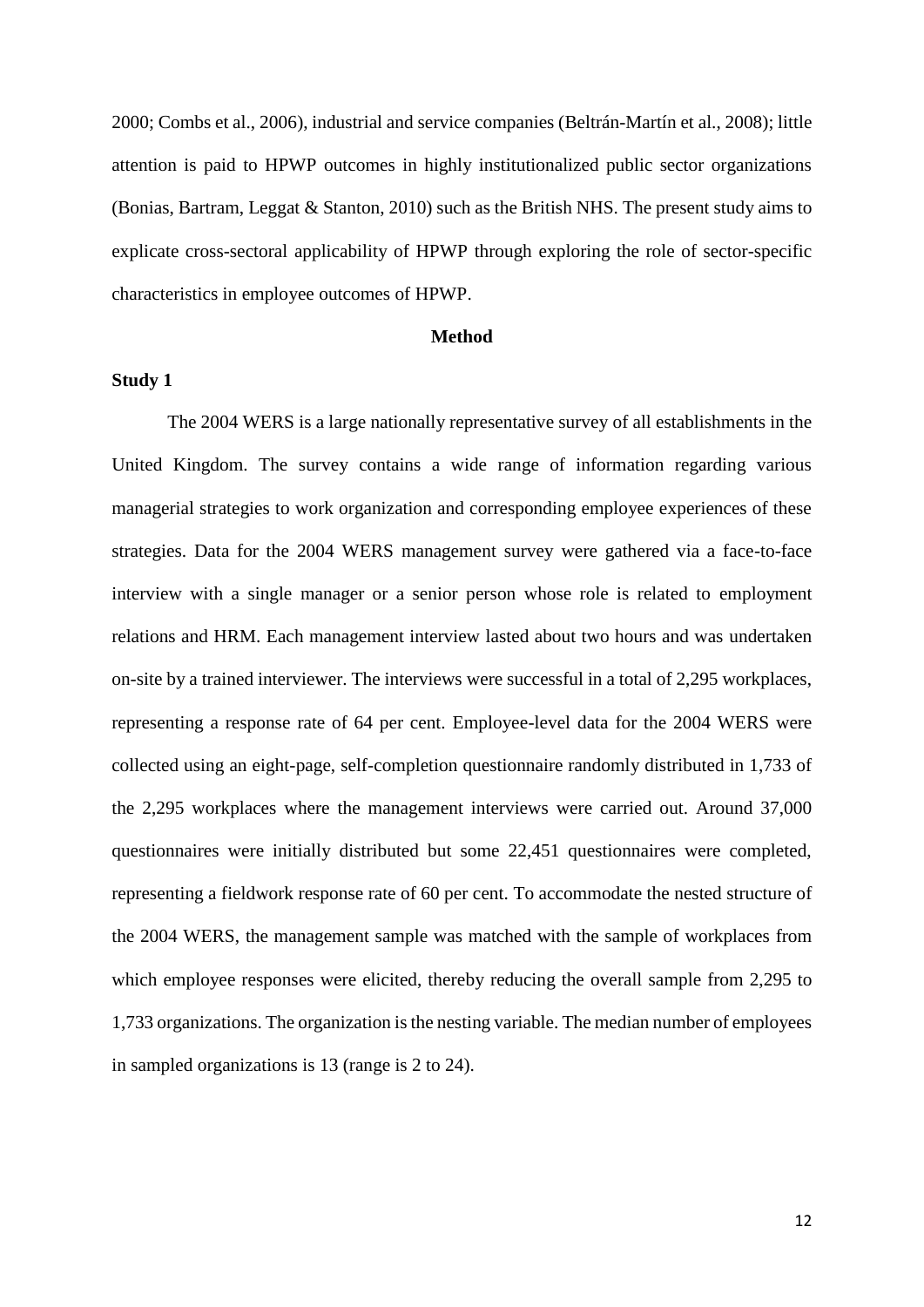#### **Study 2**

The 2010 NHS Staff survey is the eighth in a series of annual surveys first conducted in 2003. The survey covers employees of all NHS Acute Trusts, Ambulance Trusts, Mental Health/Learning Disability Trusts, Care Trusts and Primary Care Trusts in England. NHS Trusts are corporations or authorities that provide services on behalf of the British NHS in England and Wales. The survey provides information regarding staff perspectives on various HRM issues ranging from the organization of work, to matters of occupational health and safety management within the NHS. Data were gathered via self-completion questionnaires. The questionnaires were distributed to a selection of NHS staff by an external survey contractor appointed by the Care Quality Commission. A total of 164,916 questionnaires from 386 NHS Trusts in England were completed and returned, representing a fieldwork response rate of 54 per cent. The median number of employees in sampled NHS Trusts is 419, and the range is 44 to 833.

#### **Measures**

**HRM practices (organizational-level variables).** Our selection of HRM practices was guided by previous research (Beltrán-Martín et al., 2008; Bonias et al., 2010; Combs et al., 2006; Guerrero & Barraud- Didier, 2004; Ichniowski et al., 1997) and the three dimensions of the AMO model (Appelbaum et al., 2000). We derived ten HRM practices for Study 1, four from the 2004 WERS management survey – team working, performance-related pay, selective hiring, grievance systems, and six from the employee survey – job autonomy, staff training, flexible working, participative decision-making, information sharing, and supportive management. Ten HRM practices were derived for Study  $2 - j$ ob autonomy, team working, staff training, career development, flexible working, performance appraisal, grievance systems, supportive management, information sharing, and participative decision-making. In selecting items for these variables, we followed the precedents in previous analysis of the 2004 WERS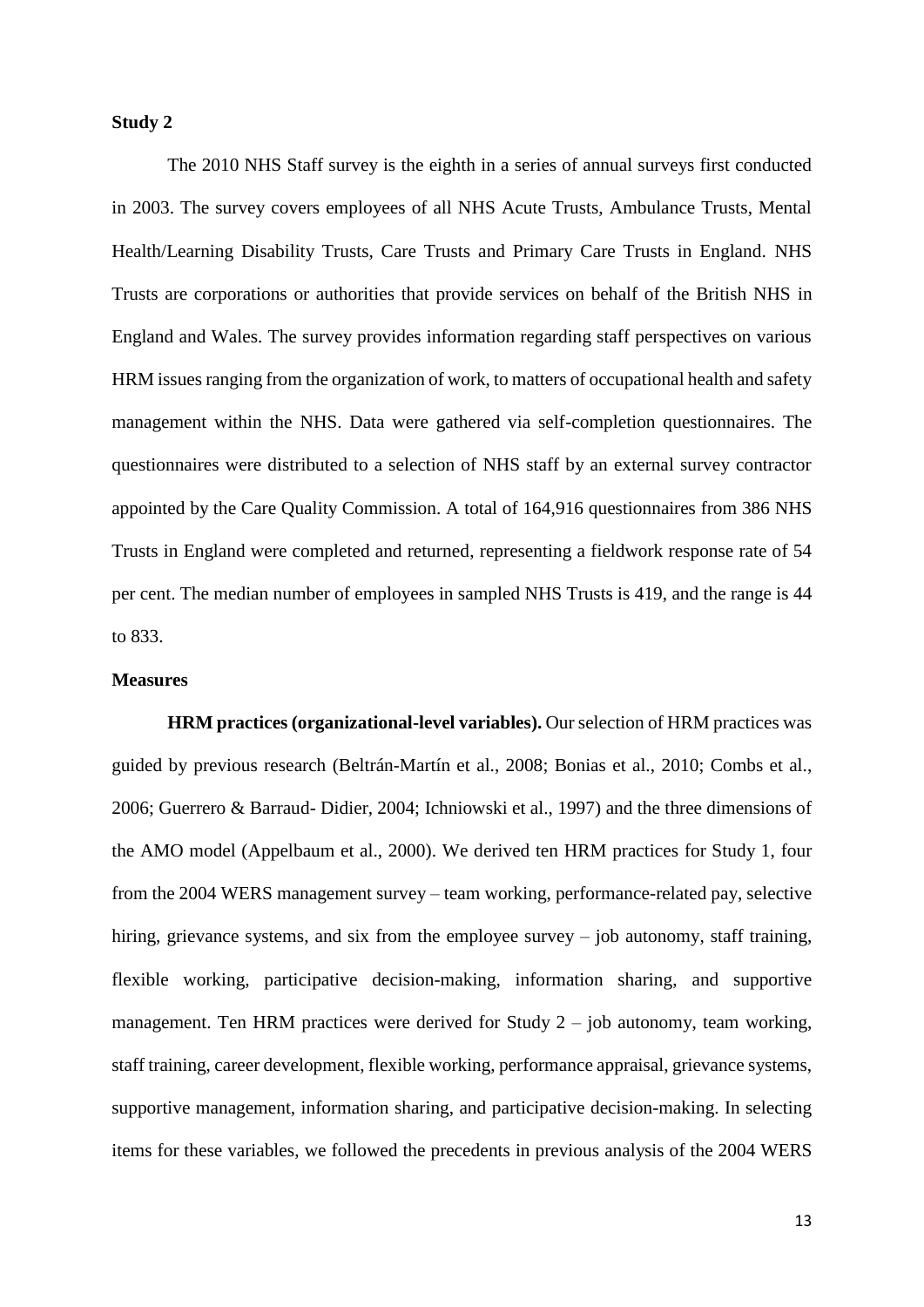data (Guest & Conway, 2007; Wood & De Menezes, 2011; Wood et al., 2012) and the 2010 NHS Staff survey (Powell et al., 2014). See Appendices 1 and 2 for full details of all HRM practices in Studies 1 and 2, respectively.

All HRM practices were measured by multiple-item scales except staff training in Study 1, and flexible working and performance appraisal in Study 2, which are single-item variables. Despite the pitfalls of single-item variables (e.g., they are statistically less stable than multipleitem variables), we have included them to achieve a more comprehensive representation of HPWP. Also, five HRM variables in Study 1 – team working, performance-related pay, flexible working, selective hiring, and grievance systems – were measured by binary items. The use of binary items for HRM variables is not uncommon in organizational research (e.g., Bryson & White, 2008; Guest and Conway, 2007; Toh et al., 2008).

To ensure discriminant validity for our HRM measures, we examined two confirmatory factor analysis (CFA) models, one each for Studies 1 and 2. The factor loadings of the singleitem scales were fixed at one and their residual variances at a non-zero estimate of unreliability equal to '(1– reliability) multiplied by sample variance' (Hayduk, 1987). We did this to minimize measurement error problems associated with the use of single-item scales (Williams, Vandenberg & Edwards, 2009). The CFA models yielded adequate model fit for Study 1 (Chisquare  $[X^2] = 1390.219$ ; degrees of freedom  $[df] = 280$ ; p-value < 0.001; Root Mean Square Error of Approximation  $[RMSEA] = 0.014$ ; Comparative fit index  $[CFI] = 0.960$ ; Tucker-Lewis Index [TLI] = 0.950; Standardized Root Mean Square Residual [SRMR] = 0.039) and Study 2 ( $X^2 = 440.109$ ; *df* = 78; p-value < 0.001; RMSEA = 0.006; CFI = 0.960; TLI = 0.935; SRMR = 0.036). All factor loadings were greater than 0.50 ( $p < 0.001$ ).

Given that HPWP are conceptualized at the organizational level, the six HRM variables from the 2004 WERS employee survey in Study 1 (i.e., job autonomy, flexible working, participative decision-making, information sharing and supportive management) were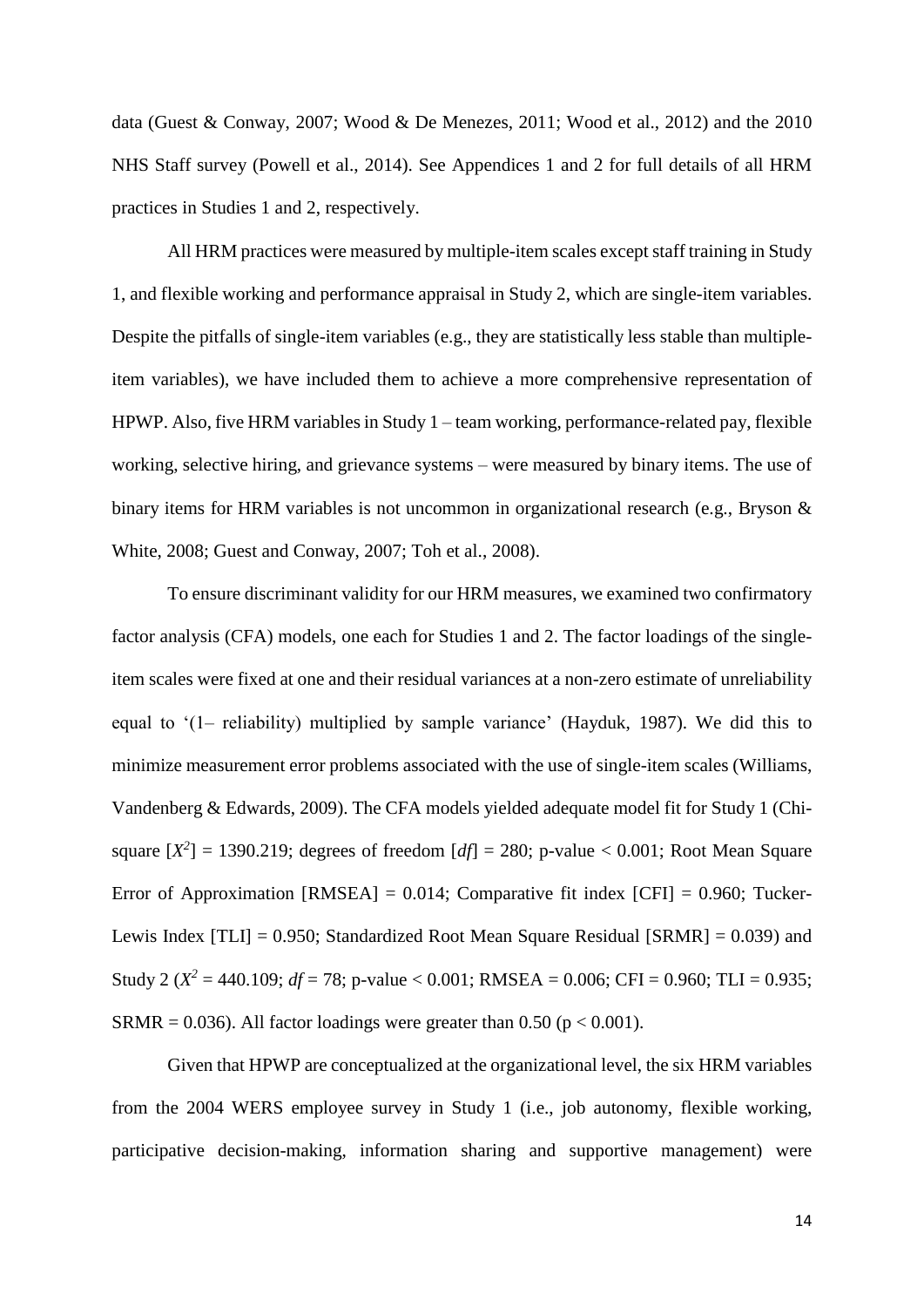aggregated as mean scores that proxy organizational-level HRM practices. The remaining four variables were derived from the management survey, and are characteristically organizationallevel measures. The 2010 NHS Staff survey contains only employee-level information; thus, all HRM practices for Study 2 were aggregated to the organizational level (i.e., the level of the NHS Trust). Prior to aggregation, two tests of Intraclass Correlation Coefficient (ICC1 and ICC2) were used to examine the degree of interrater reliability among raters of observed items (LeBreton & Senter, 2008). A third test, interrater agreement –  $r_{\text{WG}}$  for single-item measures and  $r_{\text{WGG}}$  for multi-item measures – was used to determine the level of absolute consensus between ratings supplied by raters (LeBreton & Senter, 2008). All three tests provided sufficient justification for data aggregation. For Study 1, ICC1 values ranged from 0.07 to 0.20 and ICC2 values from 0.53 to 0.78. The mean  $r_{\text{WG}(J)}$  values for Study 1 ranged from 0.80 to 0.98. For Study 2, ICC1 values ranged from 0.31 to 0.85, ICC2 values ranged from 0.98 to 0.99, and mean  $rw_{G(J)}$  values from 0.50 to 0.98.

**Employee health, well-being and work intensification.** We followed the precedents in previous studies (Bryson & White, 2008; Guest & Conway, 2007; Macky & Boxall, 2008; Ramsay et al., 2000; Wood et al., 2012) in selecting items for employee health, well-being, and work intensification. Two sets of CFA models, one each for Studies 1 and 2, were examined to ensure discriminant validity for the employee-level measures. A five-factor CFA model yielded adequate model fit for Study 1 ( $X^2 = 5912.232$ ;  $df = 108$ ; p-value < 0.001; RMSEA = 0.050;  $CFI = 0.963$ ;  $TLI = 0.954$ ;  $SRMR = 0.048$ ) and a four-factor CFA model in Study 2 yielded good model fit ( $X^2 = 18700.762$ ;  $df = 38$ ; p-value < 0.001; RMSEA = 0.055; CFI = 0.970; TLI  $= 0.953$ ; SRMR  $= 0.032$ ). All factor loadings were greater than 0.43 (p < 0.001).

A one-factor model was examined to see if all measurement items were reducible to a one-dimensional employee outcome factor. This model failed to fit the data in Study 1  $(RMSEA = 0.175$ ; CFI = 0.537; TLI = 0.465; SRMR = 0.140) and Study 2 (RMSEA = 0.218;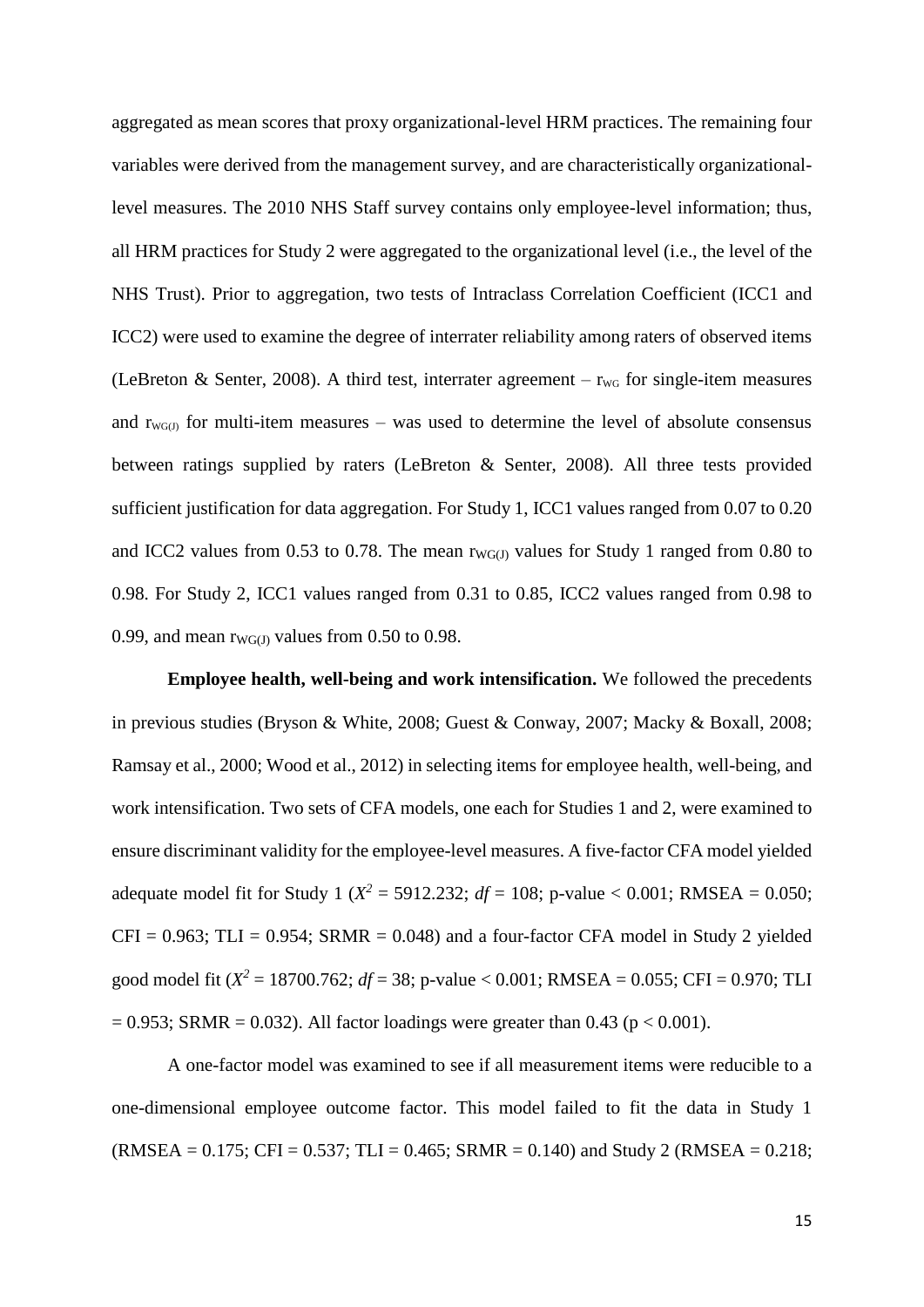$CFI = 0.400$ ;  $TLI = 0.250$ ;  $SRMR = 0.131$ ). Furthermore, a two-factor model with job satisfaction and commitment loading on the first factor and other variables on the second factor failed to fit the data: Study 1 (RMSEA =  $0.161$ ; CFI =  $0.611$ ; TLI =  $0.546$ ; SRMR =  $0.148$ ) and Study 2 (RMSEA =  $0.219$ ; CFI =  $0.406$ ; TLI =  $0.241$ ; SRMR =  $0.131$ ). These models confirm discriminant validity of our constructs.

Four variables – job satisfaction, organizational commitment, employees' trust in management and job-related contentment – from the 2004 WERS employee survey were used in Study 1 as proxies for employee health and well-being, and three variables – job satisfaction, organizational commitment, and occupational health – from the 2010 NHS Staff survey were used in Study 2. Van De Voorde et al.'s (2012, p. 396) review of the HRM, occupational health, and applied psychology literatures identified these variables among the most common indicators of employee health and well-being. All scales were coded such that high scores reflected positive employee health and well-being. Although some might be positively correlated (e.g., job satisfaction and commitment), they tend to have different antecedents and outcomes, and may be examined as separate employee-level measures (Guest and Conway, 2007; Macky and Boxall, 2007; Whitener, 2001). Work intensification in Study 1 was measured by three items from the 2004 WERS employee survey, whereas two items from the 2010 NHS Staff survey were used for work intensification in Study 2. Full details of the variables are provided in Appendices 1 and 2.

#### **Data analysis**

As one of the rare systematic studies on the integrated and isolated effects of HPWP, Ichniowski et al. (1997) was the benchmark for our analysis, although our approach differs in some unique ways. For example, Ichniowski et al.'s study was restricted to a very specific type of manufacturing production process, using data from around 60 American steel finishing mills which had very similar production procedures. By contrast, we looked more broadly at the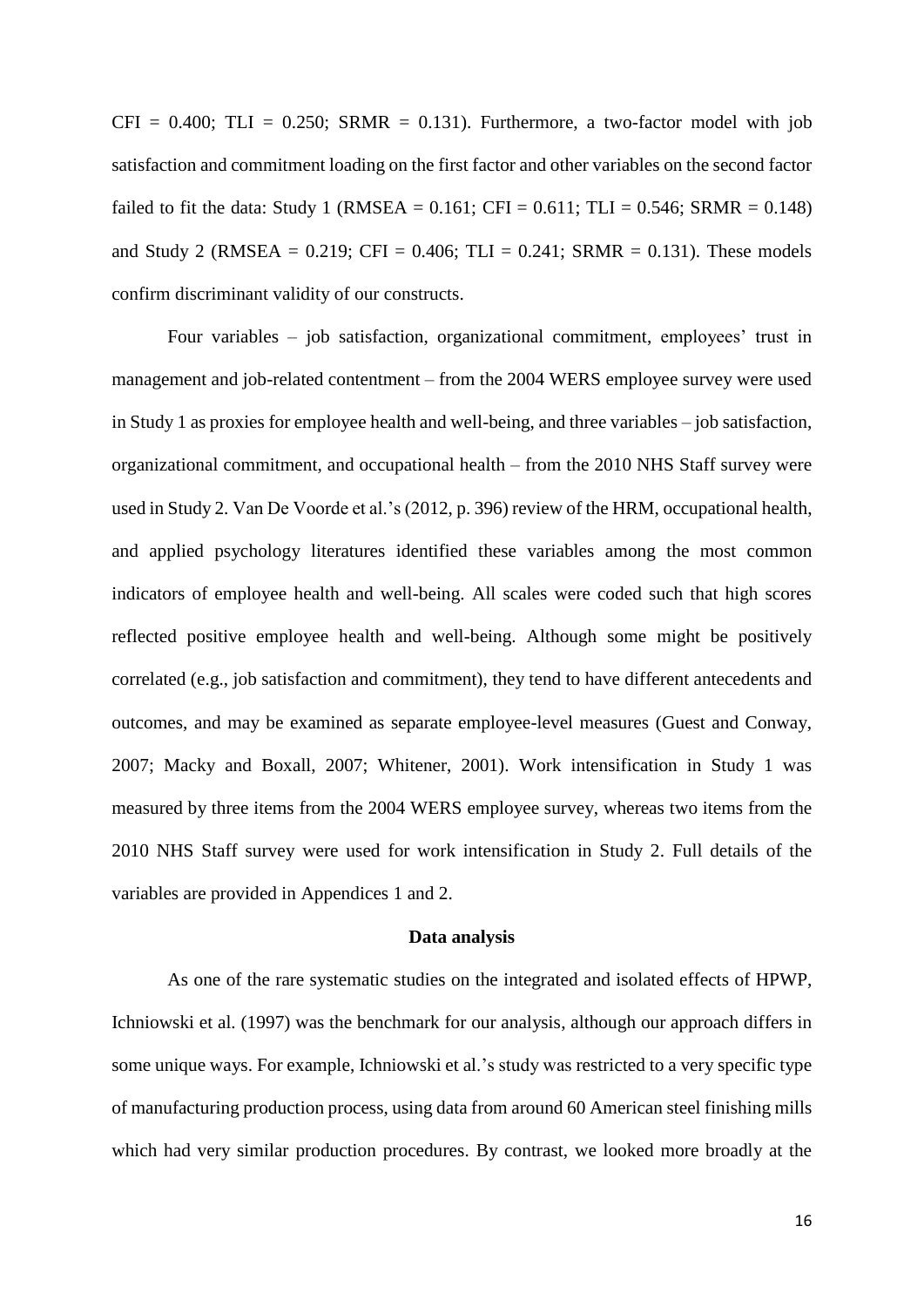general British workforce in Study 1, using a very heterogeneous sample, and concentrated on the British public healthcare sector in Study 2. Our primary goal was therefore not to replicate Ichniowski et al., even though their analysis served as a point of reference for our own examination of the integrated and isolated effects of HPWP.

Ichniowski et al. operationalized HPWP as an integrated system that captures existing complementarities among individual HRM practices. They used cluster analysis to derive HPWP taxonomies or clusters based on a set of HRM practices. Organizations within the same cluster were considered to have similar orientations towards HPWP. As with Ichniowski et al., we used cluster analysis in Studies 1 and 2 to derive HPWP clusters based on standardized scores of the HRM practices. Standardized scores were used to account for differing metrics of HRM practices within and across Studies 1 and 2. Our clustering algorithm involved Ward's method with squared Euclidean distance, an agglomerative procedure in which observations are merged progressively into clusters in such a way as to minimize the error sum of squares (Burns & Burns, 2008). The Ward's method was preferred due to its effectiveness in producing consistent and interpretable cluster solutions. It has also been applied in organizational research (e.g., Arthur, 1994; Toh et al., 2008).

On interpreting the large distances between nodes on the dendrogram (i.e., a graph showing the proximity of observations before their fusion into clusters), we reached the conclusion that a three-cluster solution best described the patterns of HRM practices in both Studies 1 and 2. This conclusion was corroborated by the large 'jumps' in the agglomerative schedule, a table that provides numerical information about the cluster solutions. We then performed ANOVA (with Tukey Post Hoc test) to establish that the clusters were statistical different in respect of the HRM practices. The classification of HRM practices in Study 1 revealed a type of hierarchy from low to high adoption of HPWP, but did not identify a cluster with higher scores on all HRM practices. Thus, unlike Ichniowski et al., we could not make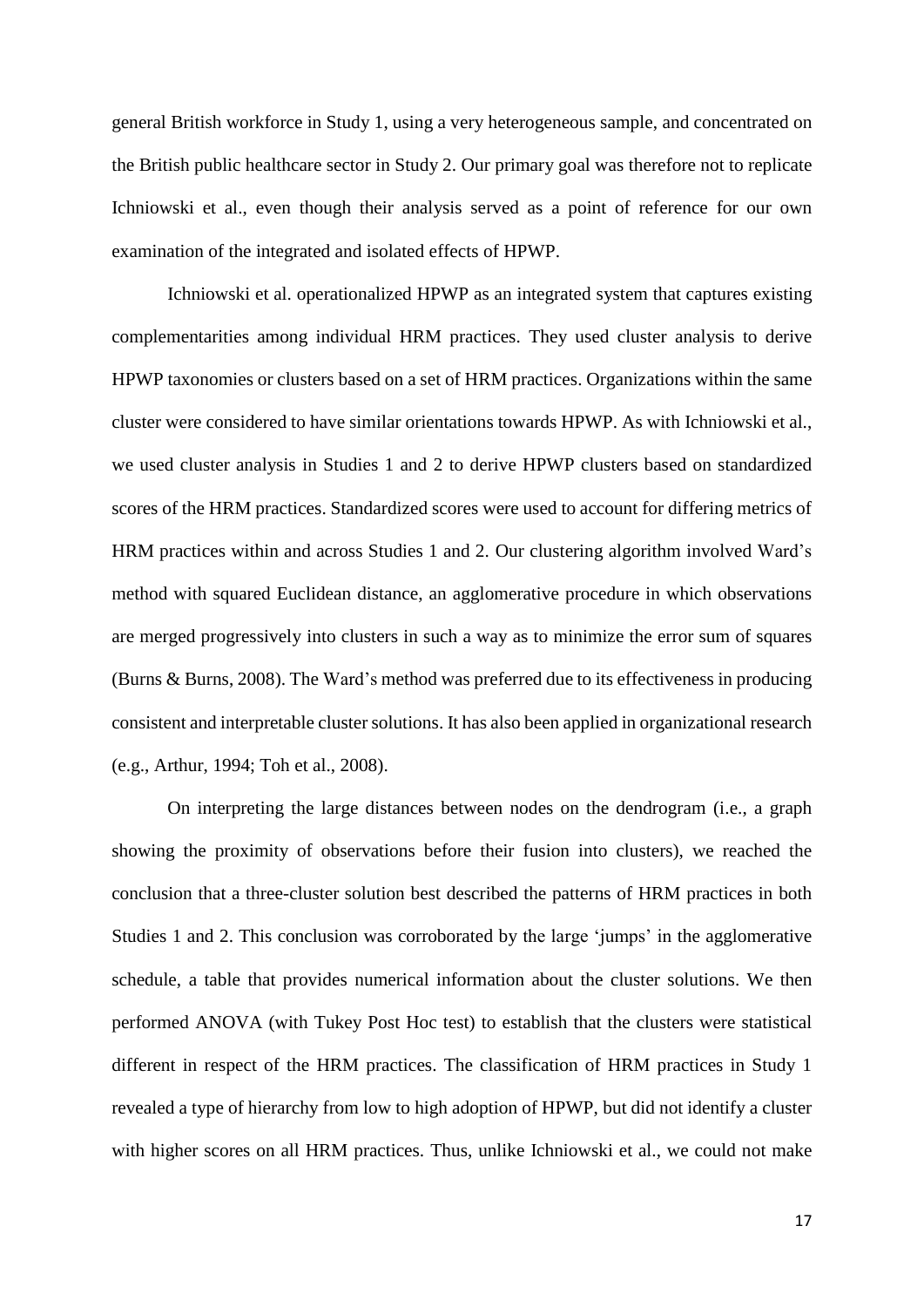claims of a most 'innovative' HPWP cluster. Indeed, the 2004 WERS sample is very diverse (including both private and public sector organizations) and differs markedly from Ichniowski et al.'s homogenous sample. Study 2, on the other hand, is less diverse and the classification of HRM practices was straightforwardly interpretable as low-medium-high. The cluster solutions are represented graphically in Figures 1 and 2 for Studies 1 and 2, respectively.

In Study 1, the first cluster or Cluster 1 (686 workplaces, 8165 employees) represents workplaces with higher scores on most HRM practices, except team working, staff training, selective hiring and grievance systems, for which they have low-average scores. We call this the 'extensive-use cluster', or workplaces adopting a wider range of HPWP. The second cluster or Cluster 2 (602 workplaces, 8823 employees) is characterized by high scores on team working, staff training, selective hiring and grievance systems, but lower scores on other practices. Workplaces in this cluster emphasize employee skills, offer little workplace support and incentives, and seem generally restricted in terms of HPWP utilization. We call this the 'restricted-use cluster'. The third cluster or Cluster 3 (445 workplaces, 5463 employees) is characterized by low scores across most HRM practices, except team working and grievance systems for which they have average scores. This cluster is the 'low-use cluster', the less innovative group in Study 1.

Cluster 1 in Study 2 ( $N = 159$  Trusts, 69217 employees) represents the 'extensive-use cluster'. NHS Trusts within this cluster are characterized by higher scores on all ten HRM practices. Cluster 2 ( $N = 216$  Trusts, 91875 employees) is characterized by average scores on all ten HRM practices, and is therefore the 'restricted-use cluster' for Study 2. NHS Trusts in Cluster 2 are moderately innovative in terms of their approach to HPWP. Cluster 3 ( $N = 11$ ) Trusts, 3824 employees) is characterized by lower scores on all ten HRM practices. This cluster is the 'low-use cluster' for Study 2.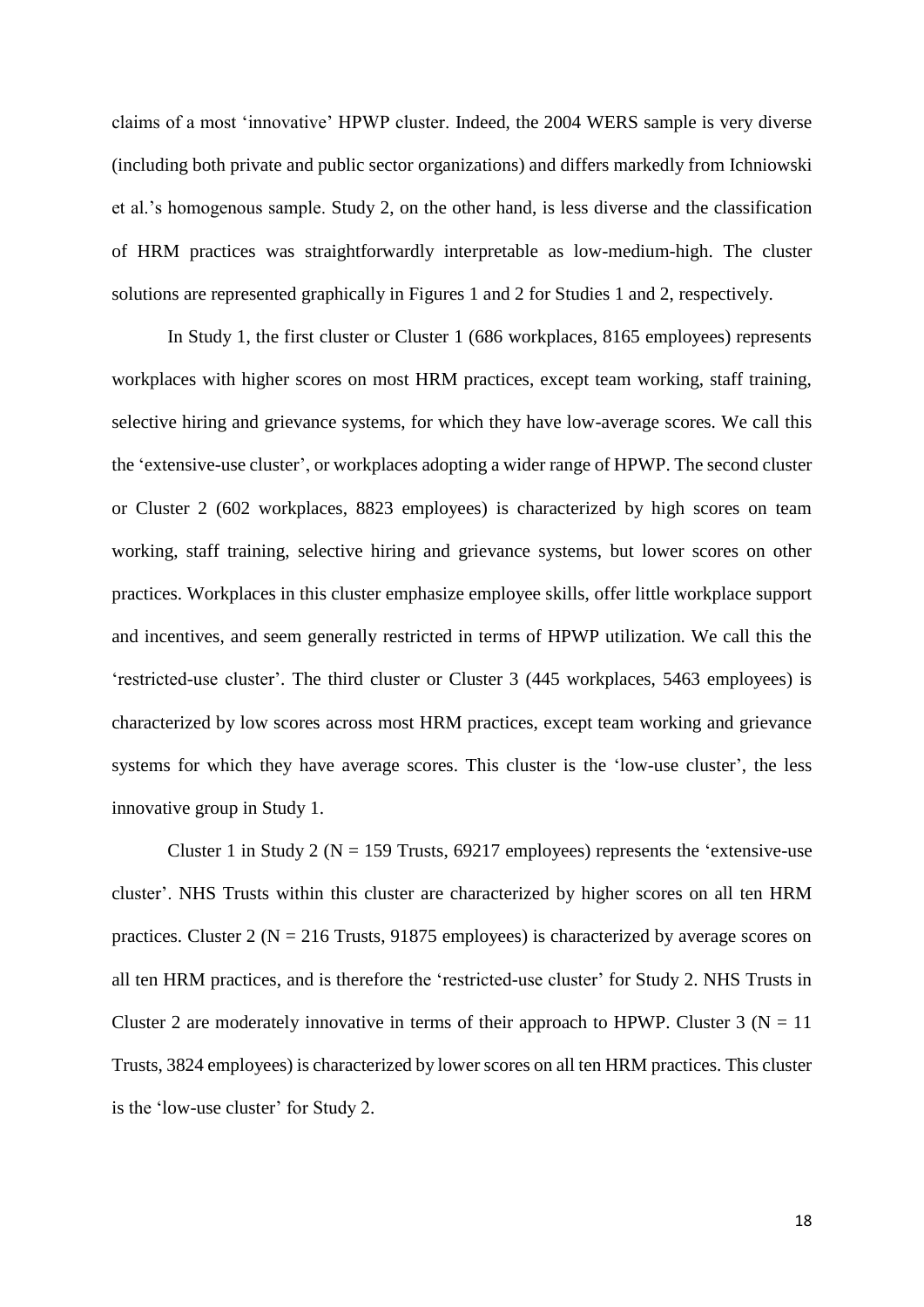To cross validate our analysis, we randomly divided our samples in half five times, and applied the same clustering algorithm to each half (i.e., ten subsamples each for Studies 1 and 2). In Study 1, the three-cluster solution in six out of ten subsamples best described the data, and the patterns of HRM practices were similar to the three-cluster solution identified in the full sample. In Study 2, the three-cluster solution best described the data in all 10 subsamples with distinct 'high', 'average' and 'low' HPWP clusters.

#### **Hypotheses testing**

Hypothesized relationships were examined by multiple group analysis in the Mplus software program (version 7.1). Multiple group analysis belongs to the family of Mean and Covariance Structures (MACS) analyses, suited for simultaneous testing of individual and group mean differences (Byrne, 2012; Little, 1997). Our analysis was performed with latent variables, on the basis of multilevel analysis to account for non-independence of our data – HPWP and the HRM practices measured at the organizational level (Level-2), and employee health, well-being, and work intensification at the individual level (Level-1). We used the robust maximum likelihood estimator and applied the same analytical procedures to Studies 1 and 2.

#### *Hypotheses 1, 2 and 3*

Hypotheses 1 and 2 were examined by a single model in which the latent factor means of employee health, well-being and work intensification were estimated freely in the restricteduse and low-use clusters, but constrained at zero in the extensive-use cluster, the reference group. This model is analogous to an ordinary least-square (OLS) regression analysis in which a categorical variable with k mutually exclusive categories is represented by k–1 categories (i.e., one category is omitted from the model). The coefficients on the included categories can then be interpreted in relation to the omitted category (Huselid & Becker, 1997). Thus, if the latent factor means of employee health, well-being, and work intensification are significantly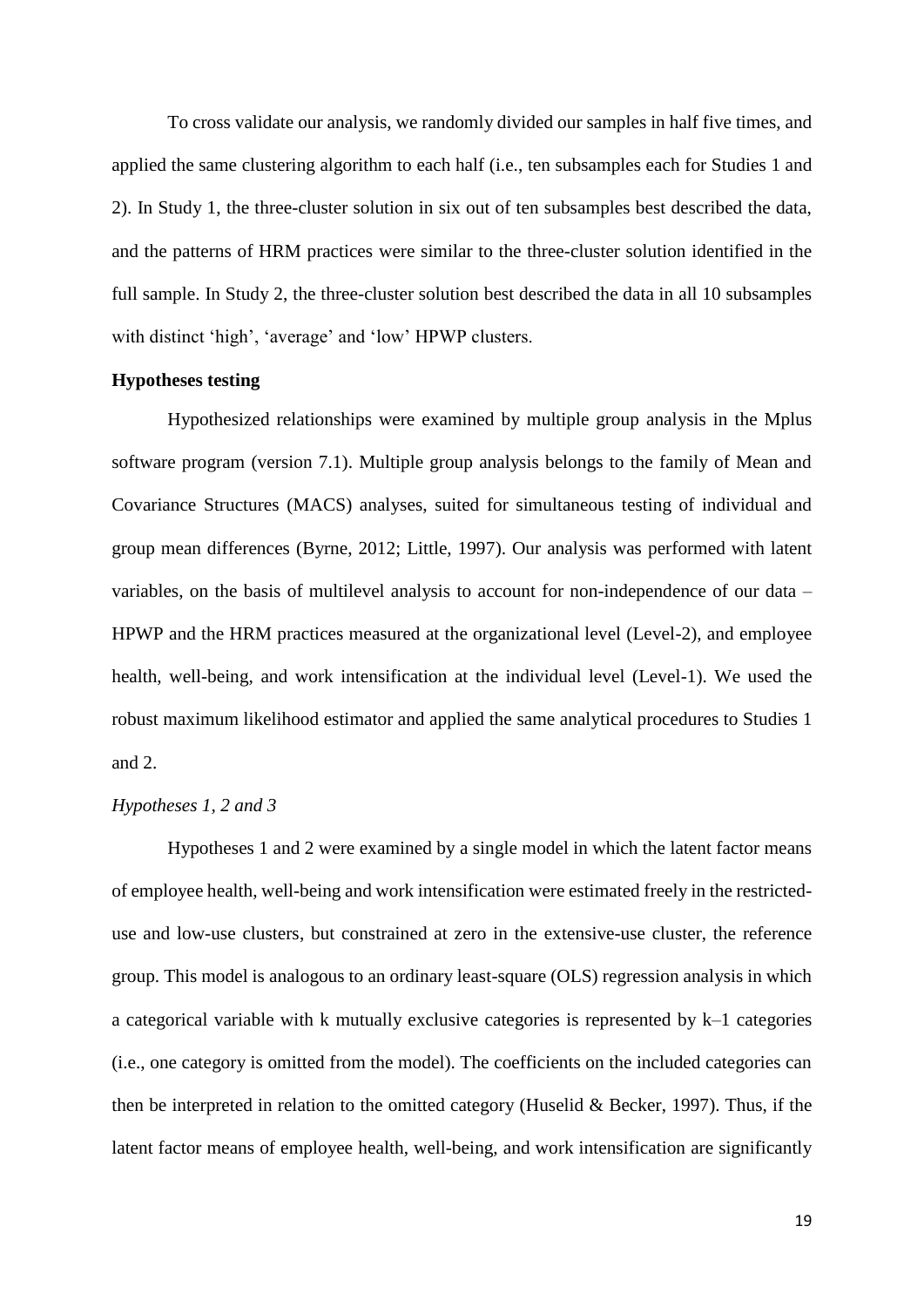lower in the restricted-use and low-use clusters, relative to the extensive-use cluster (the omitted category), then there is evidence for Hypotheses 1 and 2.

As part of the above model, we specified an Mplus command to examine the indirect relationships between HPWP and employee health and well-being via work intensification (Hypothesis 3). This command was used to compute indirect effects based on the product-ofcoefficients (*ab*) approach; where *ab* is equal to the product of *a*, the regression path between HPWP and work intensification, and *b*, the regression path between work intensification and employee health and well-being (MacKinnon, Fritz, Williams & Lockwood, 2007). We then used the distribution of the product method (MacKinnon et al., 2007) to calculate confidence intervals and validate our *ab* coefficients. This technique is suitable for multilevel analysis. It converts *a* and *b* parameters into z-scores, calculates the product, and compares the result to a table of critical values to allow statistical inference.

#### *Hypothesis 4*

To examine the integrated and isolated effects of HPWP, Ichniowski et al. (1997, p. 311) regressed organizational productivity on the HPWP clusters (integrated effects) and individual HRM practices (isolated effects), simultaneously. Ichniowski et al. then used F-test statistics (a model fit measure for OLS regression) to determine whether the HPWP clusters explained more variance in productivity compared to individual HRM practices. We adopted a similar approach, but used four model fit indices RMSEA, CFI, TLI and SRMR, rather than Ftest statistics, to examine the amount of variance explained by the HPWP clusters compared to individual HRM practices. Our approach is based on model invariance testing in multiple group analysis that estimates whether measurement parameters (e.g., regression slopes, factor loadings, intercepts, and variances) are equivalent across specified groups (see Byrne, 2012, p. 247; Little, 1997, p. 56).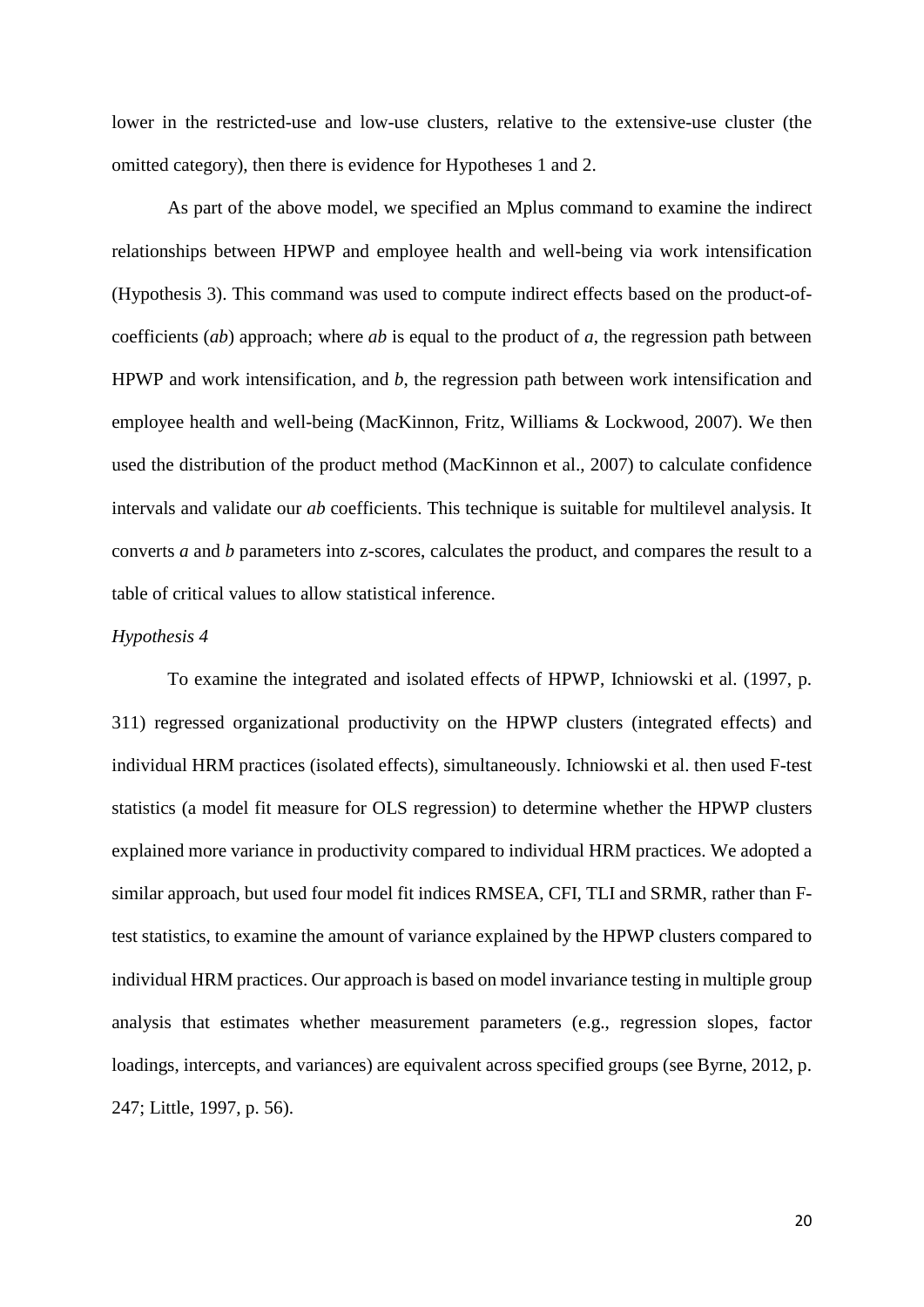To illustrate, consider two clusters differentiated as male and female by gender, and assume that (1) both clusters have different levels of life satisfaction, (2) both clusters are determined by the same gender characteristics such as presence of facial hair, body shape and adrenaline levels, and (3) specific gender characteristics are significantly associated with life satisfaction. Model invariance can be used to determine whether any differences in life satisfaction are due to the gender factor (i.e., whether one is classified as male or female), or the specific gender characteristics associated with the clusters. At least two nested models can be examined – one in which key parameters (i.e., the regression coefficients between the gender characteristics and life satisfaction, and the intercepts of each gender characteristic and life satisfaction) are estimated freely across clusters, and the other in which the regression coefficients are estimated freely but the intercepts are constrained to be equal. By constraining the intercepts to be equal we are forcing the two clusters to be the same, regardless of their differences in life satisfaction. If no significant change in overall model fit is observed between the free and constrained models, we can infer that the difference in life satisfaction between males and females is influenced directly by the relationship between specific gender characteristics and life satisfaction. In the context of the present study, the male and female clusters are proxies for the HPWP clusters, whereas specific gender characteristics represent individual HRM practices.

The above procedure was used to examine whether the isolated effect of each HRM practice has a role in explaining differences in employee health, well-being, and work intensification across the HPWP clusters. We examined three nested models. In the first model, the regression slopes (i.e., the effects of each HRM practice on employee health, well-being, and work intensification, respectively) and cluster intercepts (i.e., the latent factor means of each HRM practice, employee health, well-being, and work intensification) were estimated freely across Clusters 1, 2 and 3. This model served as the baseline model against which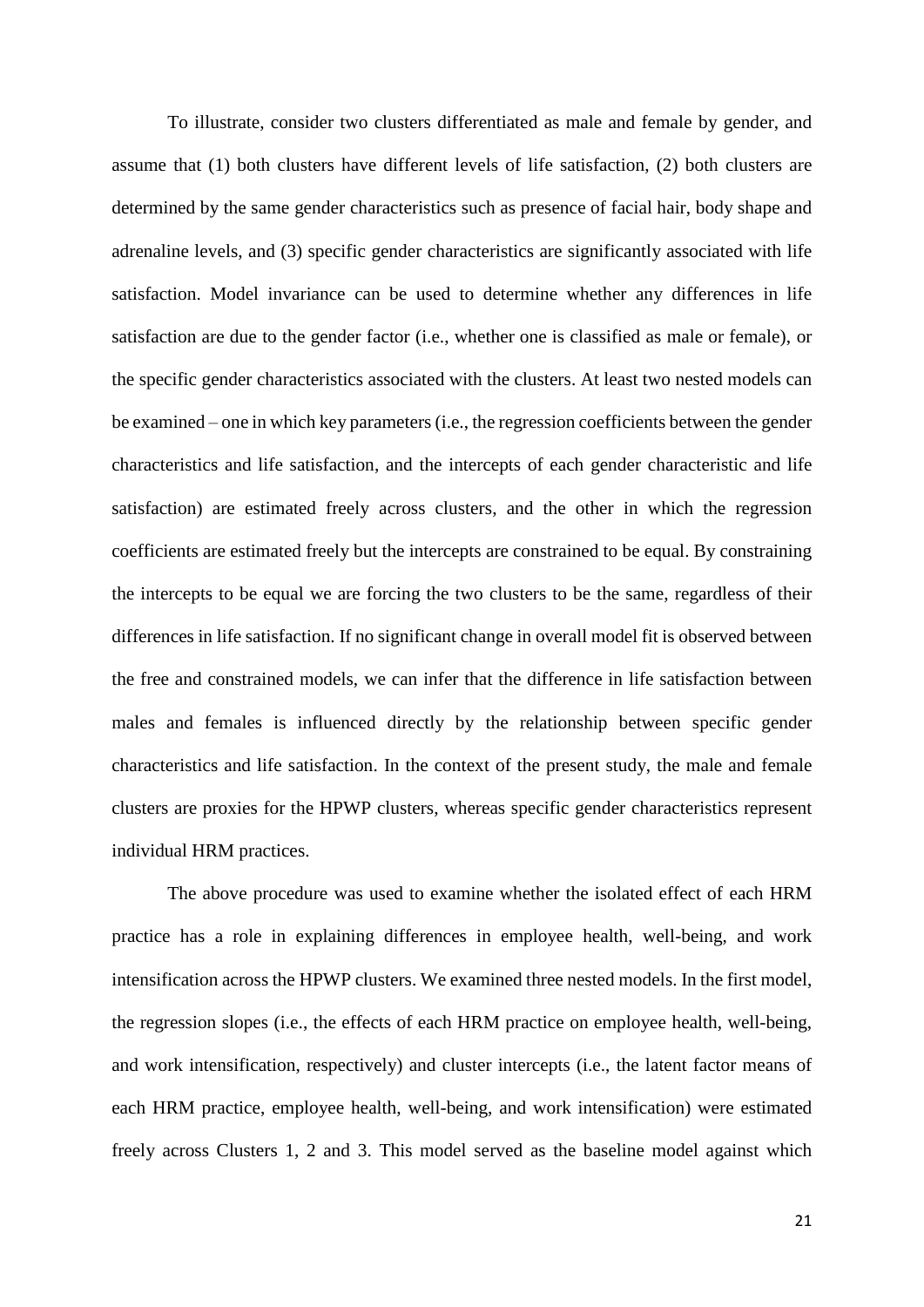subsequent models were compared. In the second model, we constrained the regression slopes to be equal across Clusters 1, 2 and 3, whilst the cluster intercepts were still freely estimated. This served as a precautionary model to determine whether the same regression slopes apply across the three clusters. Adequate model fit at this stage would indicate that the regression slopes are not conditional on the varying orientations to HPWP across clusters. In the third model, we constrained the cluster intercepts to be equal across Clusters 1, 2 and 3, but the regression slopes were estimated freely. Poor fit for this model will establish that individual HRM practices do not directly influence the differences in employee health, well-being, and work intensification across the HPWP clusters. In other words, the integrated effects of HPWP accounted for variance in employee outcomes beyond the isolated effects of HPWP (support for Hypothesis 4).

There is no best or most robust model fit statistic for assessing goodness-of-fit in the above type of analysis. Researchers have tended to use the difference in Chi-square  $(\Delta X^2)$  test, but this method has been criticized for poor performance, particularly with large samples (Byrne, 2012; Vandenberg & Lance, 2000). It is recommended that robustness in invariance models can be examined by using multiple model fit indices simultaneously (Byrne, 2012; Little, 1997; Milfont & Fischer, 2010; Vandenberg & Lance, 2000). Thus, an invariance model can be considered adequate if the overall goodness-of-fit, as assessed simultaneously by several fit indices (e.g., RMSEA, CFI, TLI and SRMR), is acceptable.

#### **Results**

The means, Cronbach's alphas, standard deviations and correlations between all study variables are provided in Table 1 (for Study 1) and Table 2 (for Study 2).

The results of Hypotheses 1 and 2 are presented in the upper portions of Tables 3 and 4, for Studies 1 and 2, respectively. As shown in Table 3, the latent factor means of employees' job satisfaction, commitment, trust in management, and job-related contentment were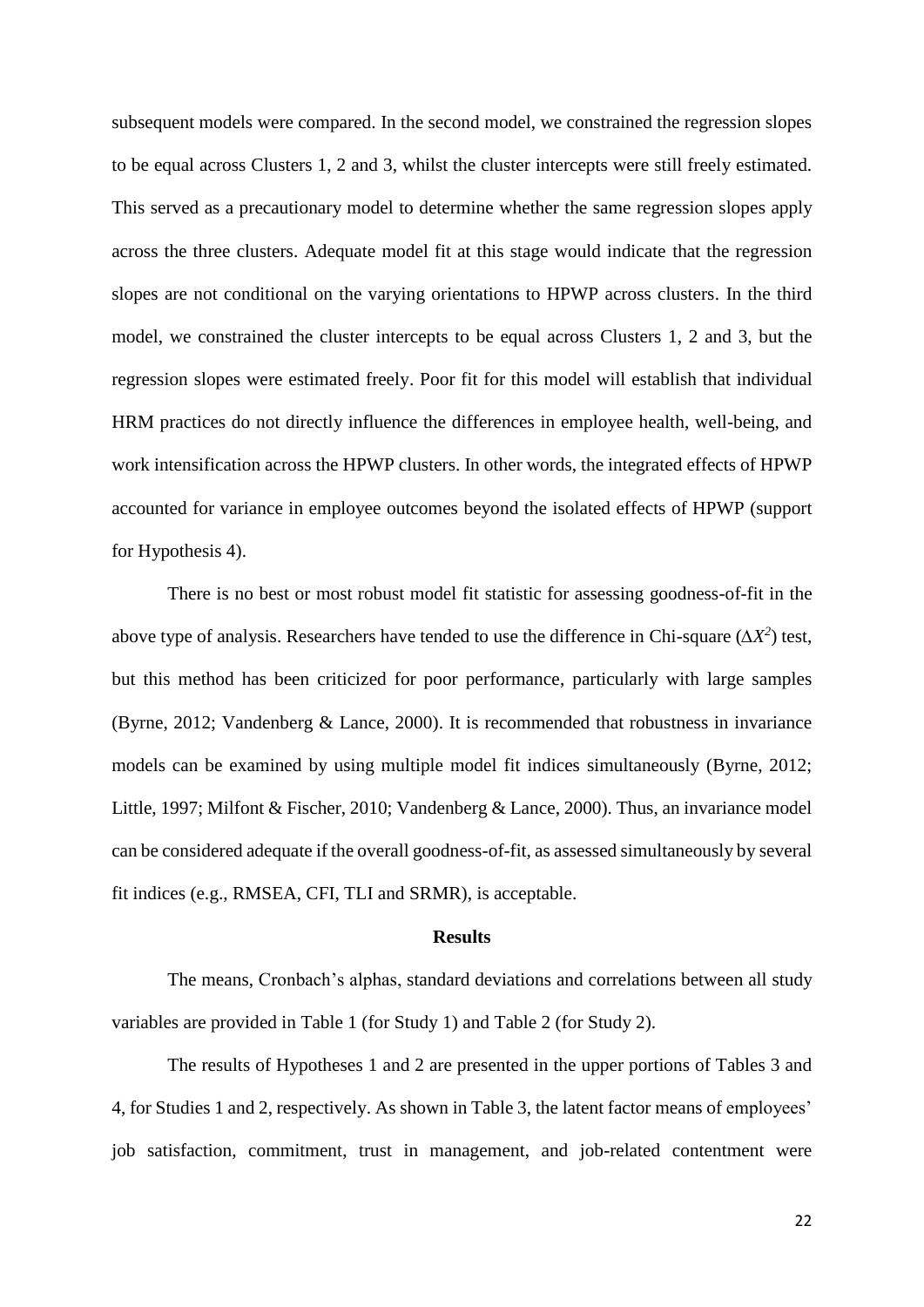significantly lower in both the restricted-use and low-use clusters, relative to the extensive-use cluster. This indicates that employees in workplaces adopting a wider range of HPWP were more likely to experience improved health and well-being compared to employees in workplaces with average and lower scores in HPWP. Hypothesis 1 is thus supported in Study 1. Table 3 also shows the latent factor mean of work intensification was higher in the restricteduse cluster and lower in the low-use cluster, relative to the extensive-use cluster. This implies that HPWP might increase employees' experience of work intensification, but especially if a restricted range of such practices were implemented. Hypothesis 2 is thus partially supported in Study 1.

For Study 2, the upper portion of Table 4 shows the latent factor mean of job satisfaction was significantly lower in both the restricted-use and low-use clusters, relative to the extensiveuse cluster. This indicates that employees in NHS Trusts with high HPWP utilization were more likely to experience greater job satisfaction than employees in NHS Trusts with average and lower scores in HPWP. This result corroborates Study 1 with regard to job satisfaction. Table 4 shows the latent factor means of organizational commitment and employee health were not significantly different across the three NHS clusters. Thus, employees in all three NHS clusters seem to have had similar experiences of organizational commitment and occupational health. Table 4 also shows the latent factor mean of work intensification was higher in the restricted-use cluster and lower in the low-use cluster, relative to the extensive-use cluster. In all, Hypotheses 1 and 2 are partially supported in Study 2.

#### **HPWP and the mediating role of work intensification**

The lower portions of Tables 3 and 4 show confidence intervals for indirect effects of HPWP on employee health and well-being via work intensification (Hypothesis 3). The confidence intervals were derived from the distribution of the product method. Relative to the extensive-use cluster, the restricted-use cluster in Study 1 had negative indirect relationships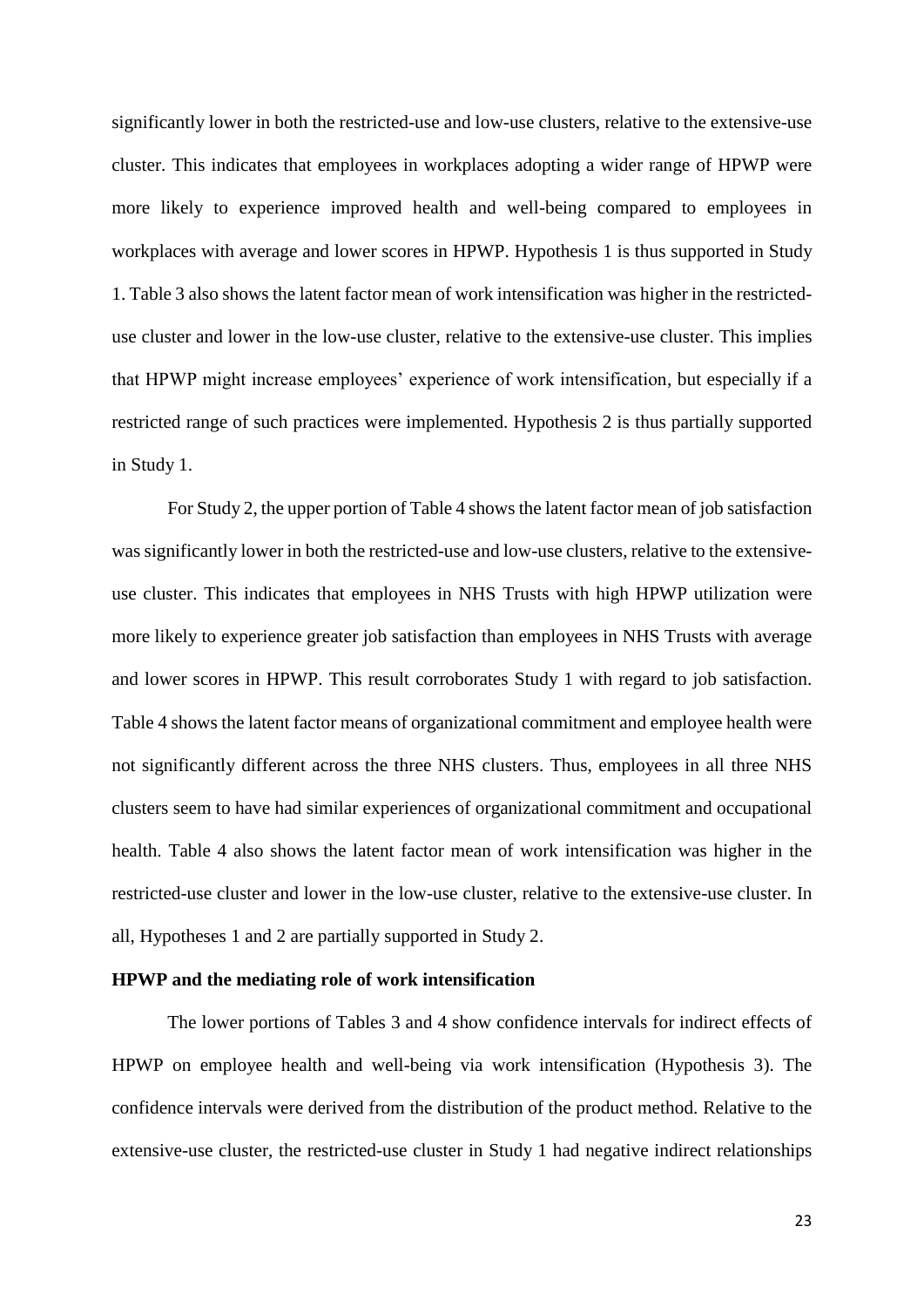with employees' trust in management and job-related contentment via increased work intensification; whereas the low-use cluster had positive indirect relationships with employees' job satisfaction, trust in management, and job-related contentment via lower work intensification (Table 3). The low-use cluster also had a negative indirect relationship with organizational commitment via lower work intensification. These results indicate partial support for Hypothesis 3. We interpret the results to suggest, firstly, that restricted adoption of HPWP might be associated with higher work intensification, and this might offset any beneficial impact of HPWP on employees' trust in management and experience of job-related contentment. Secondly, higher work intensification arising from restricted adoption of HPWP may not offset the beneficial impact of HPWP on employees' job satisfaction and commitment. Thirdly, lower adoption of HPWP is associated with lower work intensification, and this in turn might increase employees' job satisfaction, trust in management and job-related contentment, but reduce employees' level of commitment.

For Study 2, the lower portion of Table 4 shows, relative to the extensive-use cluster, that the restricted-use cluster had negative indirect relationships with job satisfaction and employee health, and a positive indirect relationship with organizational commitment via increased work intensification. However, the low-use cluster had positive indirect relationships with job satisfaction and employee health, and a negative association with organizational commitment, via reduced work intensification. Thus, Hypothesis 3 is partially supported. Our interpretation of these results follows that restricted adoption of HPWP might increase work intensification, and this may detract from any positive impact of HPWP on job satisfaction and employee health. By contrast, higher work intensification arising from restricted adoption of HPWP is associated with increased organizational commitment. As with Study 1, however, lower adoption of HPWP is associated with reduced work intensification, and this might lead to higher job satisfaction and employee health, but lower organizational commitment.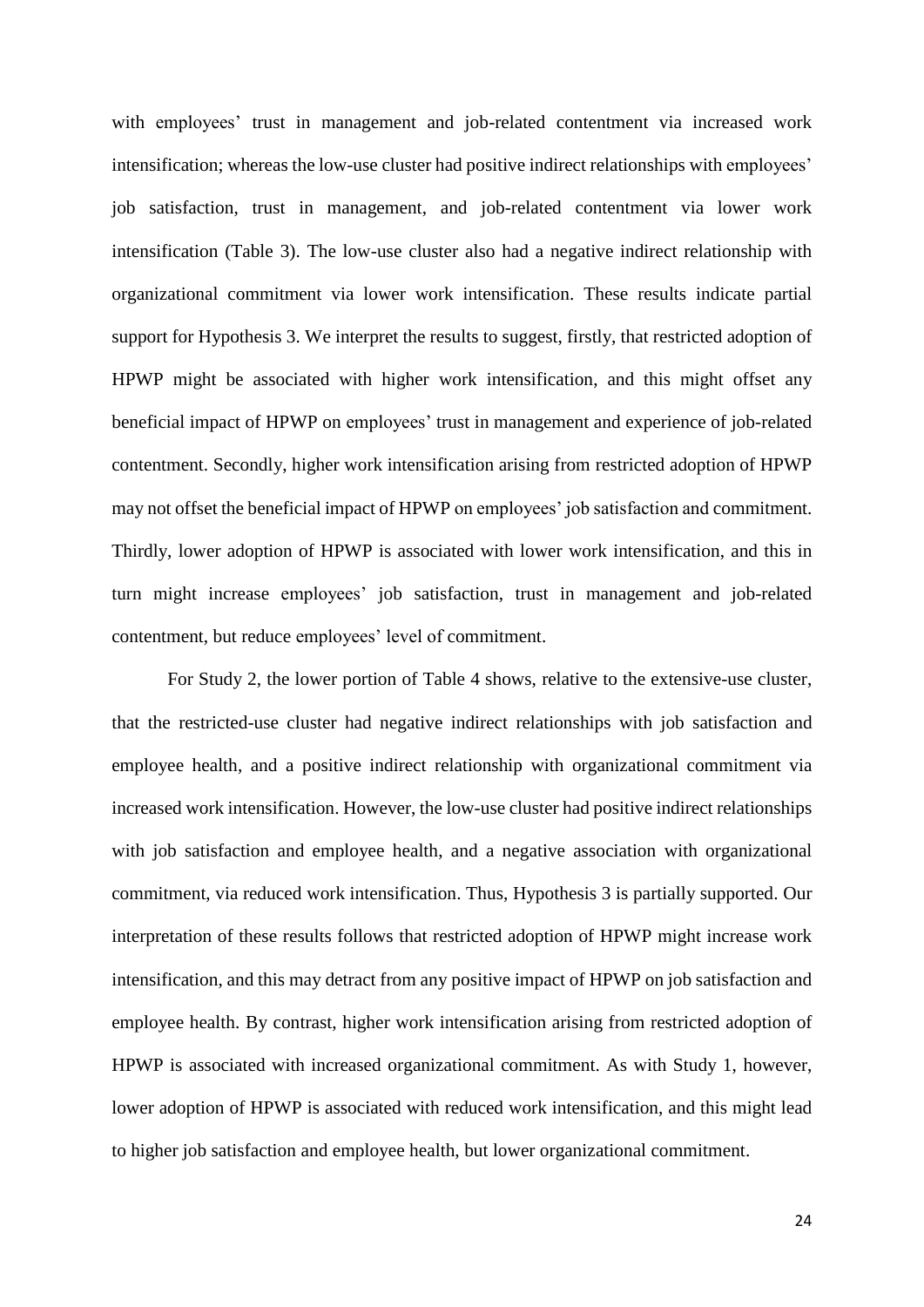#### **The integrationist versus isolationist perspectives of HPWP**

We report the results of three nested models used to examine systematically whether the integrated effects of HPWP accounts for variance in employee health, well-being, and work intensification over their isolated effects. In Study 1, the baseline model for which the regression slopes and cluster intercepts were estimated freely across the three clusters yielded adequate model fit (RMSEA =  $0.016$ ; CFI =  $0.942$ ; TLI =  $0.930$ ; SRMR =  $0.046$ ). The second model for which the regression slopes were constrained to be equal across the three clusters showed only a slight change in model fit compared to the baseline model (RMSEA  $= 0.016$ ;  $CFI = 0.940$ ;  $TLI = 0.931$ ;  $SRMR = 0.046$ ) and the patterns of means for outcomes were the same for both models. This implies that the isolated effects of each HRM practice were not conditional on the varying HPWP orientations across the three clusters. The third model for which the cluster intercepts were constrained to be equal returned poor model fit (RMSEA = 0.023; CFI = 0.878; TLI = 0.863; SRMR = 0.210). This indicates that the three clusters were distinct after taking into account the isolated effects of each HRM practice. Therefore, we found evidence that the integrated effects of HPWP have additional explanatory power on employee health, well-being, and work intensification above their isolated effects (support for Hypothesis 4).

In Study 2, the baseline model also yielded adequate model fit (RMSEA = 0.031; CFI  $= 0.972$ ; TLI = 0.965; SRMR = 0.026). The second model for which the regression slopes were constrained to be equal across the three NHS clusters showed negligible change in model fit compared to the baseline model (RMSEA =  $0.030$ ; CFI =  $0.972$ ; TLI =  $0.967$ ; SRMR =  $0.027$ ) and the patterns of means for outcomes were relatively the same for both models. This indicates that the isolated effects of HPWP were not conditional on the broad approaches to HRM across the three NHS clusters. However, unlike Study 1, the third model for which the cluster intercepts were constrained to be equal yielded adequate model fit (RMSEA  $= 0.031$ ; CFI  $=$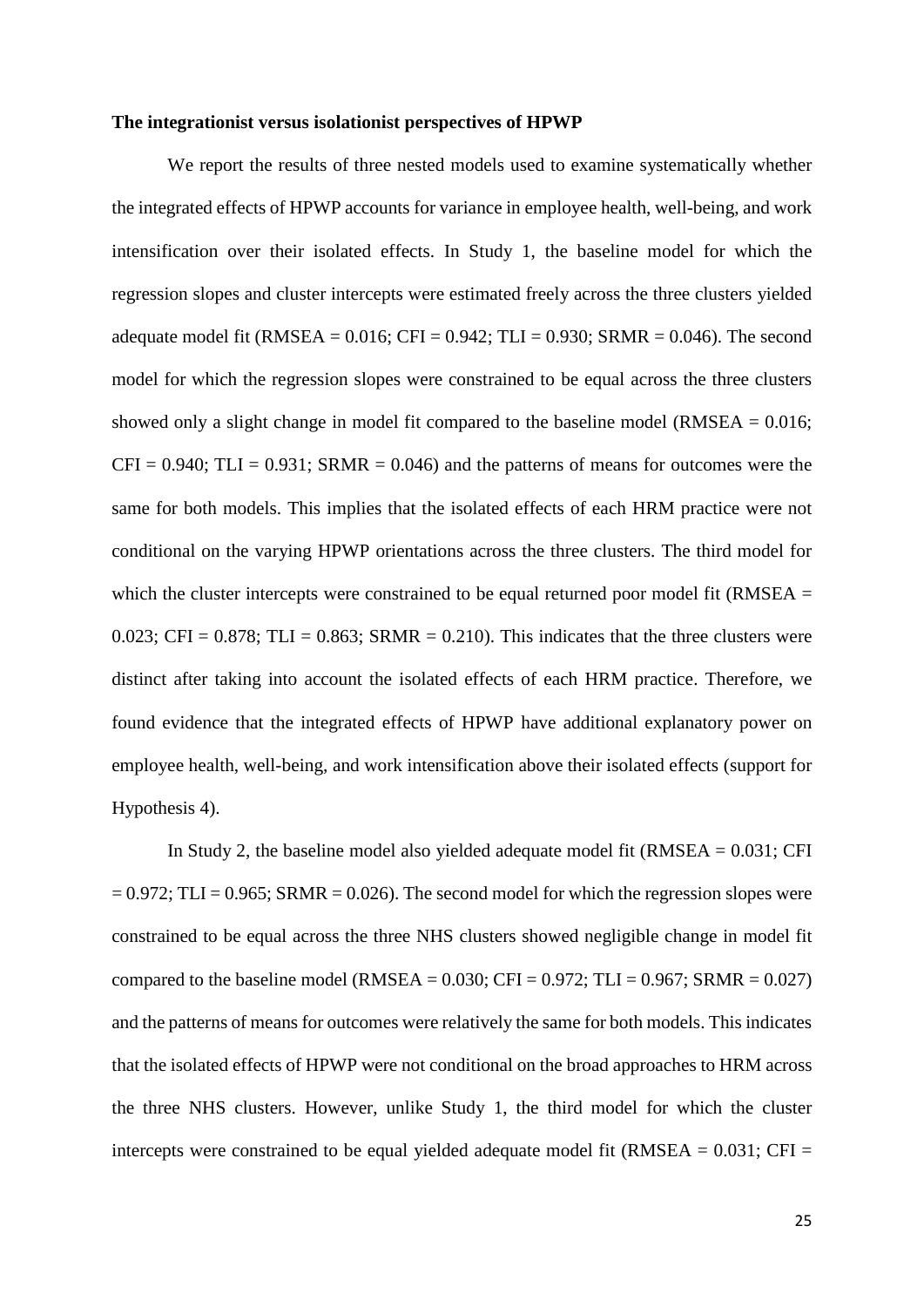0.970; TLI =  $0.965$ ; SRMR = 0.034). That means the explanatory power of the integrated effects of HPWP compared to their isolated effects was, at best, limited in Study 2. In other words, the unique properties of HRM practices have a role in explaining the integrated effects of HPWP on employee health and well-being. Hypothesis 4 is thus not supported in Study 2.

#### **Discussion**

This study investigated the positive relationships between HPWP and employee health and well-being, and examined the conflicting assumption that higher work intensification arising from HPWP might offset these positive relationships. The study presented a model that examined systematically whether the integrated effects of HPWP explained more variance in employee health, well-being and experience of work intensification beyond the isolated effects of HPWP. Our hypotheses were examined using a large nationally representative sample of British workplaces (Study 1) and a context-specific survey of employment relations within the British NHS (Study 2).

#### **HPWP, employee health and well-being**

Study 1 found evidence that employees in workplaces adopting an extensive range of HPWP are more likely to experience higher job satisfaction, organizational commitment, trust in management, and job-related contentment than employees in workplaces adopting a narrower range of HPWP. This indicates that complementarities among HRM practices may be beneficial for a range of employee health and well-being measures. Our findings are consistent with prior HPWP studies where firms adopting a broad range of HRM practices accrued greater organizational gains compared to firms with weaker adoption of HRM practices (see Arthur, 1994; Huselid & Becker, 1997; Ichniowski et al., 1997). By incorporating a broad range of HRM practices into an integrated HPWP system, organizations are able to maximize the positive effects of some practices in the system, and offset the negative effects of others, leading to overall benefits for the organization (Beltrán-Martín et al., 2008;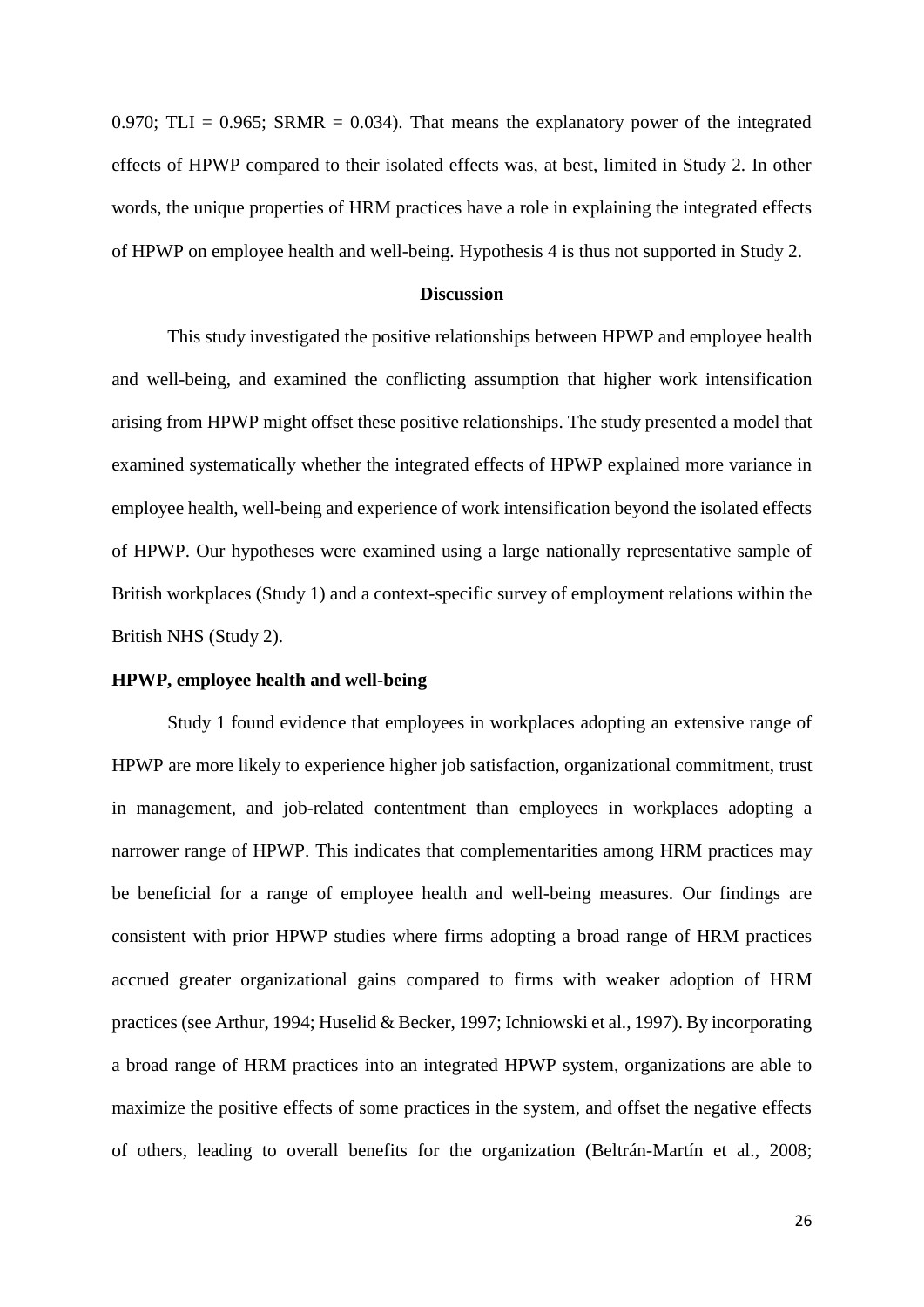MacDuffie, 1995). Within the limits of our analysis, Study 1 demonstrates that this may also apply when considering employee health and well-being.

The results of Study 1 were replicated in Study 2 with regard to job satisfaction. Employees in NHS Trusts with higher scores in HPWP might experience greater job satisfaction compared to employees in NHS Trusts with lower scores in HPWP. Thus, an integrated system of HPWP could even make a difference in employees' job satisfaction within the British NHS where workers tend to have pre-existing high levels of vocational commitment, both to the work itself and the organization as a whole. Some studies (e.g., Bonias et al., 2010; West et al., 2006) have linked systems of HPWP with positive work-related behaviors among healthcare workers. For example, West et al. (2006) in their study of 52 hospitals in England reported positive links between a measure of HPWP and effectiveness in patient care delivery. West et al. noted that systems of HPWP allow employees to optimize their work-related skills in ways that enhance job satisfaction and employees' ability to provide high-quality healthcare services. Our study extends these findings with evidence to suggest healthcare workers tend to be more satisfied in workplaces adopting an extensive range of HPWP.

Study 2 showed NHS employees' experience of organizational commitment and occupational health may not be contingent on the extent of HPWP utilization across the three NHS clusters. We provide two plausible explanations for this result. Firstly, healthcare professions such as medicine and nursing are often based upon an intrinsic commitment towards providing care and support for patients. A doctor's or nurse's level of organizational commitment and occupational well-being might not necessarily depend on the nature of work itself or how work is managed, but on their inherent desire to serve and help vulnerable members of society (Truss, 2003). Secondly, the institutionalized nature of work within the British NHS means that NHS Trusts across the UK would normally have similar policies in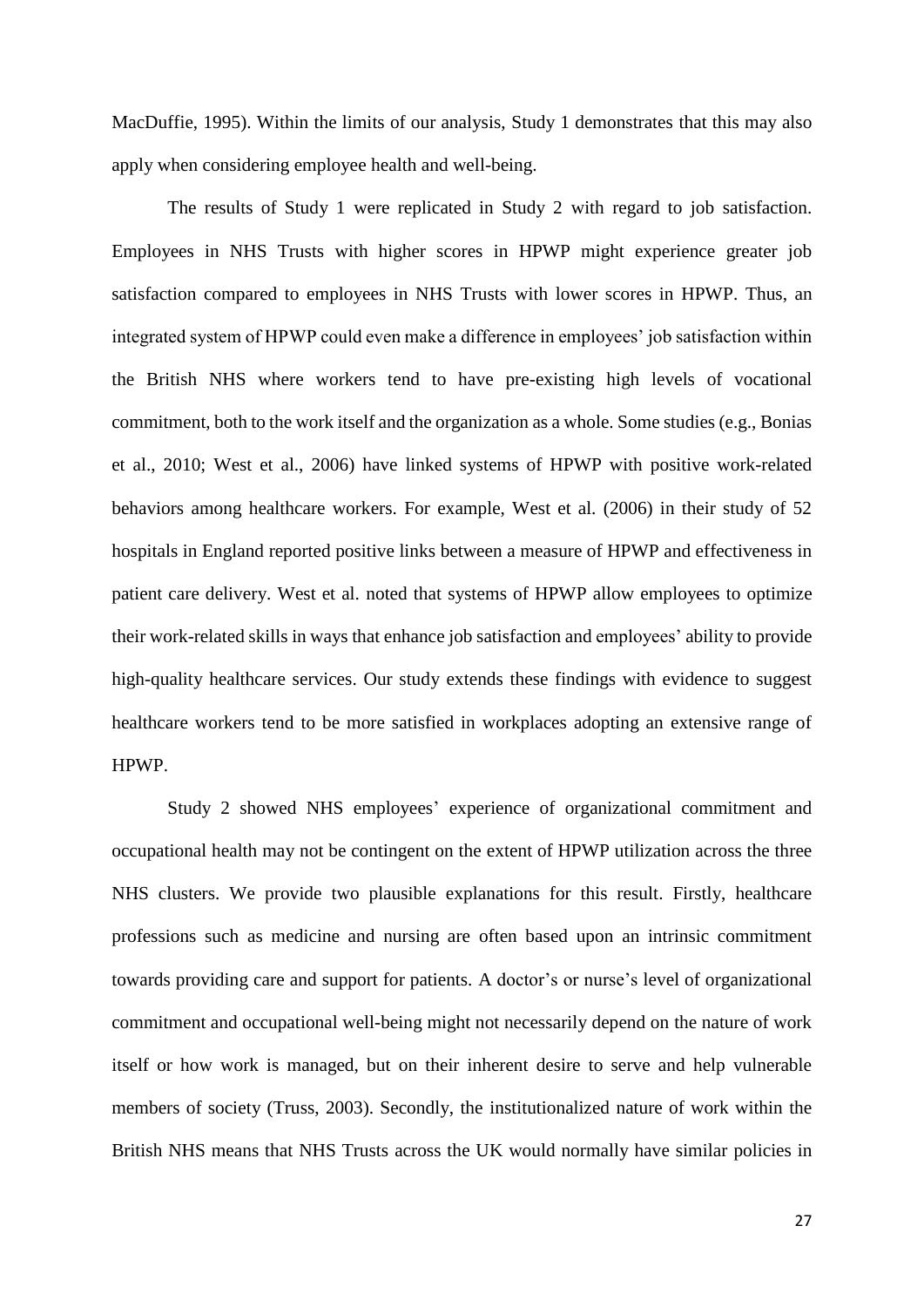terms of wages and allowances. Healthcare professionals who wish to transfer their service from one NHS Trust to another are more likely to retain the same salaries and inherit similar allowances. These factors, coupled with the emotional cost of adapting to a new working environment, may increase the healthcare professional's tendency to stay committed to his/her NHS Trust, irrespective of the nature of HRM structures within the workplace.

Studies 1 and 2 contribute theoretically to the 'universalist' principle of HRM (Delery & Doty, 1996; Hughes, 2002). We found evidence that integrated systems of HPWP might influence positive employee outcomes despite organizational and contextual differences between Studies 1 and 2. Our findings align therefore with reports that HPWP may generate positive effects in different settings such as the manufacturing sector (Appelbaum et al., 2000), services sector (Ordiz & Fernández, 2005), healthcare sector (West et al., 2006), and the hospitality and tourism sector (Hughes, 2002). Another theoretical implication of our findings concerns the mutual gains perspective of HRM (Van De Voorde et al., 2012). Our study has shown that HPWP might impact positively on employee health and well-being, in addition to their positive influence on organizational performance. Whilst our results convey a practical message to occupational health practitioners regarding favourable employee-level effects of HPWP, we caution that the effect size of HPWP is not large enough to give an overall best estimate of the practical importance in any given context.

#### **HPWP, the critical perspective**

Our analysis provides some evidence for the critical perspective, the assumption that workplace practices aimed primarily at maximizing labor input might increase employees' experience of work intensification (Kroon et al., 2009). First, in Study 1, we found that the low-use cluster was associated with reduced work intensification, and the latter mediated a positive relationship with job satisfaction, trust in management, and job-related contentment, and a negative relationship with organizational commitment. It appears that employees in the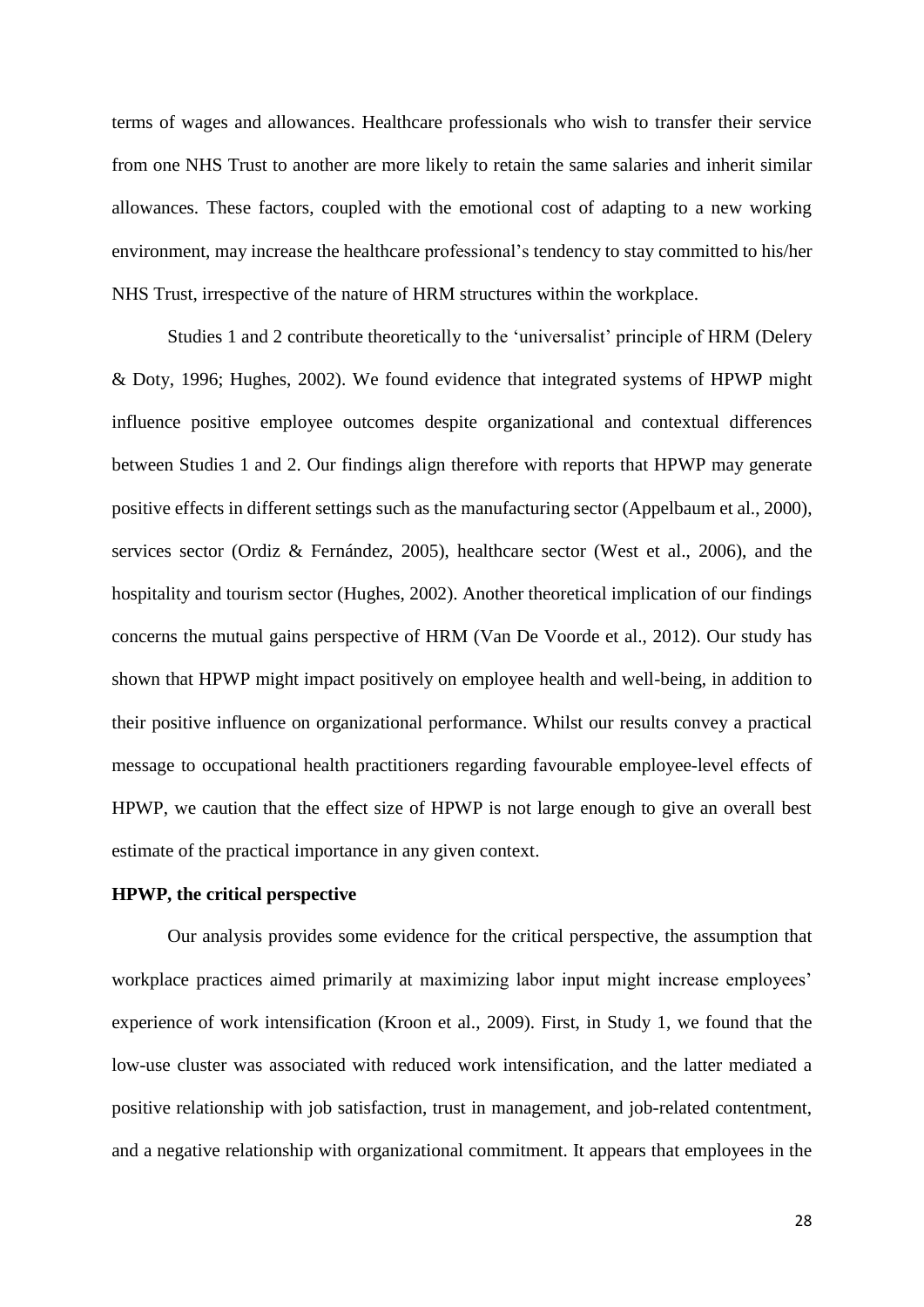low-use cluster may have experienced some enhancement in their well-being due to corresponding decreases in work intensification. This result makes sense as employers in the low-use cluster are less likely to take up innovative HRM activities, and their employees, consequently, might experience lower job demands and pressure. Low adoption of HPWP in this light indicates 'absence' of high work demands and pressure that would have otherwise increased employees' workloads and reduced their job satisfaction and contentment.

On the contrary, employees in the restricted-use cluster experienced higher work intensification, and the latter offset the beneficial impact of HPWP on employees' trust and perceptions of job-related contentment. We trace this to partial coverage of HPWP in the restricted-use cluster. Workplaces in the restricted-use cluster seemed to emphasize employee skills utilization (as indicated by high scores in selective hiring, staff training and team working), but offered little workplace support and incentives to ease possible consequences of high work demands and job strain. Thus, employers in this cluster did not implement a broad range of HPWP, and consequently, their HRM systems lacked adequate structure to ameliorate work intensification and its adverse impact on employee health. This finding strengthens the idea that partial coverage of HPWP may result in low 'distinctiveness', a situation in which HPWP are not readily observable or consistently applied to all employees (Van De Voorde and Beijer, 2015, p. 64). In such situations, HPWP might send ambiguous signals to employees, prompting them to make negative attributions about the intended outcomes of HPWP. Any experience of high work demands and pressure in such circumstances might be interpreted by employees as the employer's ploy to take as much advantage as possible of employees, and this may undermine employee well-being.

Study 2 showed similar patterns of effects as Study 1. Employees in the low-use cluster experienced reduced work intensification, and this mediated a positive relationship with job satisfaction and employee health. Also, through decreases in work intensification, employees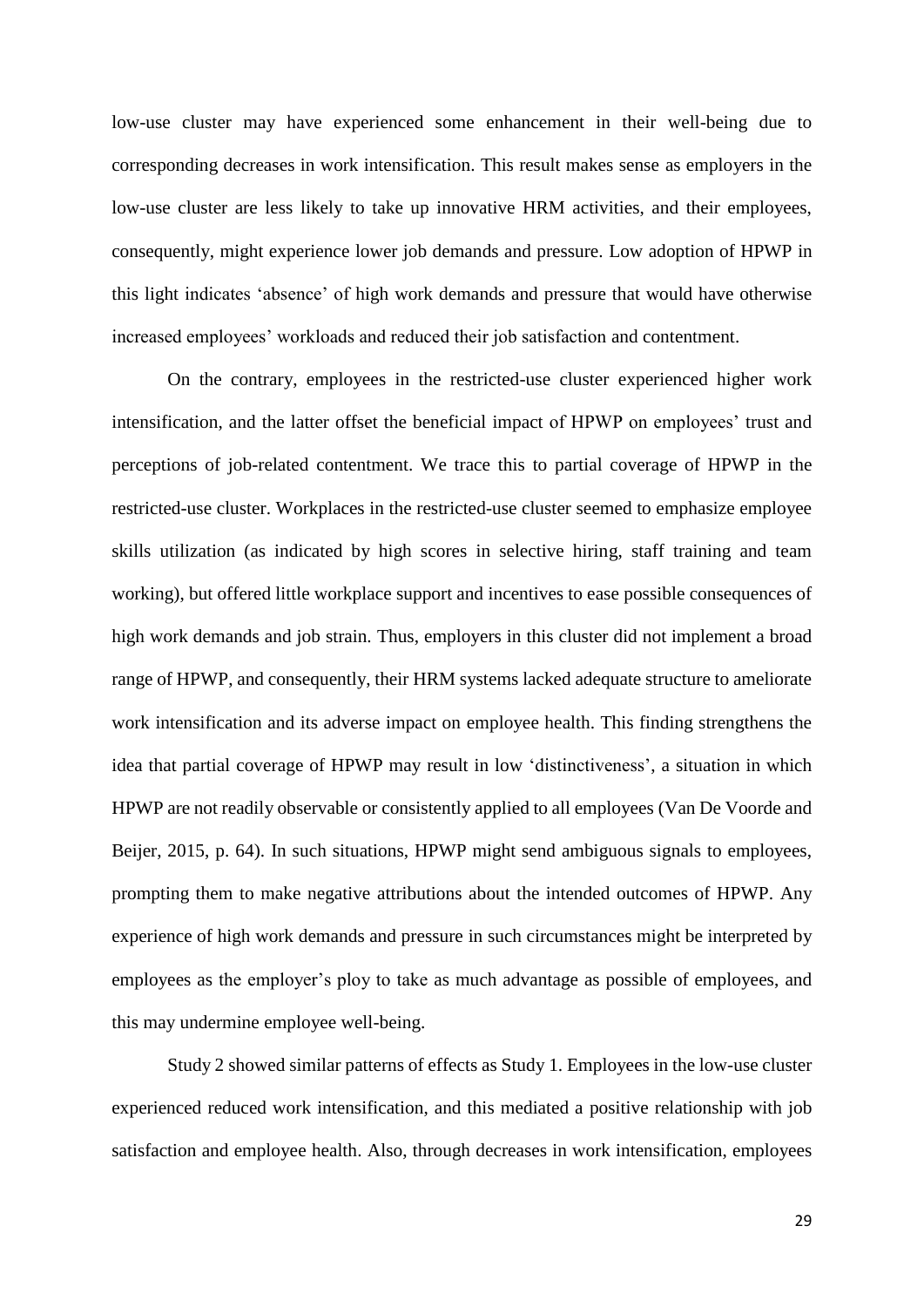in the low-use cluster reported lower levels of organizational commitment compared to employees in the other two clusters. As with Study 1, we trace these outcomes to relative 'absence' of innovative HRM activities within the low-use NHS Trusts, and consequently, fewer opportunities to actively engage employees with work.

As with Study 1, higher work intensification among employees in the restricted-use cluster detracted from the beneficial impact of HPWP on employees' job satisfaction. This adds value to the notion that partial coverage of HPWP, and possibly, insufficient workplace structures to attenuate work intensification, may contribute to low 'distinctiveness' for HPWP and cause employees to experience lower job satisfaction. In contrast to Study 1, however, employees in the restricted-use cluster also reported increased organizational commitment due to higher work intensification. That is to say, their level of commitment was not influenced negatively by high work demands and pressure arising from partial coverage of HPWP. Although this result is somewhat surprising, it corroborates our earlier argument that healthcare workers' level of commitment may not necessarily depend on the job itself, but their inherent desire to help vulnerable people.

In all, Studies 1 and 2 have shown similar patterns of outcomes regarding possible adverse effects of HPWP on employee health and well-being. Work intensification has, at least, a marginal role in explaining the HPWP–employee health or well-being relationship, and this may transcend organizational/sectoral contexts. Across the broad spectrum of approaches to HPWP in Clusters 1, 2 and 3 of both studies, employees in the low adoption clusters tended to experience lower levels of work intensification, whereas employees in the restricted adoption clusters tended to experience higher levels of work intensification. This implies that HPWP may, in fact, induce employees to expend more effort at work, and reduce their health and wellbeing, if some but not all components are implemented. Employers who do not implement an extensive range of HPWP are less likely to maximize the unique properties of such practices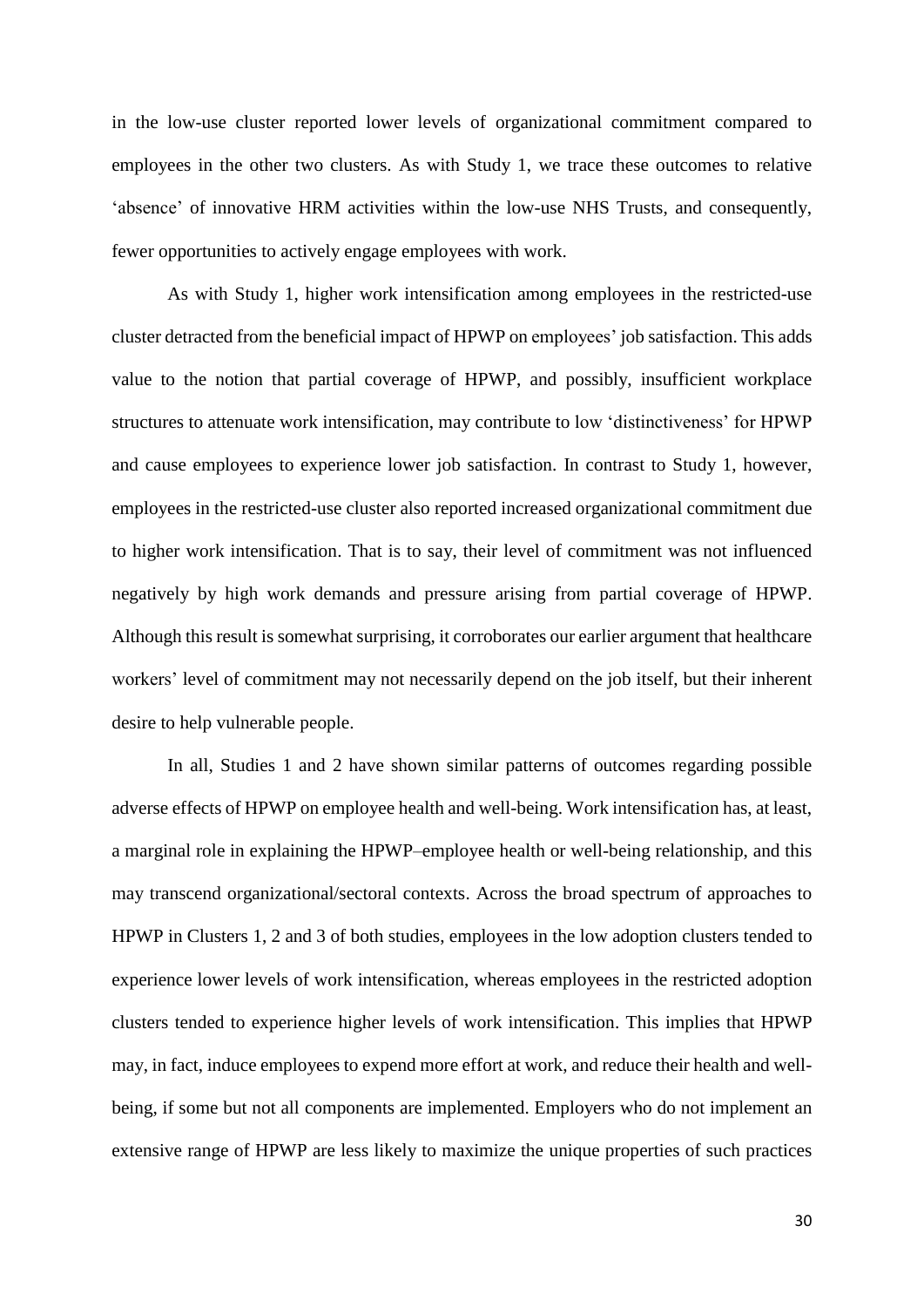to compensate for exacerbation of job strain and work intensification, and achieve positive occupational health outcomes. We maintain that systems of HPWP are not necessarily exploitative when a wide range of HRM practices are used together in a coherent manner (Van De Voorde and Beijer, 2015). Compared to low-use or less innovative HPWP systems, extensive use of HPWP may be associated with a degree of work intensification, but employees may benefit through potential improvements in their work-related health and well-being.

#### **The integrationist versus isolationist perspectives of HPWP**

In Studies 1 and 2, we used three nested models to systematically examine whether the integrated effects of HPWP have additional explanatory power on employee health, well-being and work intensification than their isolated effects. In Study 1, we found that the impact of HPWP on these employee outcomes was, at least, partially accounted for by an integrated combination of HRM practices, rather than each practice examined in isolation. That is to say, in heterogeneous samples of organizations, the unique independent properties of individual HRM practices do not in themselves play the only role in explaining the overall impact of HPWP on employee outcomes. This result is consistent with evidence from Ichniowski et al. (1997) and Guerrero and Barraud-Didier (2004), where integrated systems of HPWP were found to have greater explanatory power on outcomes over the independent effects of HPWP. Given that Ichniowski et al. (1997) and Guerrero and Barraud-Didier (2004) had examined the 'integrationist–isolationist' dyad in terms of organizational-level outcomes, the present study is the first to demonstrate similar effects on employee health, well-being, and work intensification.

Study 2 showed HPWP's impact on employee health, well-being and work intensification may be accounted for by the unique effects of individual HRM practices, not necessarily their integrated combination. Individual HRM practices have varying and/or opposing independent effects on outcomes (Bryson & White, 2008; Kalmi & Kauhanen, 2008),

31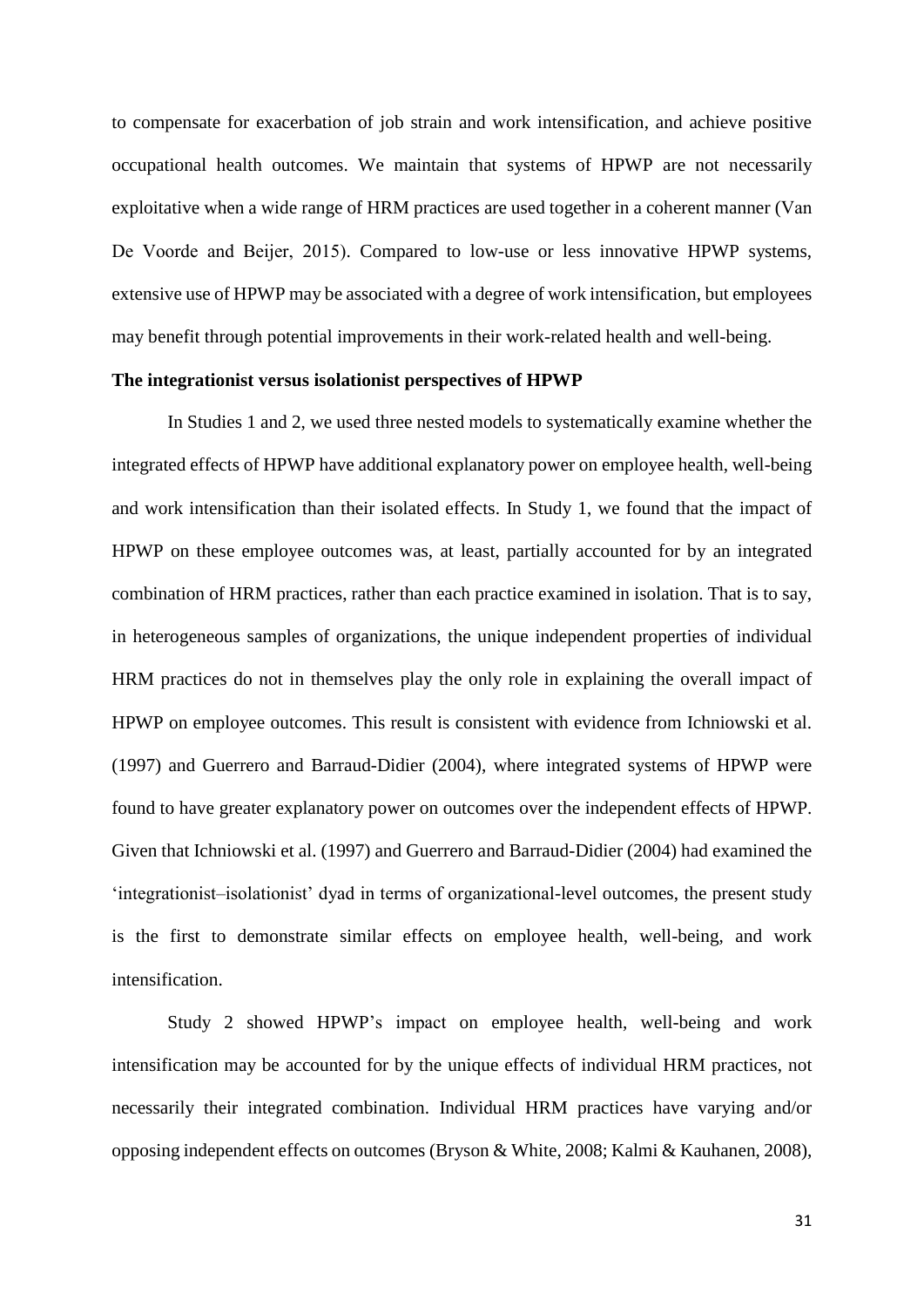which are crucial in explaining the overall impact of HPWP on employee outcomes within the British NHS. The practical implication of this is to strengthen the idea that the very context of work (e.g., the institutionalized nature of work within the British NHS), as well as the unique independent properties of HRM practices should be taken into account when operationalizing systems of HPWP and anticipating their effects on employee health and well-being. If employers go beyond the integrated effects of HPWP to examine the respective contributions from each HRM practice in the system, they may find that the integrated effects of HPWP, in some contextual instances, do not explain more variance in employee outcomes compared to the unique properties of individual HRM practices.

Another important lesson drawn from our analyses is that using an extensive range of HRM practices in a complementary fashion might be beneficial for employee health and wellbeing, but this is likely to be sensitive to particular organizational settings; that is, complementarities amongst individual HRM practices may operate in some sectors but not in others. For example, we found different types of clustering solutions for the general workforce (Study 1) and the healthcare sector (Study 2). Whereas the latter cluster solution was straightforwardly interpretable as low-medium-high, for the general workforce a more contentrelated pattern was found. Moreover, results from the healthcare sector illustrate that the parts (i.e., the unique independent effects of individual HRM practices) are as important as the whole (the combined or integrated effects of HRM practices) when considering the impact of HPWP on employee health and well-being. A key policy priority for occupational health practitioners is to look more closely at the specific characteristics of individual HRM practices and the particular context of work when making decisions on how to operationalize systems of HPWP. As much as HPWP are thought to foster mutual gains for an organization, their utilization should be accompanied by sufficient scrutiny of what and how specific HRM practices are incorporated within the overall HPWP regime.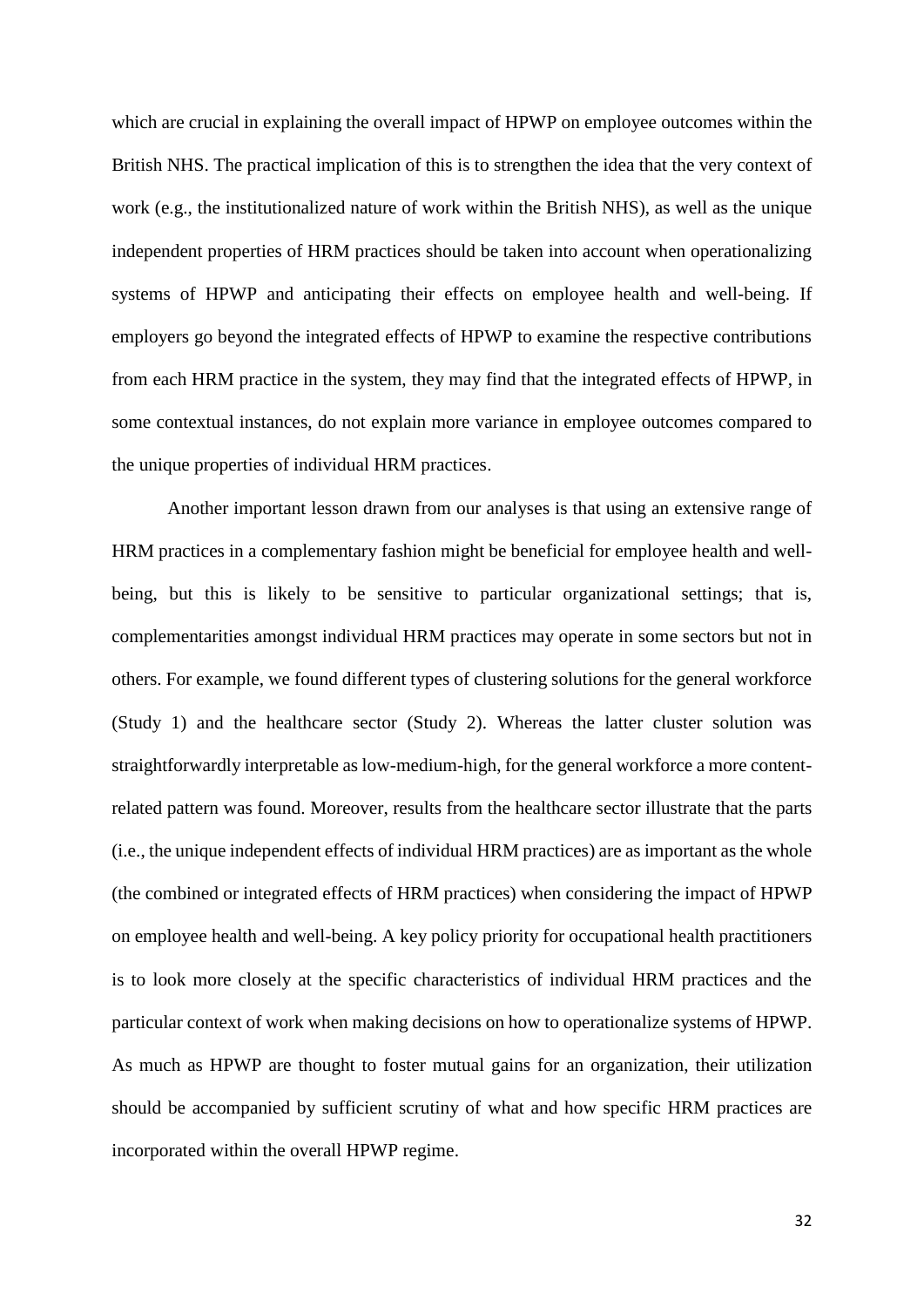#### **Strengths and limitations**

The key strength of our study lies in the use of two large nationally representative samples in examining the relationships between HPWP and employee health and well-being. Our study employed robust statistical analysis to address the rarely investigated proposition that HPWP have greater explanatory power on outcomes when analyzed in combination, rather than in isolation. Despite its uniqueness, the present study has some limitations. First, the crosssectional nature of Studies 1 and 2 precludes making strong causal statements; therefore, caution is advised in terms of interpreting our findings. However, considering our predictions were grounded in theory, it is expected that the limitations of using cross-sectional data may have been offset to the extent that this allows comparison with existing evidence base. A second limitation of the present study is that measures selected for Studies 1 and 2, whilst very similar, were not exactly the same. We however compensated for this by ensuring that measures selected for the respective studies were consistent with the measures adopted in previous HPWP studies (e.g., Combs et al., 2006; West et al., 2006). Another plausible limitation of our study concerns the relatively low HPWP effect size. Although small effect sizes are quite common in organizational research, and especially, studies based on the British WERS (e.g., Guest & Conway, 2007; Ramsay et al., 2000; Wood & De Menezes, 2011; Wood et al., 2012), caution should be applied in interpreting our findings. However, a small effect across a large sample is potentially of great practical significance.

#### **Recommendations for future research**

Our analyses showed HPWP have useful integrated effects on employee health and well-being, and these effects operate differently for the general workforce compared to a large public healthcare organization. Employee health and well-being for the general workforce were explained by the isolated plus integrated combination of HPWP, whereas in the healthcare context, they were accounted for by the isolated operations of individual HRM practices, not

33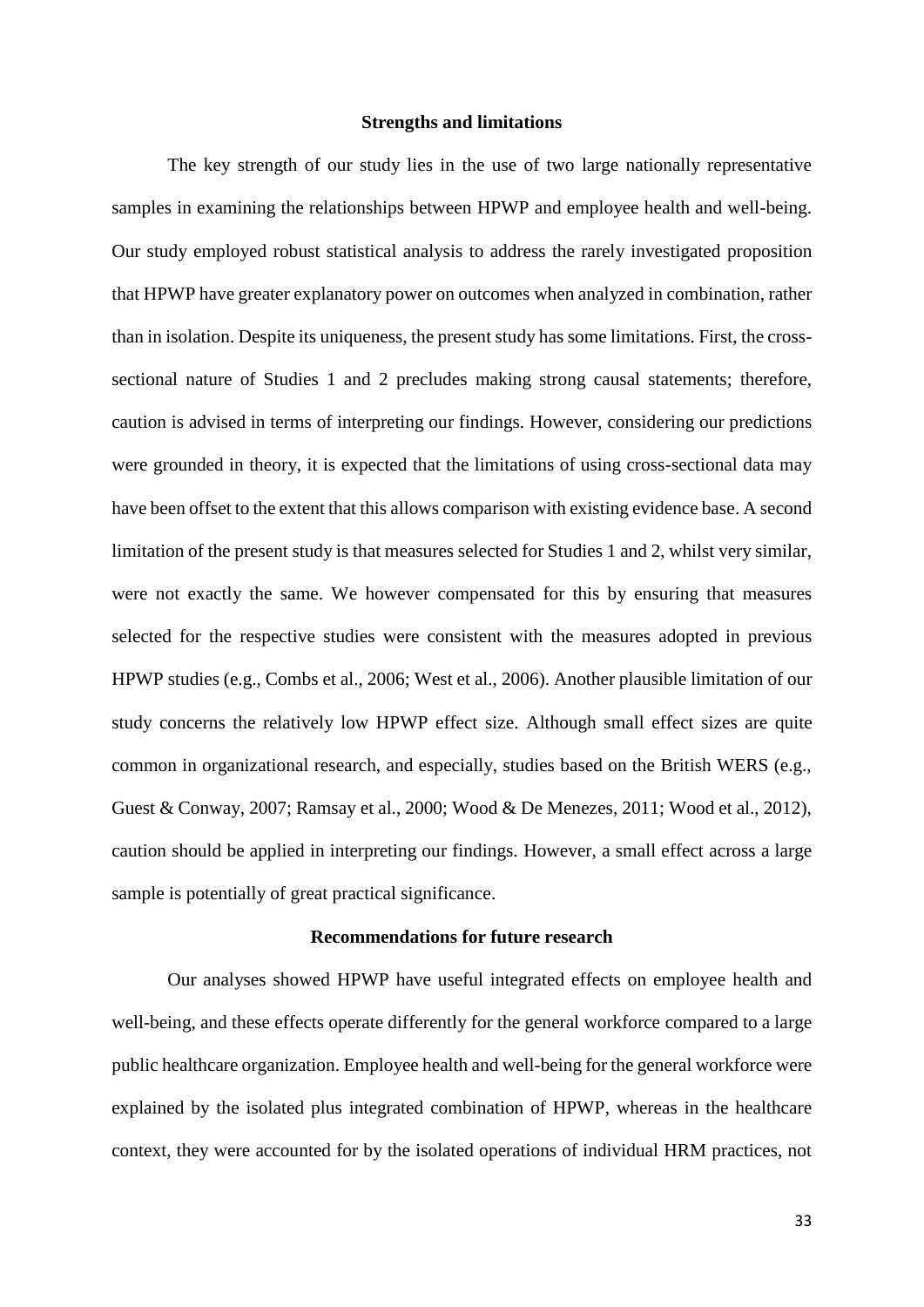necessarily the integrated combination of HPWP. More research is however needed to better understand why the 'integrationist–isolationist' dyad may operate in some contexts but not others, and how these principles may influence approaches to HRM across organizational settings. Our analyses also showed work intensification partially mediates the HPWP– employee health and well-being relationships such that low adoption of HPWP is associated with higher job satisfaction and lower organizational commitment. By contrast, employees in workplaces with restricted adoption of HPWP experienced high work intensification, and correspondingly, poor health and well-being. Future studies may further examine the conditions under which different configurations of HPWP are related to greater or less work intensification, and how this may affect occupational health outcomes.

#### **Conclusion**

We have shown that systems of HPWP might promote positive employee health and well-being when an extensive range of HRM practices is implemented. We have also shown that partial implementation of HPWP may promote the feeling that work is too intense, and this might offset any positive effect of HPWP on employee health and well-being. On the other hand, extensive implementation of HPWP may, at least marginally, increase employees' experience of work intensification; however, the negative consequences of work intensification in this case may be compensated for by increases in job satisfaction and improved employee well-being. Furthermore, we showed evidence that individual HRM practices have unique and independent properties that play a vital role in explaining the employee-level effects of HPWP in some organizational settings. When visualizing the impact of HPWP on employees, it is necessary to move away from a simple input-output model, and from a singular chain of events. Not only does the whole set of practices impact on employees, but so do the parts. Also, where practices are positively influencing some outcomes they may simultaneously be negatively influencing other outcomes. Therefore, occupational health practitioners and researchers would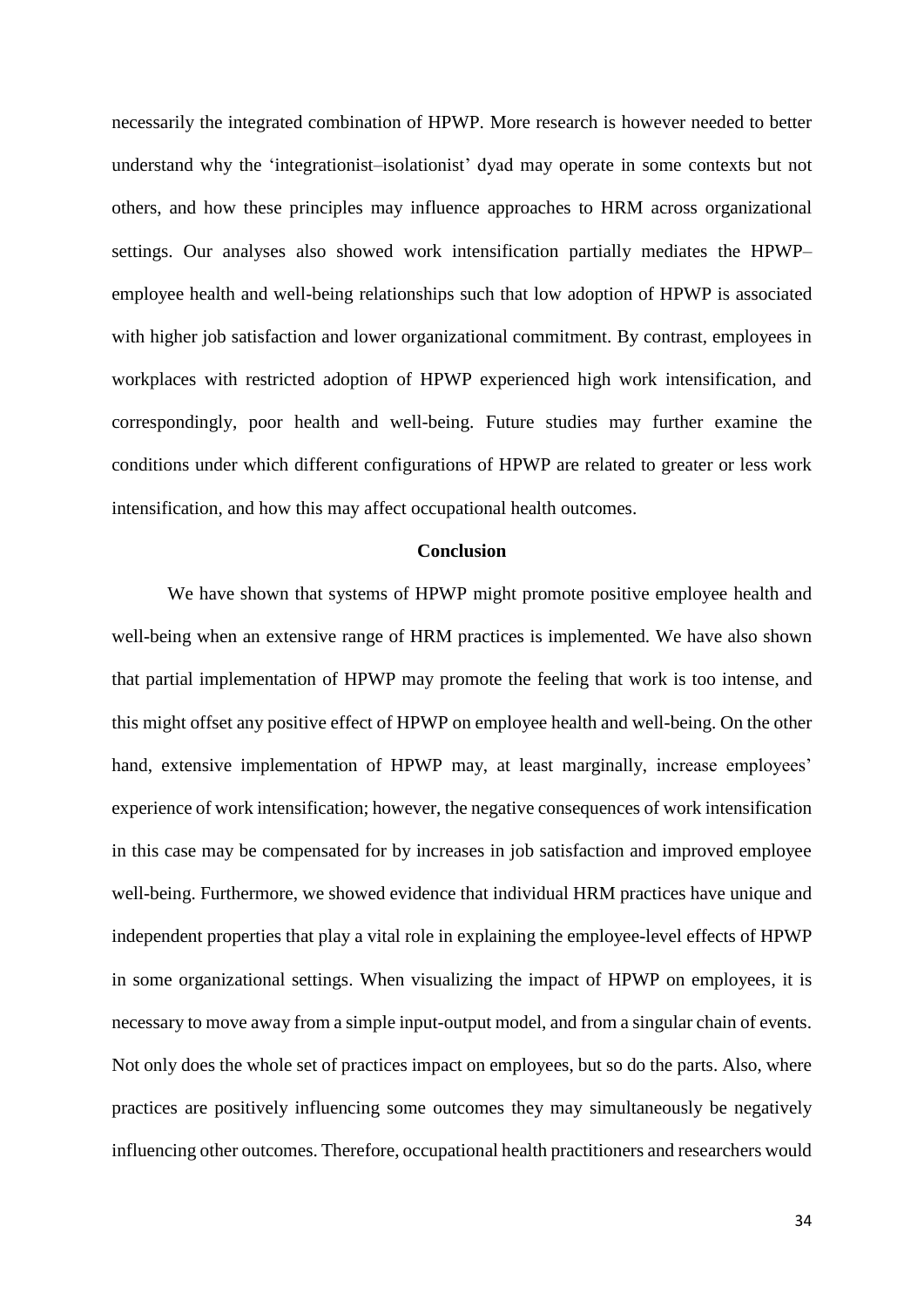benefit from building a system of HPWP while keeping a keen eye on the whole, the parts, and the possible trade-offs between benefits and costs to employees on several dimensions of wellbeing and performance.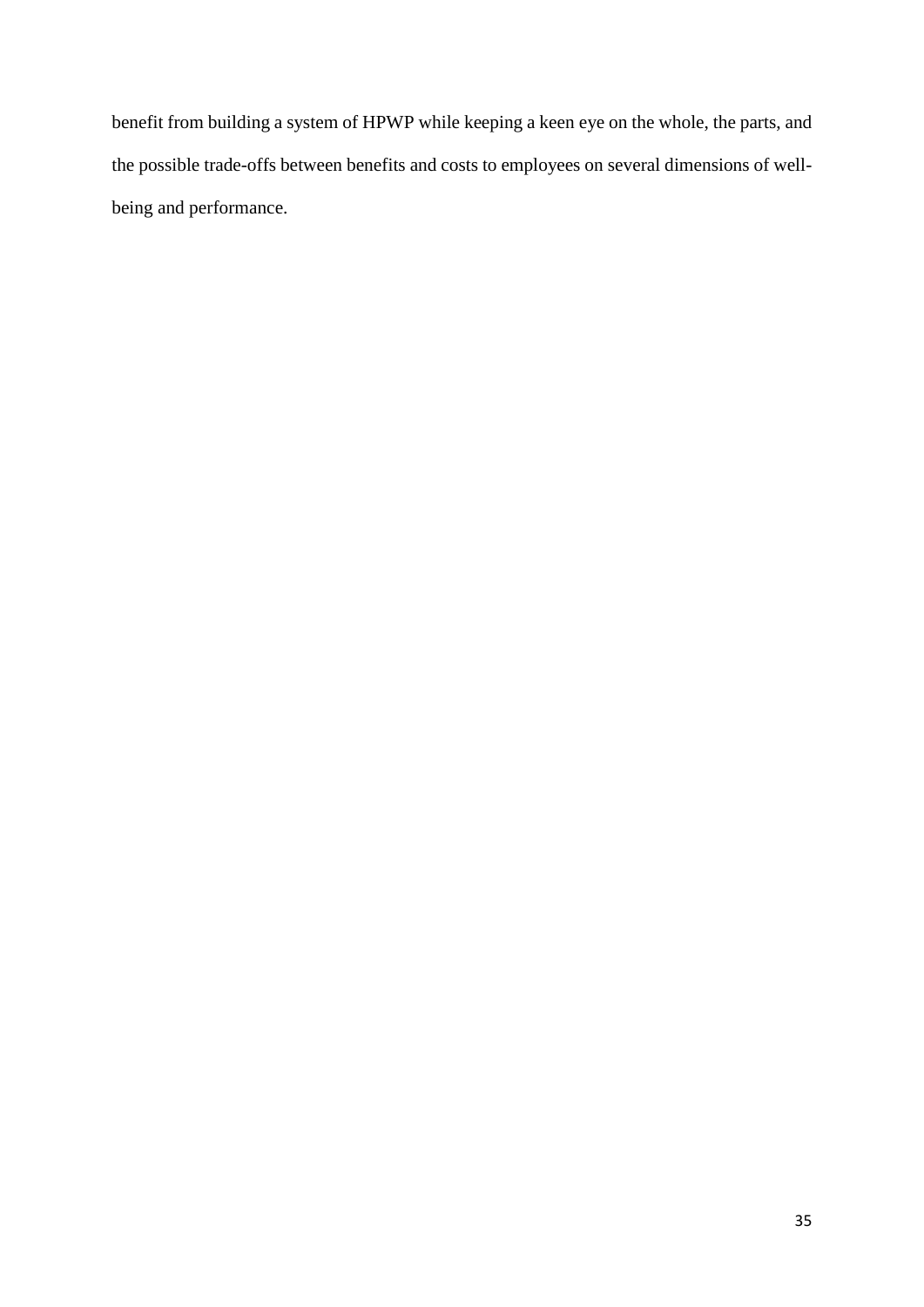#### **References**

- Appelbaum, E., Bailey, T., Berg, P., & Kalleberg, A. (2000). *Manufacturing advantage: Why high-performance work systems pay off*. Ithaca, NY: ILR Press.
- Arthur, J. (1994). Effects of human resource systems on manufacturing performance and turnover. *Academy of Management Journal,* 37, 670-687.
- Becker, B., Huselid, M., Pickus, P., & Spratt, M. (1997). HR as a source of shareholder value: Research and recommendations. *Human resource management*, 36, 39-47.
- Beltrán-Martín, I., Roca-Puig, V., Escrig-Tena, A., & Bou-Llusar, J. (2008). Human resource flexibility as a mediating variable between high performance work systems and performance. *Journal of Management*, 34, 1009-1044.
- Bonias, D., Bartram, T., Leggat, S., & Stanton, P. (2010). Does psychological empowerment mediate the relationship between high performance work systems and patient care quality in hospitals? *Asia Pacific Journal of Human Resources*, 48, 319–337.
- Bryson, A., & White, M. (2008). *Organizational commitment: Do workplace practices matter?* Discussion Paper No. 881, Centre for Economic Performance.
- Burns, R. and Burns, R. (2008). *Business research methods and statistics using SPSS*. Beverly, CA: SAGE Publications Ltd.
- Byrne, B. (2012) *Structural equation modelling with Mplus: Basic concepts, applications and programming.* New York: Taylor & Francis Group, LLC.
- Combs, J., Liu, Y., Hall, A., & Ketchen, D. (2006). How much do high-performance work practices matter? A meta-analysis of their effects on organizational performance. *Personnel Psychology,* 59, 501–528.
- Delery, J. (1998). Issues of fit in strategic human resource management: Implications for research. *Human Resource Management Review,* 8, 289-309.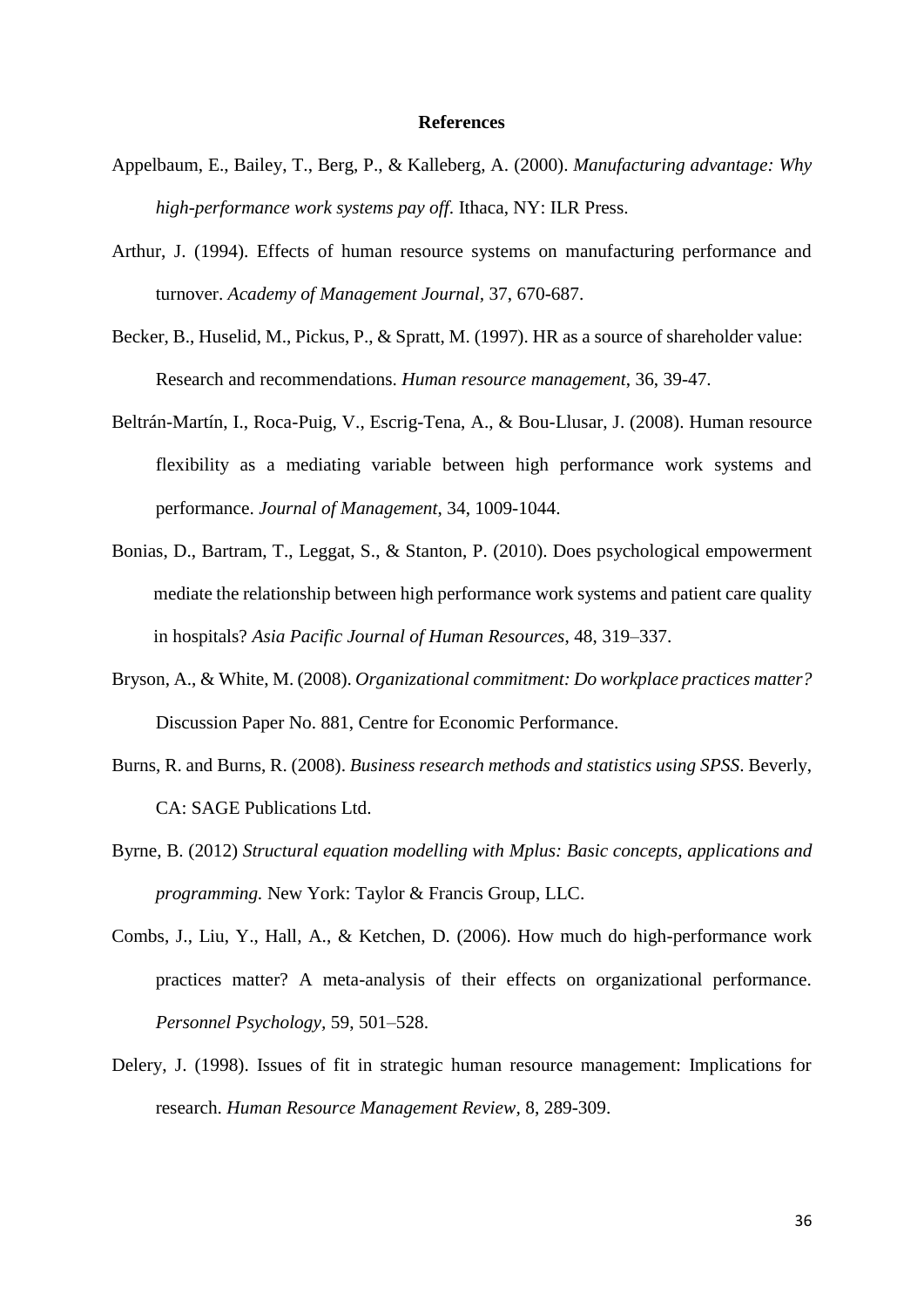- Delery, J., & Doty, H. (1996). Modes of theorizing in strategic human resource management: Tests of universalistic, contingency and configurational performance predictions. *Academy of Management Journal*, 39, 802–835.
- Godard, J. (2001). High performance and the transformation of work? The implications of alternative work practices for the experience and outcomes of work. *Industrial and Labor Relations Review*, 54, 776-805.
- Guerrero, S., & Barraud-Didier, V. (2004). High-involvement practices and performance of French firms. *The International Journal of Human Resource Management*, 15, 1408- 1423.
- Guest, D., & Conway, N. (2007). *Human resource management, employee attitudes and workplace performance: An examination of the linkages using the 2004 Workplace Employment Relations Survey*. A report for the Department for Business Enterprise & Regulatory Reform (BERR), London.
- Hayduk, L. (1987). *Structural equation modeling with LISREL: Essentials and advances*. Baltimore, MD: Johns Hopkins University Press.
- Heinen, T. (1996). *Latent class and discrete latent trait models: Similarities and differences*. Thousand Oaks, California: Sage.
- Hughes, J. (2002). HRM and universalism: Is there one best way? *International Journal of Contemporary Hospitality Management*, 14, 221-228.
- Huselid, M., & Becker, G. (1997). *The impact of high-performance work systems, implementation effectiveness, and alignment on shareholder wealth*. Paper presented at the 1997 Academy of Management Annual Conference, Boston, Mass.
- Ichniowski, C., Shaw, K., & Prennushi, G. (1997). The effects of human resource management practices on productivity: A study of steel finishing lines. *The American Economic Review,* 87, 291-313.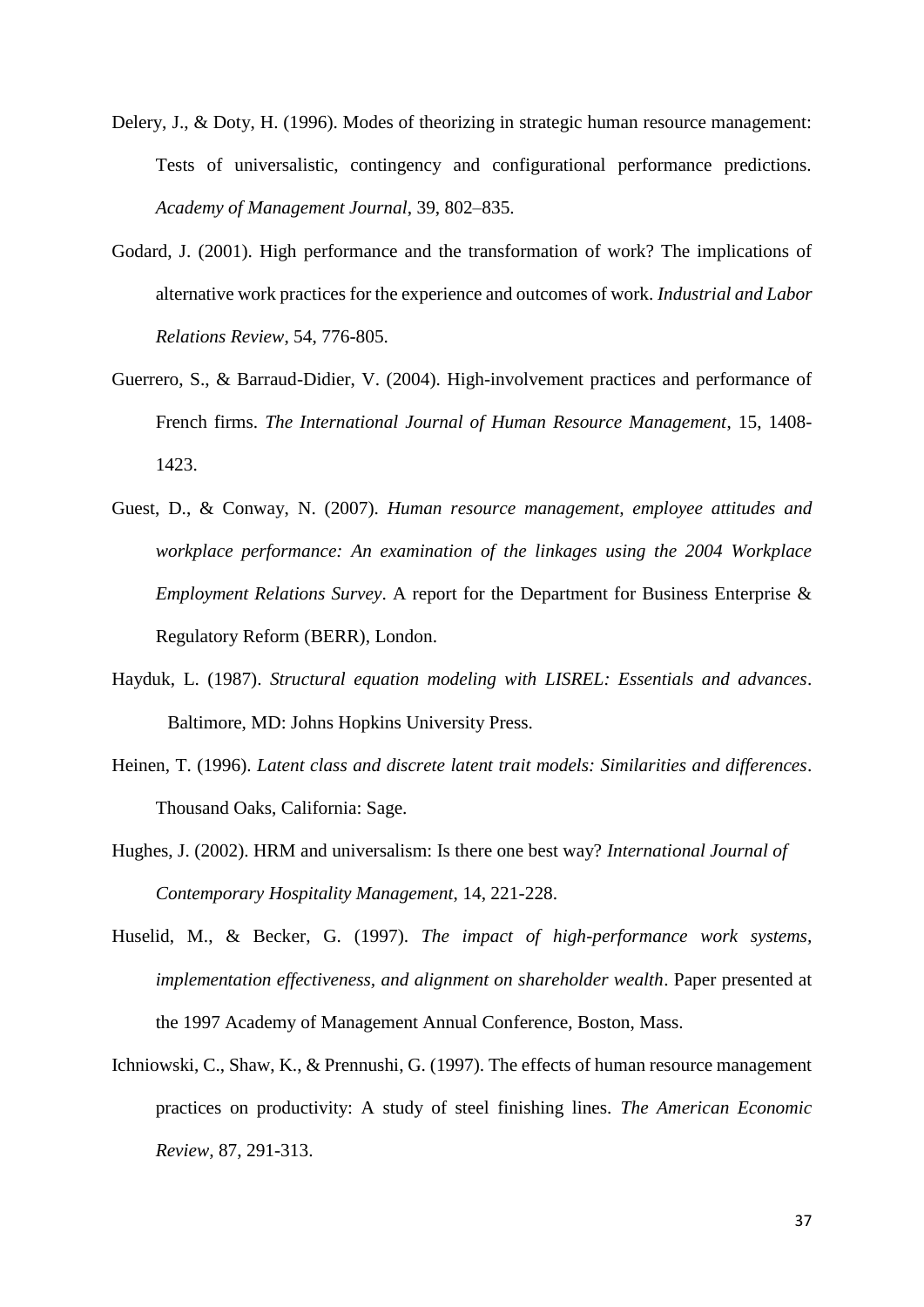- Jensen, J., Patel, P., & Messersmith, J. (2013). High-performance work systems and job control consequences for anxiety, role overload, and turnover intentions. *Journal of Management*, 39, 1699-1724.
- Jiang, K., Lepak, D., & Baer, J. (2012). How does human resource management influence organizational outcomes? A meta-analytic investigation of mediating mechanisms. *Academy of Management Journal*, 55, 1264-1294.
- Kalmi, P., & Kauhanen, A. (2008). Workplace innovations and employee outcomes: Evidence from Finland. *Industrial Relations,* 35, 430-459.
- Kehoe, R., & Wright, P. (2013). The impact of high-performance human resource practices on employees' attitudes and behaviors. *Journal of Management*, 39, 366-391.
- Kroon, B., Van de Voorde, K., & Van Veldhoven, M. (2009). Cross-level effects of highperformance work practices on burnout: Two counteracting mediating mechanisms compared. *Personnel Review*, 38, 509–525.
- LeBreton, J., & Senter, J. (2008). Answers to 20 questions about interrater reliability and interrater agreement. *Organizational Research Methods,* 11, 815-852.
- Little, T. (1997). Mean and covariance structures (MACS) analyses of cross-cultural data: Practical and theoretical issues. *Multivariate Behavioral Research*, 32, 53-76.
- MacDuffie, J. (1995). Human resource bundles and manufacturing performance: Organizational logic and flexible production systems in the world auto industry. *Industrial and Labor Relations Review*, 48, 197-221.
- MacKinnon, D., Fritz, M., Williams, J., & Lockwood, C. (2007). Distribution of the product confidence limits for the indirect effect: Program PRODCLIN. *Behavior Research Methods*, 39, 384–389.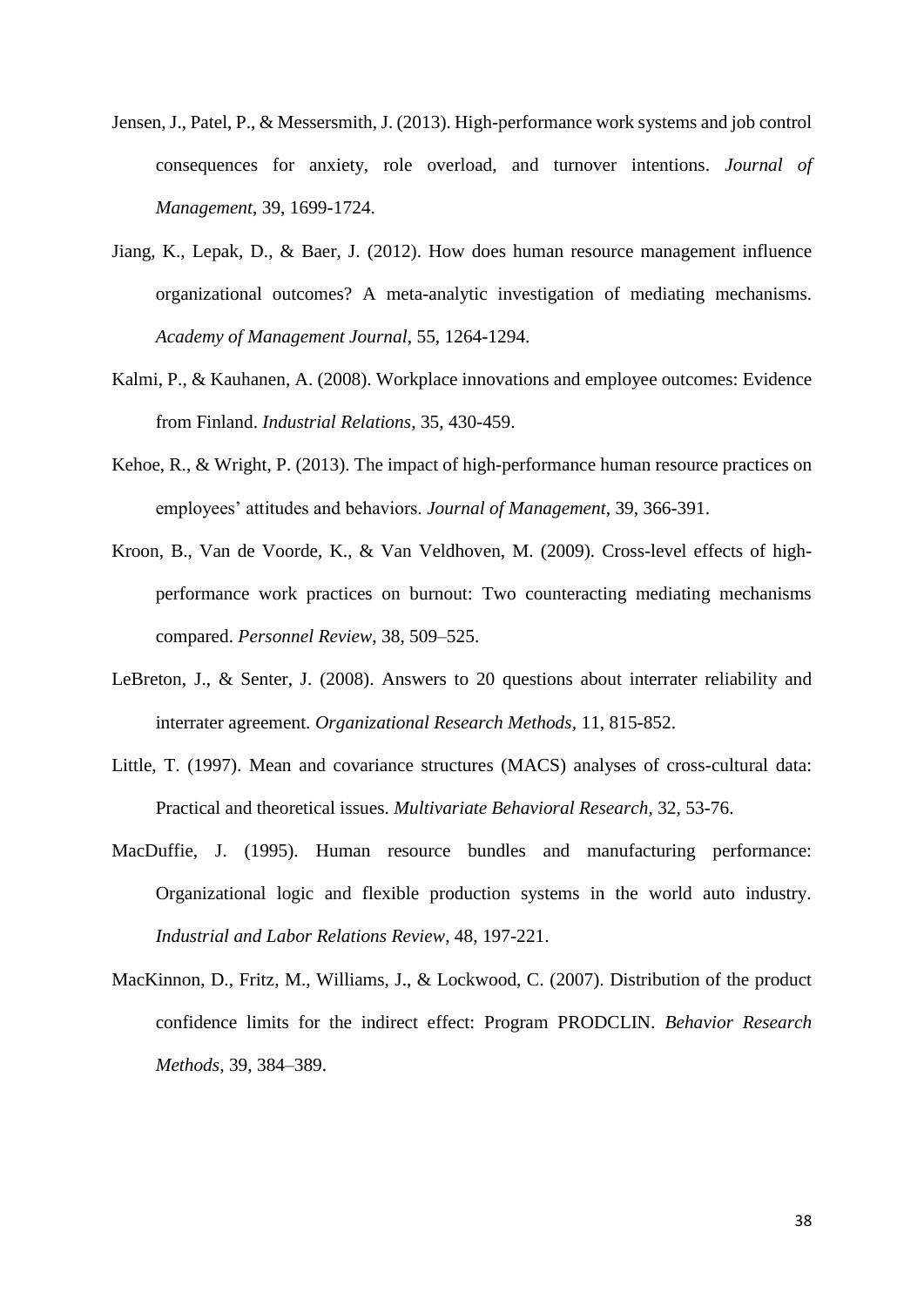- Macky, K., & Boxall, P. (2007). The relationship between 'high performance work practices' and employee attitudes: An investigation of additive and interaction effects. *The International Journal of Human Resource Management*, 18, 537–567.
- Macky, K., & Boxall, P. (2008). High-performance work systems and employee well-being: Does employee involvement really intensify work? *Asia Pacific Journal of Human Resources,* 46, 38-55.
- Milfont, T. & Fischer, R (2010). Testing measurement invariance across groups: Applications in cross-cultural research. *International Journal of Psychological Research*, 3, 111-121.
- Nishii, L. H., Lepak, D. P., & Schneider, B. (2008). Employee attributions of the "why" of HR practices: Their effect on employee attitudes and behaviors, and customer satisfaction. *Personnel Psychology*, *61*, 503–545.
- Ordiz, M., & Fernández, E. (2005). Influence of the sector and the environment on human resource practices' effectiveness. *The International Journal of Human Resource Management*, 16, 1349-1373.
- Powell, M., Dawson, J., Topakas, A., Durose, J., & Fewtrell, C. (2014). Staff satisfaction and organisational performance: evidence from a longitudinal secondary analysis of the NHS staff survey and outcome data. *Health Services and Delivery Research*, 2
- Ramsay, H., Scholarios, D., & Harley, A. (2000). Employees and high-performance work systems: Testing inside the black box. *British Journal of Industrial Relations,* 38, 501 – 531.
- Toh, S. Morgeson, F. & Campion, M. (2008). Human resource configurations: investigating fit with the organizational context. *Journal of Applied Psychology*, 93, 864-882.
- Truss, C. (2003). Strategic HRM: Enablers and constraints in the NHS. The International *Journal of Public Sector Management*, 16, 48-60.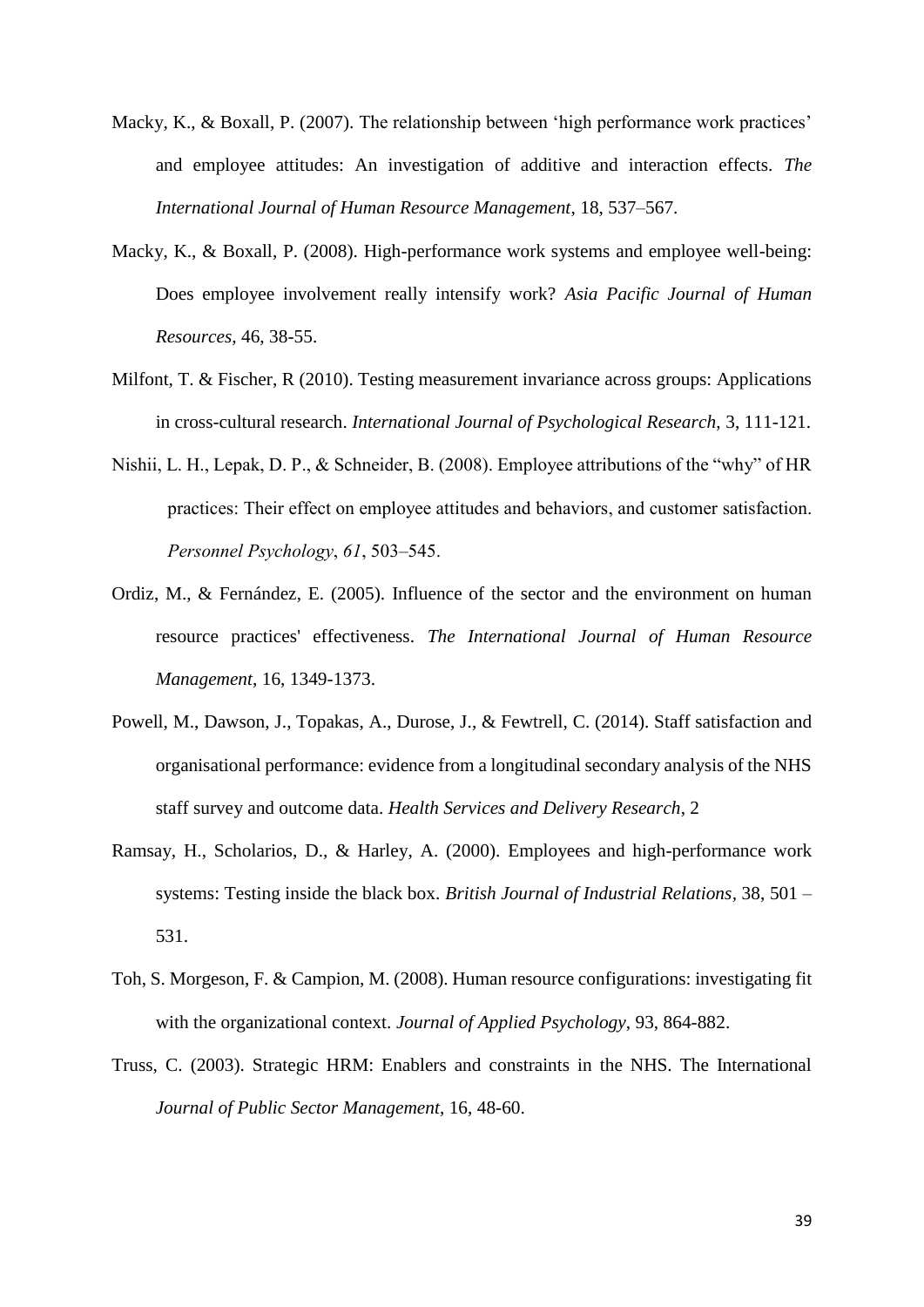- Vandenberg, R. & Lance, C. (2000). A review and synthesis of the measurement invariance literature: Suggestions, practices, and recommendations for organizational research. *Organizational Research Methods*, 3, 4-70
- Van De Voorde, K., Paauwe, J., & Van Veldhoven, M. (2012). Employee well-being and the HRM–organizational performance relationship: A review of quantitative studies. *International Journal of Management Reviews*, 14, 391-407.
- Van De Voorde, K. and Beijer, S. (2015). The role of employee HR attributions in the relationship between high-performance work systems and employee outcomes. *Human Resource Management Journal*, *25*, 62–78.
- West, M., Guthrie, J., Dawson, J., Borrill, C., & Carter, M. (2006). Reducing patient mortality in hospitals: The role of human resource management. *Journal of Organizational Behaviour*, 27, 983–1002.
- Whitener, E. (2001). Do "high commitment" human resource practices affect employee commitment? A cross-level analysis using hierarchical linear modelling. *Journal of Management*, 27, 515–535.
- Williams, L., Vandenberg, R., & Edwards, J. (2009). 12 Structural equation modeling in Management Research: A guide for improved analysis. *The Academy of Management Annals,* 3, 543-604.
- Wood, S., & De Menezes, L. (2011). High involvement management, high-performance work systems and well-being. *The International Journal of Human Resource Management*, 22, 1584–1608.
- Wood, S., Van Veldhoven, M., Croon, M., & De Menezes, L. (2012). Enriched job design, high involvement management and organizational performance: The mediating roles of job satisfaction and well-being. *Human Relations*, 65, 419-445.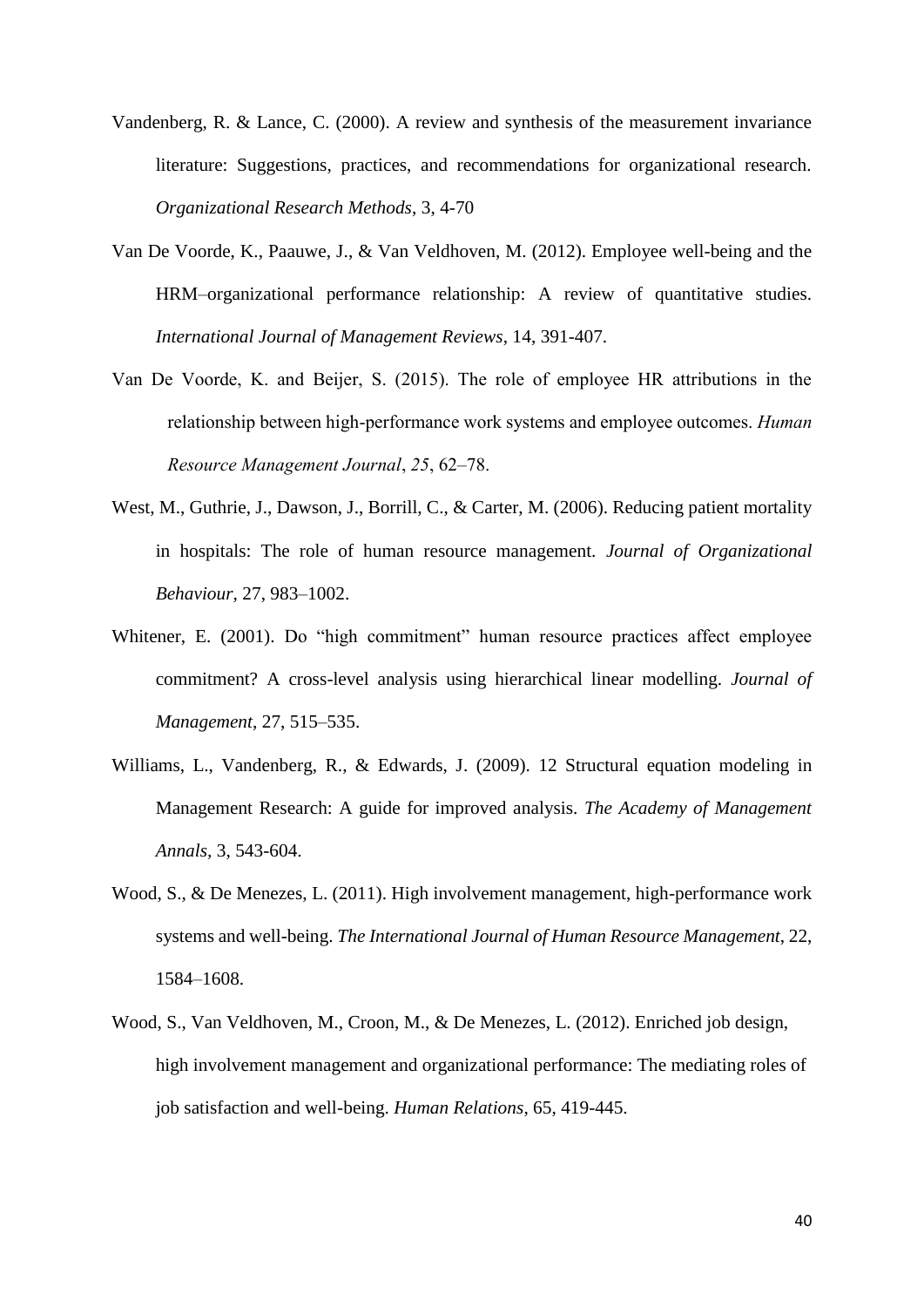| 0.89<br>Job autonomy<br>3.13<br>0.30<br>$-.03**$<br>0.50<br>2<br>Team working<br>0.39<br>0.61<br>$.02*$<br>$.02**$<br>Staff training<br>3<br>0.24<br>$\blacksquare$<br>0.66<br>Performance-related<br>$.03**$<br>.01<br>0.82<br>$\overline{4}$<br>$-.01$<br>0.34<br>0.40<br>pay<br>$.35**$<br>$.17**$<br>$-.04**$<br>$-.05**$<br>Flexible working<br>0.75<br>5<br>0.20<br>0.36<br>$.23**$<br>$.05**$<br>$.14**$<br>$.03**$<br>$-.02**$<br>Selective hiring<br>0.60<br>6<br>0.27<br>0.83<br>$.10**$<br>$.14**$<br>$-.01**$<br>$-.03**$<br>$.06**$<br>$.07**$<br>0.91<br>7<br>Grievance systems<br>0.48<br>0.44<br>Supportive<br>8<br>$.29**$<br>$.38**$<br>$.35**$<br>$-.09**$<br>$-.06**$<br>$.10**$<br>$-.11**$<br>0.83<br>0.46<br>3.50<br>management<br>$-.07**$<br>$.22**$<br>$.29**$<br>$.28**$<br>$-0.04**$<br>$-.02**$<br>$-12**$<br>.79**<br>0.94<br>9<br>Information sharing<br>0.50<br>3.27<br>Participative<br>$.20**$<br>$-.04**$<br>$.29**$<br>$.87**$<br>$.30**$<br>$-.05**$<br>$-.02*$<br>$-.11**$<br>$.82**$<br>10<br>0.97<br>0.52<br>3.10<br>decision-making<br>$-.03**$<br>$.06**$<br>$.30**$<br>$.30**$<br>$.23**$<br>$-.05**$<br>$.08**$<br>$.03**$<br>$-.05**$<br>$.31**$<br>0.83<br>Job satisfaction<br>11<br>3.52<br>0.69<br>Organizational<br>$.30**$<br>$-.03**$<br>$.11**$<br>$-.04**$<br>$.08**$<br>$.06**$<br>$.32**$<br>$.31**$<br>$.61**$<br>$.18**$<br>$-.05**$<br>0.85<br>12<br>0.83<br>3.66<br>commitment | mcuns, shanuaru Deviunons (5D), cronouen s'uipnu (on incluitzonui in oour), una corretumons of vuriables in simily 1<br>Variables | Mean | SD | 1 | $\overline{c}$ | $\mathfrak{Z}$ | $\overline{4}$ | 5 | 6 | $\overline{7}$ | 8 | 9 | 10 | 11      | 12 | 13 | 14 | 15   |
|-------------------------------------------------------------------------------------------------------------------------------------------------------------------------------------------------------------------------------------------------------------------------------------------------------------------------------------------------------------------------------------------------------------------------------------------------------------------------------------------------------------------------------------------------------------------------------------------------------------------------------------------------------------------------------------------------------------------------------------------------------------------------------------------------------------------------------------------------------------------------------------------------------------------------------------------------------------------------------------------------------------------------------------------------------------------------------------------------------------------------------------------------------------------------------------------------------------------------------------------------------------------------------------------------------------------------------------------------------------------------------------------------------------------------------------------|-----------------------------------------------------------------------------------------------------------------------------------|------|----|---|----------------|----------------|----------------|---|---|----------------|---|---|----|---------|----|----|----|------|
|                                                                                                                                                                                                                                                                                                                                                                                                                                                                                                                                                                                                                                                                                                                                                                                                                                                                                                                                                                                                                                                                                                                                                                                                                                                                                                                                                                                                                                           |                                                                                                                                   |      |    |   |                |                |                |   |   |                |   |   |    |         |    |    |    |      |
|                                                                                                                                                                                                                                                                                                                                                                                                                                                                                                                                                                                                                                                                                                                                                                                                                                                                                                                                                                                                                                                                                                                                                                                                                                                                                                                                                                                                                                           |                                                                                                                                   |      |    |   |                |                |                |   |   |                |   |   |    |         |    |    |    |      |
|                                                                                                                                                                                                                                                                                                                                                                                                                                                                                                                                                                                                                                                                                                                                                                                                                                                                                                                                                                                                                                                                                                                                                                                                                                                                                                                                                                                                                                           |                                                                                                                                   |      |    |   |                |                |                |   |   |                |   |   |    |         |    |    |    |      |
|                                                                                                                                                                                                                                                                                                                                                                                                                                                                                                                                                                                                                                                                                                                                                                                                                                                                                                                                                                                                                                                                                                                                                                                                                                                                                                                                                                                                                                           |                                                                                                                                   |      |    |   |                |                |                |   |   |                |   |   |    |         |    |    |    |      |
|                                                                                                                                                                                                                                                                                                                                                                                                                                                                                                                                                                                                                                                                                                                                                                                                                                                                                                                                                                                                                                                                                                                                                                                                                                                                                                                                                                                                                                           |                                                                                                                                   |      |    |   |                |                |                |   |   |                |   |   |    |         |    |    |    |      |
|                                                                                                                                                                                                                                                                                                                                                                                                                                                                                                                                                                                                                                                                                                                                                                                                                                                                                                                                                                                                                                                                                                                                                                                                                                                                                                                                                                                                                                           |                                                                                                                                   |      |    |   |                |                |                |   |   |                |   |   |    |         |    |    |    |      |
|                                                                                                                                                                                                                                                                                                                                                                                                                                                                                                                                                                                                                                                                                                                                                                                                                                                                                                                                                                                                                                                                                                                                                                                                                                                                                                                                                                                                                                           |                                                                                                                                   |      |    |   |                |                |                |   |   |                |   |   |    |         |    |    |    |      |
|                                                                                                                                                                                                                                                                                                                                                                                                                                                                                                                                                                                                                                                                                                                                                                                                                                                                                                                                                                                                                                                                                                                                                                                                                                                                                                                                                                                                                                           |                                                                                                                                   |      |    |   |                |                |                |   |   |                |   |   |    |         |    |    |    |      |
|                                                                                                                                                                                                                                                                                                                                                                                                                                                                                                                                                                                                                                                                                                                                                                                                                                                                                                                                                                                                                                                                                                                                                                                                                                                                                                                                                                                                                                           |                                                                                                                                   |      |    |   |                |                |                |   |   |                |   |   |    |         |    |    |    |      |
|                                                                                                                                                                                                                                                                                                                                                                                                                                                                                                                                                                                                                                                                                                                                                                                                                                                                                                                                                                                                                                                                                                                                                                                                                                                                                                                                                                                                                                           |                                                                                                                                   |      |    |   |                |                |                |   |   |                |   |   |    |         |    |    |    |      |
|                                                                                                                                                                                                                                                                                                                                                                                                                                                                                                                                                                                                                                                                                                                                                                                                                                                                                                                                                                                                                                                                                                                                                                                                                                                                                                                                                                                                                                           |                                                                                                                                   |      |    |   |                |                |                |   |   |                |   |   |    |         |    |    |    |      |
|                                                                                                                                                                                                                                                                                                                                                                                                                                                                                                                                                                                                                                                                                                                                                                                                                                                                                                                                                                                                                                                                                                                                                                                                                                                                                                                                                                                                                                           |                                                                                                                                   |      |    |   |                |                |                |   |   |                |   |   |    |         |    |    |    |      |
| $-.05**$<br>$.05**$<br>$-.03**$<br>$.12**$<br>$-.02**$<br>$.43**$<br>$.42**$<br>$.44**$<br>$.58**$<br>13<br>$.14**$<br>$-.10**$<br>0.92<br>0.98<br>3.35<br>management                                                                                                                                                                                                                                                                                                                                                                                                                                                                                                                                                                                                                                                                                                                                                                                                                                                                                                                                                                                                                                                                                                                                                                                                                                                                     | Employees' trust in                                                                                                               |      |    |   |                |                |                |   |   |                |   |   |    | $.58**$ |    |    |    |      |
| Job-related<br>$.08**$<br>$.02**$<br>$-.00$<br>$-.09**$<br>$-.03**$<br>$-04**$<br>$.08**$<br>$.30**$<br>$.15**$<br>$.25**$<br>$-.04**$<br>$-.02**$<br>$.06**$<br>0.85<br>14<br>0.87<br>2.45<br>contentment                                                                                                                                                                                                                                                                                                                                                                                                                                                                                                                                                                                                                                                                                                                                                                                                                                                                                                                                                                                                                                                                                                                                                                                                                                |                                                                                                                                   |      |    |   |                |                |                |   |   |                |   |   |    |         |    |    |    |      |
| $.02**$<br>$-.02*$<br>$.13**$<br>$-.01$<br>$.06**$<br>$.09**$<br>.01<br>$.04**$<br>.01<br>$-.07**$<br>$.05**$<br>$-.09**$<br>$.56**$<br>$-.00$<br>Work intensification<br>15<br>0.80<br>3.30<br>$SD = Standard Deviation$                                                                                                                                                                                                                                                                                                                                                                                                                                                                                                                                                                                                                                                                                                                                                                                                                                                                                                                                                                                                                                                                                                                                                                                                                 |                                                                                                                                   |      |    |   |                |                |                |   |   |                |   |   |    |         |    |    |    | 0.70 |

Table 1 *Means, Standard Deviations (SD), Cronbach's alpha (on the diagonal in bold), and Correlations of variables in Study 1*

*\* p < .05; \*\* p < .01*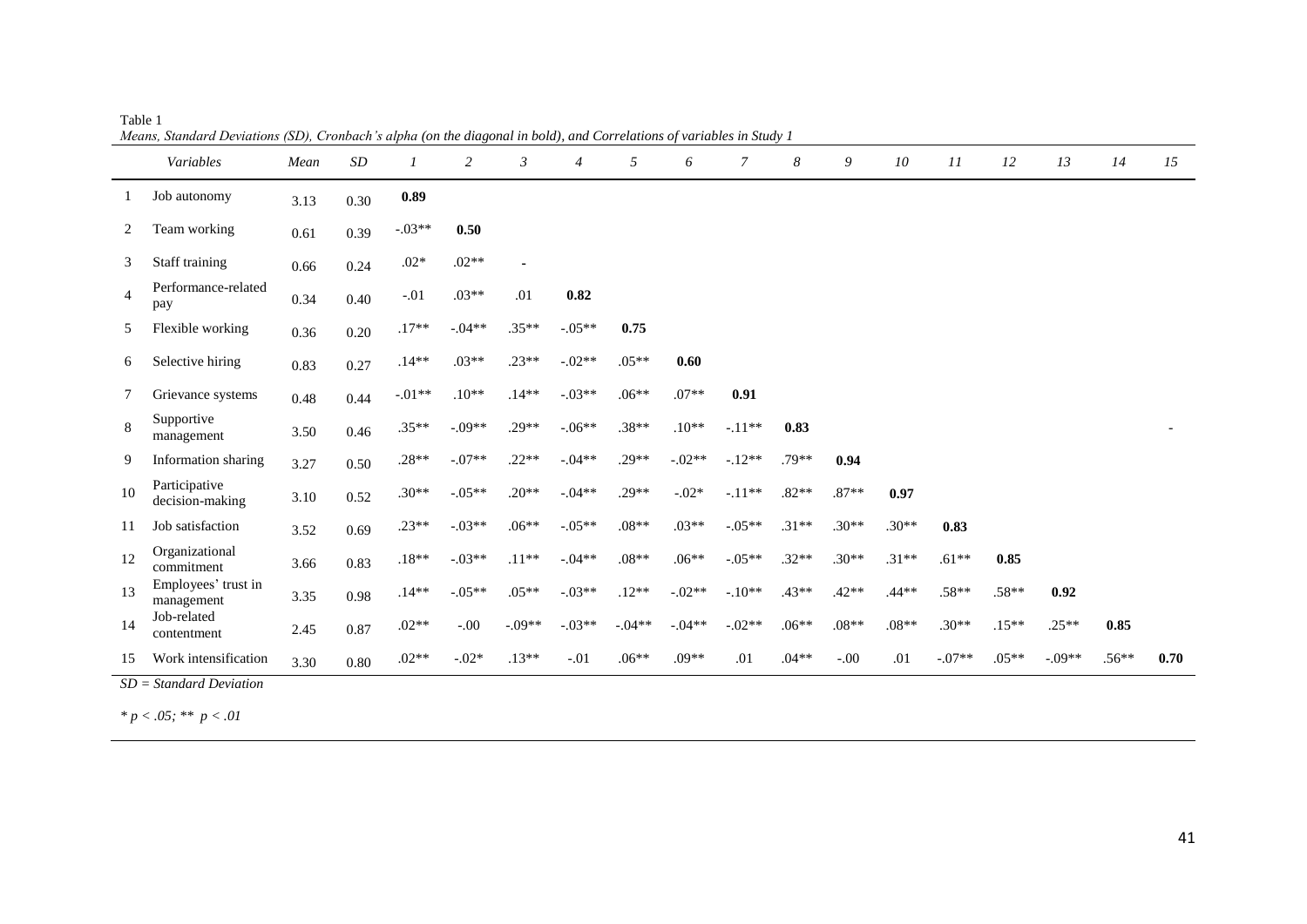|                | Means, Standard Deviations (SD), Cronoach s alpha (on the atagonal in bota), and Correlations of variables in Study 2<br>Variables | Mean | SD       |          | $\overline{c}$ | $\mathfrak{Z}$ | $\overline{4}$ | 5                        | 6              | $\overline{7}$ | 8        | 9        | 10       | 11       | 12      | 13      | 14   |
|----------------|------------------------------------------------------------------------------------------------------------------------------------|------|----------|----------|----------------|----------------|----------------|--------------------------|----------------|----------------|----------|----------|----------|----------|---------|---------|------|
|                | Job autonomy                                                                                                                       | 3.55 | 0.14     | 0.95     |                |                |                |                          |                |                |          |          |          |          |         |         |      |
| 2              | Team working                                                                                                                       | 3.85 | $0.08\,$ | $.64**$  | $0.85\,$       |                |                |                          |                |                |          |          |          |          |         |         |      |
| 3              | Staff training                                                                                                                     | 3.70 | 0.09     | $.51**$  | $.51**$        | 0.96           |                |                          |                |                |          |          |          |          |         |         |      |
| $\overline{4}$ | Career<br>development                                                                                                              | 3.30 | $0.15\,$ | $.75***$ | $.67**$        | $.71**$        | 0.94           |                          |                |                |          |          |          |          |         |         |      |
| 5              | Flexible<br>working                                                                                                                | 0.57 | $0.11\,$ | $.60**$  | $.26**$        | $.09**$        | $.20**$        | $\overline{\phantom{a}}$ |                |                |          |          |          |          |         |         |      |
| 6              | Performance<br>appraisal                                                                                                           | 0.78 | $0.09\,$ | $.29**$  | $.28**$        | $.17**$        | $.33**$        | $.09**$                  | $\blacksquare$ |                |          |          |          |          |         |         |      |
| $\overline{7}$ | Grievance<br>systems                                                                                                               | 0.67 | 0.05     | $.60**$  | $.46**$        | $.26**$        | $.47**$        | $.57**$                  | $.32**$        | 0.87           |          |          |          |          |         |         |      |
| 8              | Supportive<br>management                                                                                                           | 3.66 | $0.14\,$ | $.82**$  | $.60**$        | $.48**$        | $.67**$        | $.58**$                  | $.38**$        | $.66**$        | 0.96     |          |          |          |         |         |      |
| $\mathbf Q$    | Information<br>sharing                                                                                                             | 2.75 | $0.20\,$ | $.81**$  | $.58**$        | $.53**$        | $.75**$        | $.43**$                  | $.25**$        | $.58**$        | $.67**$  | 0.94     |          |          |         |         |      |
| 10             | Participative<br>decision-making                                                                                                   | 2.93 | $0.20\,$ | $.84**$  | $.57**$        | $.45**$        | $.68**$        | $.54**$                  | $.27**$        | $.63**$        | $.70**$  | $.93**$  | 0.92     |          |         |         |      |
| 11             | Job satisfaction                                                                                                                   | 3.10 | 0.85     | $.15**$  | $.10**$        | $.08**$        | $.13**$        | $.11**$                  | $.05**$        | $.12**$        | $.14**$  | $.14**$  | $.14**$  | 0.73     |         |         |      |
| 12             | Organizational<br>commitment                                                                                                       | 2.60 | 1.08     | $.02**$  | $-.05**$       | $-.04**$       | $-.06**$       | $.07**$                  | $-.01**$       | $-.01**$       | $.01*$   | $-.02**$ | $-.02$   | $-.49**$ | 0.92    |         |      |
| 13             | Employee<br>health                                                                                                                 | 1.87 | 0.87     | $-.02**$ | $-.01**$       | $-.02**$       | $.02**$        | $-.01**$                 | $-.00$         | $.01**$        | $-.02**$ | $-.01**$ | $-.28**$ | $.30**$  | .00.    | 0.75    |      |
| 14             | Work<br>intensification                                                                                                            | 3.21 | 0.99     | $-0.00$  | $.01**$        | $-.01**$       | $-.02**$       | $.01**$                  | $.01**$        | $-.01**$       | $-.01**$ | $-.03**$ | $-.01**$ | $-.25**$ | $.26**$ | $.21**$ | 0.79 |

Table 2 *Means, Standard Deviations (SD), Cronbach's alpha (on the diagonal in bold), and Correlations of variables in Study 2*

*SD = Standard Deviation*

*\* p < .05; \*\* p < .01*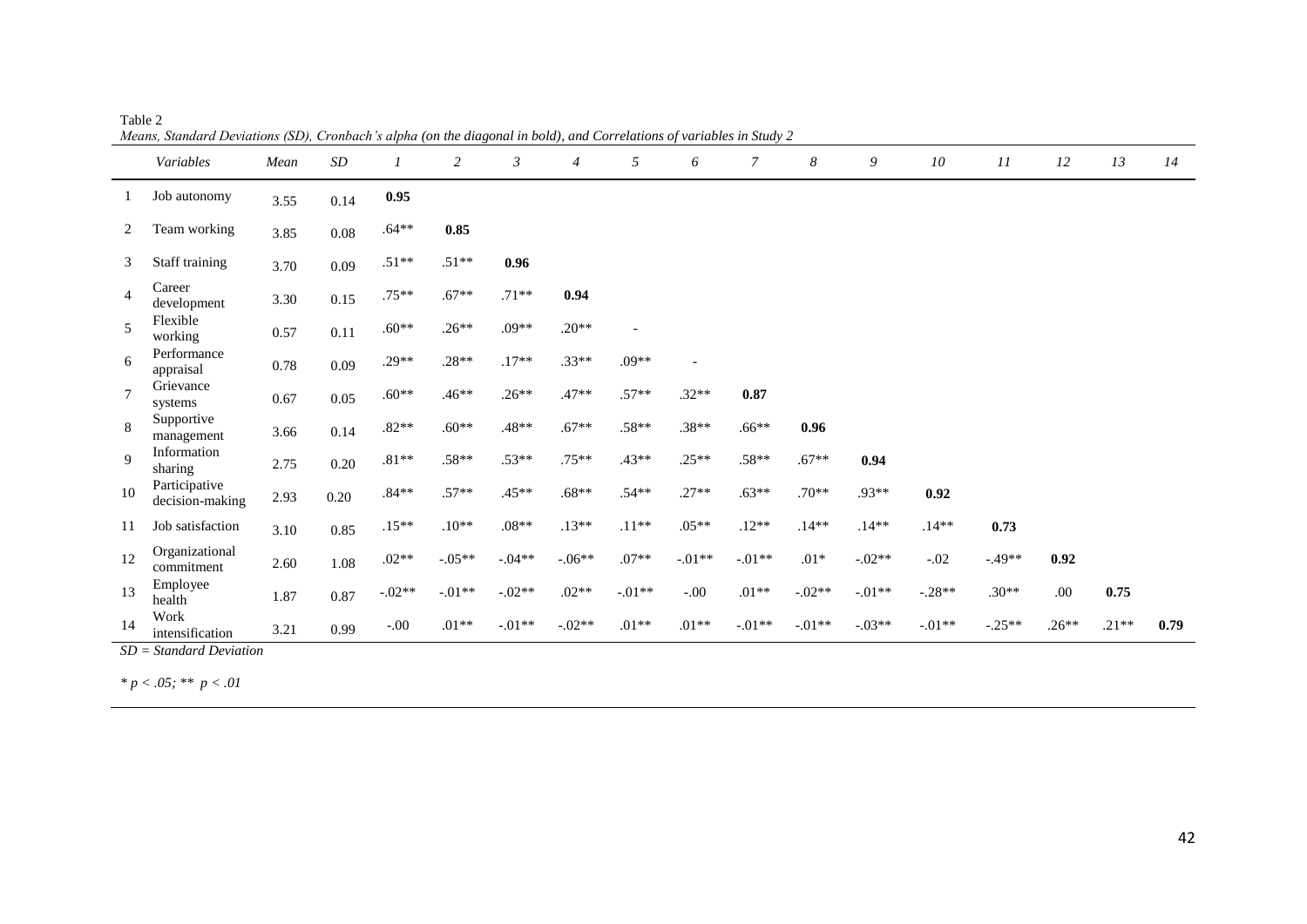|                 | Job                 | Organizational | Employees'  | Job-related | Work            |
|-----------------|---------------------|----------------|-------------|-------------|-----------------|
|                 | <b>Satisfaction</b> | Commitment     | Trust       | contentment | Intensification |
|                 | (residuals)         | (residuals)    | (residuals) | (residuals) | (residuals)     |
| Work            | $-0.073***$         | $0.039***$     | $-0.129***$ | $-0.753***$ |                 |
| Intensification | (0.011)             | (0.010)        | (0.010)     | (0.007)     |                 |
| Cluster 1       | 0.00                | 0.00           | 0.00        | 0.00        | 0.00            |
|                 | (0.00)              | (0.00)         | (0.00)      | (0.00)      | (0.00)          |
| Cluster 2       | $-0.090***$         | $-0.123***$    | $-0.199***$ | $-0.024***$ | $0.033*$        |
|                 | (0.012)             | (0.013)        | (0.012)     | (0.009)     | (0.014)         |
| Cluster 3       | $-0.233***$         | $-0.264***$    | $-0.313***$ | $-0.072***$ | $-0.070***$     |
|                 | (0.013)             | (0.013)        | (0.013)     | (0.009)     | (0.013)         |

*Direct effects of HPWP on employee health and well-being*

*95% Confidence Interval (CI) for indirect effects of HPWP on employee health and well-being via work intensification*

|           | Job<br>Satisfaction |                |                | Organizational | Employees'     |                | Job-related<br>Contentment |                |  |
|-----------|---------------------|----------------|----------------|----------------|----------------|----------------|----------------------------|----------------|--|
|           |                     |                |                | Commitment     | Trust          |                |                            |                |  |
|           | CI(95%)             |                |                | CI(95%)        | CI(95%)        |                | CI(95%)                    |                |  |
|           | <b>DOPM</b>         |                |                | <b>DOPM</b>    |                | <b>DOPM</b>    | <b>DOPM</b>                |                |  |
|           | Lower<br>limit      | Upper<br>limit | Lower<br>limit | Upper<br>limit | Lower<br>limit | Upper<br>limit | Lower<br>limit             | Upper<br>limit |  |
| Cluster 1 |                     |                |                |                |                |                |                            |                |  |
| Cluster 2 | $-0.005$            | 0.000          | 0.000          | 0.003          | $-0.008$       | $-0.001$       | $-0.046$                   | $-0.004$       |  |
| Cluster 3 | 0.003               | 0.008          | $-0.005$       | $-0.001$       | 0.006          | 0.013          | 0.034                      | 0.072          |  |

*Model fit* =  $X^2$  = 5851.605; *df* = 132; p-value < 0.001; RMSEA = 0.045; CFI = 0.962; TLI = 0.951;

 $SRMR = 0.043$ 

*DOPM = Distribution of the product method*

*Sample size (N) =1733 workplaces, 22451 employees*

*Cluster 1 = Extensive-use cluster (686 workplaces, 8165 employees)*

*Cluster 2 = Restricted-use cluster (602 workplaces, 8823 employees)*

*Cluster 3 = Low-use cluster (445 workplaces, 5463 employees)*

*\* = p < .05; \*\* = p < .01; \*\*\* = p < .001*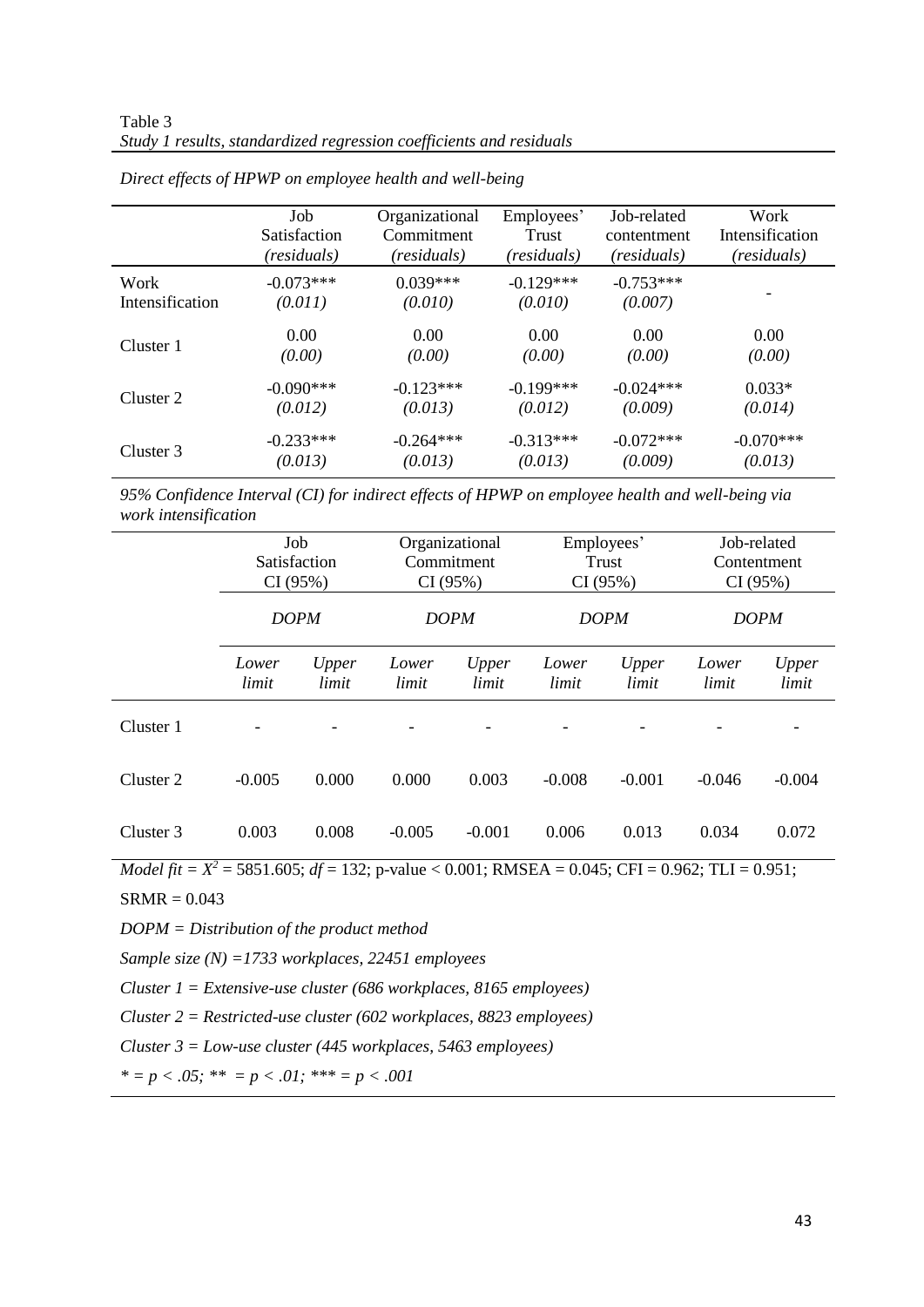|                 | <b>Job Satisfaction</b><br>(residuals) | Organizational<br>Commitment<br>(residuals) | Employee<br>Health<br>(residuals) | Work<br>Intensification<br>(residuals) |
|-----------------|----------------------------------------|---------------------------------------------|-----------------------------------|----------------------------------------|
| Work            | $-0.341***$                            | $0.286***$                                  | $-0.260***$                       |                                        |
| Intensification | (0.004)                                | (0.004)                                     | (0.003)                           |                                        |
| Cluster 1       | 0.000                                  | 0.000                                       | 0.000                             | 0.000                                  |
|                 | (0.00)                                 | (0.00)                                      | (0.00)                            | (0.00)                                 |
| Cluster 2       | $-0.105***$                            | $-0.016$                                    | 0.007                             | $0.014*$                               |
|                 | (0.005)                                | (0.009)                                     | (0.005)                           | (0.006)                                |
| Cluster 3       | $-0.122***$                            | $-0.004$                                    | $-0.005$                          | $-0.019**$                             |
|                 | (0.021)                                | (0.008)                                     | (0.007)                           | (0.007)                                |

*Direct effects of HPWP on employee health and well-being*

*95% Confidence Interval (CI) for indirect effects of HPWP on employee health and well-being via work intensification*

|           | CI(95%)                  | Job<br><b>Satisfaction</b> |                | Organizational<br>Commitment<br>CI(95%) | Employee<br>Health<br>CI(95%) |                |  |
|-----------|--------------------------|----------------------------|----------------|-----------------------------------------|-------------------------------|----------------|--|
|           |                          | <b>DOPM</b>                | <b>DOPM</b>    |                                         | <b>DOPM</b>                   |                |  |
|           | Lower<br>limit           | Upper<br>limit             | Lower<br>limit | Upper<br>limit                          | Lower<br>limit                | Upper<br>limit |  |
| Cluster 1 | $\overline{\phantom{a}}$ |                            |                | $\overline{\phantom{0}}$                |                               |                |  |
| Cluster 2 | $-0.009$                 | $-0.001$                   | 0.001          | 0.007                                   | $-0.007$                      | $-0.001$       |  |
| Cluster 3 | 0.002                    | 0.011                      | $-0.009$       | $-0.002$                                | 0.001                         | 0.009          |  |

*Model fit* =  $X^2$  = 14201.891; *df* = 52; p-value < 0.001; RMSEA = 0.041; CFI = 0.970; TLI = 0.950;

SRMR = 0.028

*DOPM = Distribution of the product method*

*Sample size (N) = 386 NHS Trusts, 164916 employees*

*Cluster 1 = Extensive-use cluster (159 NHS Trusts, 69217employees)*

*Cluster 2 = Restricted-use cluster (216 NHS Trusts, 91875 employees)*

*Cluster 3 = Low-use cluster (11 NHS Trusts, 3824 employees)*

*\* = p < .05; \*\* = p < .01; \*\*\* = p < .001*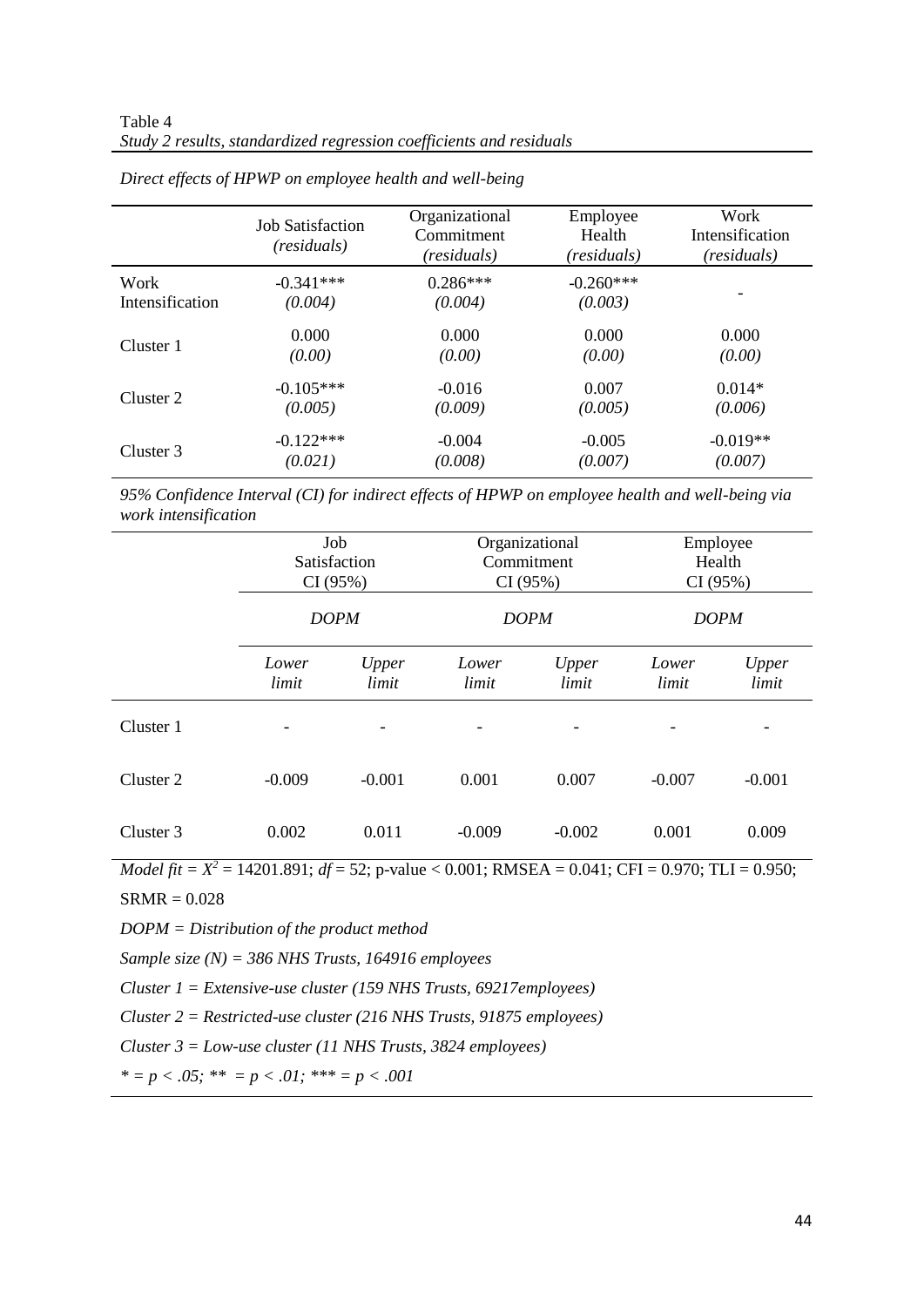

Figure 1 *Graphical representation of the HPWP cluster solutions in Study 1*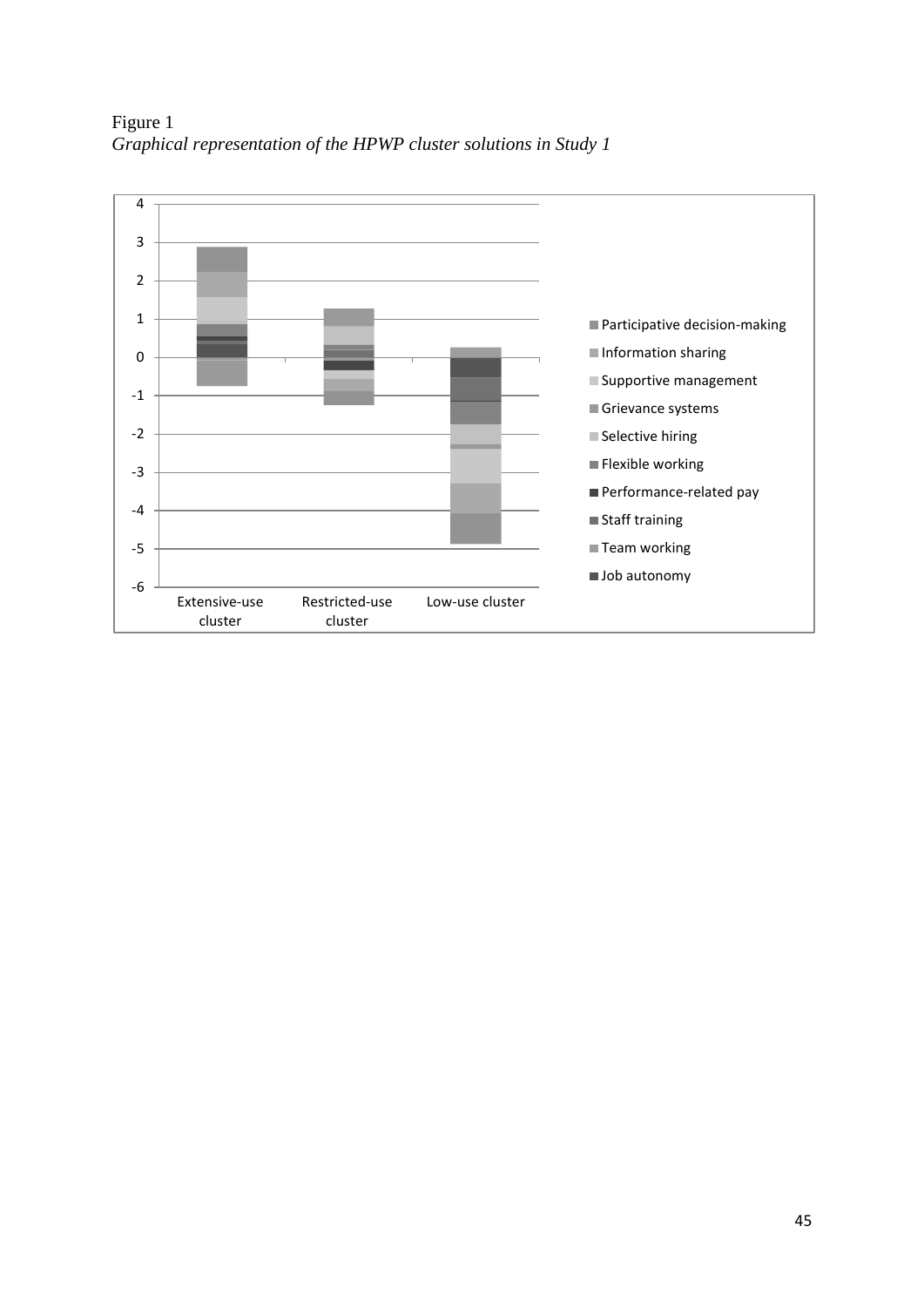

Figure 2 *Graphical representation of the HPWP cluster solutions in Study 2*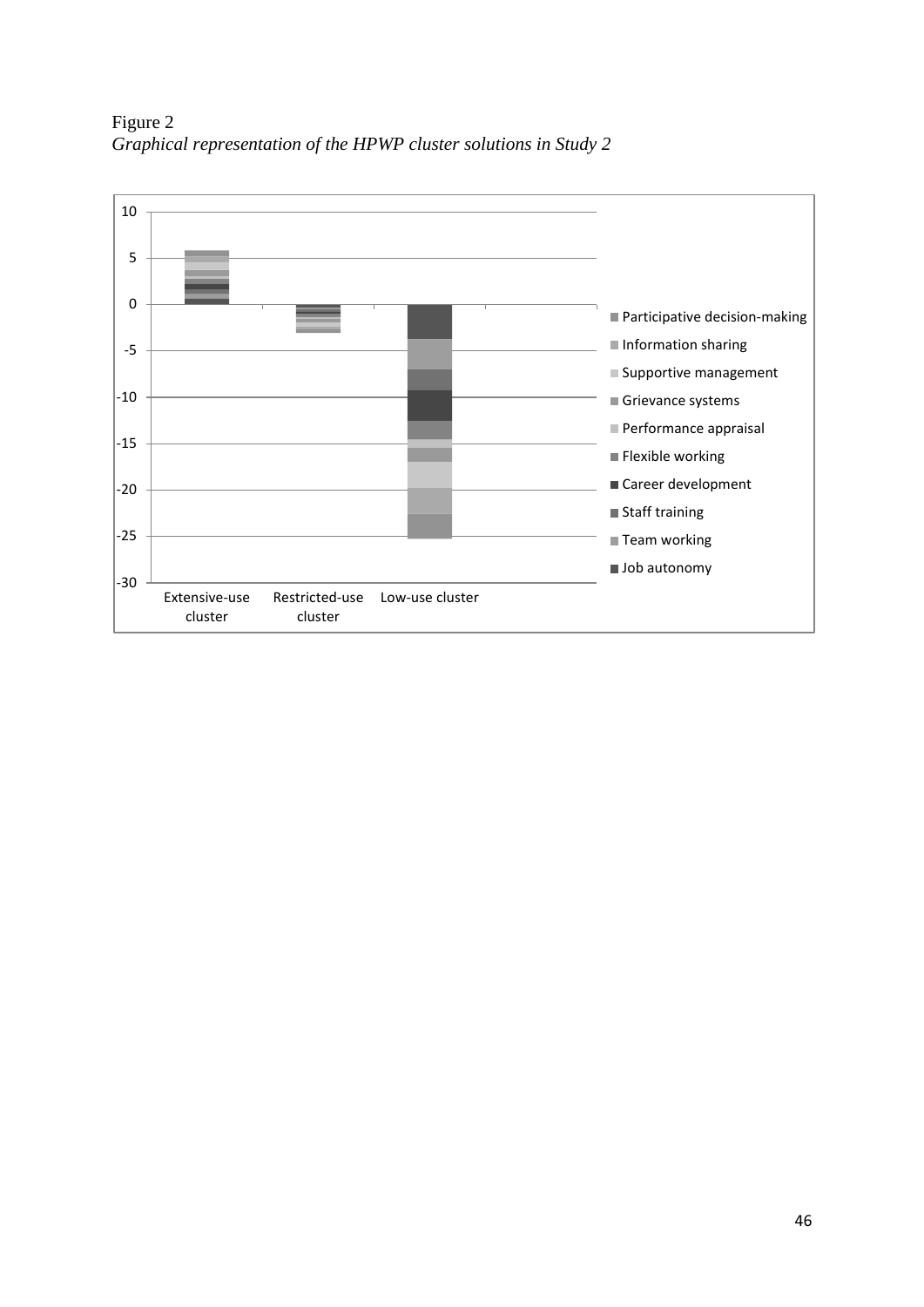| Variables                   | <b>Observed Items</b>                                                            | <b>Response Scale</b>                                                                |  |  |
|-----------------------------|----------------------------------------------------------------------------------|--------------------------------------------------------------------------------------|--|--|
|                             | How much influence do you have over what tasks you do                            |                                                                                      |  |  |
|                             | How much influence do you have over the pace at which you work                   | $1 = 'None'$ to $4 = 'A lot'$                                                        |  |  |
| Job autonomy                | How much influence do you have over how you do your work                         |                                                                                      |  |  |
|                             | How much influence do you have over the order in which you carry out tasks       |                                                                                      |  |  |
|                             | Team members depend on each other's work to be able to do their job              |                                                                                      |  |  |
| Team working                | Tasks or roles rotate among the members of the team                              | $0 = 'No'$ to $1 = 'Yes'$                                                            |  |  |
| Staff training              | Training either paid for or organised by your employer during the last 12 months | $0 = 'Have$ had no training'<br>$1 = 'Have had some training'$                       |  |  |
|                             | Do any employees in this establishment get paid by results or results            | $0 = 'Otherwise'$<br>1= 'Merit or results'                                           |  |  |
| Performance-<br>related pay | What proportion of employees are paid by merit or results                        | $1 = 40\%$ or more'<br>$0 = 'Otherwise'$                                             |  |  |
|                             | What measures of performance are used to determine payments by merit or results  | $0 = 'Otherwise'$<br>$1 = 'Individual, team, workplace or$<br>organisation measures' |  |  |
|                             | Are flexi-time arrangements available to you                                     |                                                                                      |  |  |
| Flexible working            | Are job sharing arrangements available to you                                    | $0 = 'No'$ to $1 = 'Yes'$                                                            |  |  |
|                             | Are chances to reduce your working hours available to you                        |                                                                                      |  |  |
|                             | Individuals' skill is important when recruiting new employees                    |                                                                                      |  |  |
| Selective hiring            | Individuals' qualification is important when recruiting new employees            | $0 = 'Not selected' to 1 = 'Selected'$                                               |  |  |
|                             | Individuals' experience is important when recruiting new employees               |                                                                                      |  |  |
|                             | Grievance procedures cover pay issues                                            |                                                                                      |  |  |
|                             | Grievance procedures cover redundancy issues                                     | $0 = 'Not selected' to 1 = 'Selected'$                                               |  |  |
| Grievance systems           | Grievance procedures cover organisation of work issues                           |                                                                                      |  |  |
|                             | Grievance procedures cover health and safety issues                              |                                                                                      |  |  |
|                             | Managers understand employee responsibilities outside of work                    | $1 = 'Strongly disagree'$                                                            |  |  |

Appendix 1: *Study 1 variables obtained from the 2004 WERS management and employee surveys*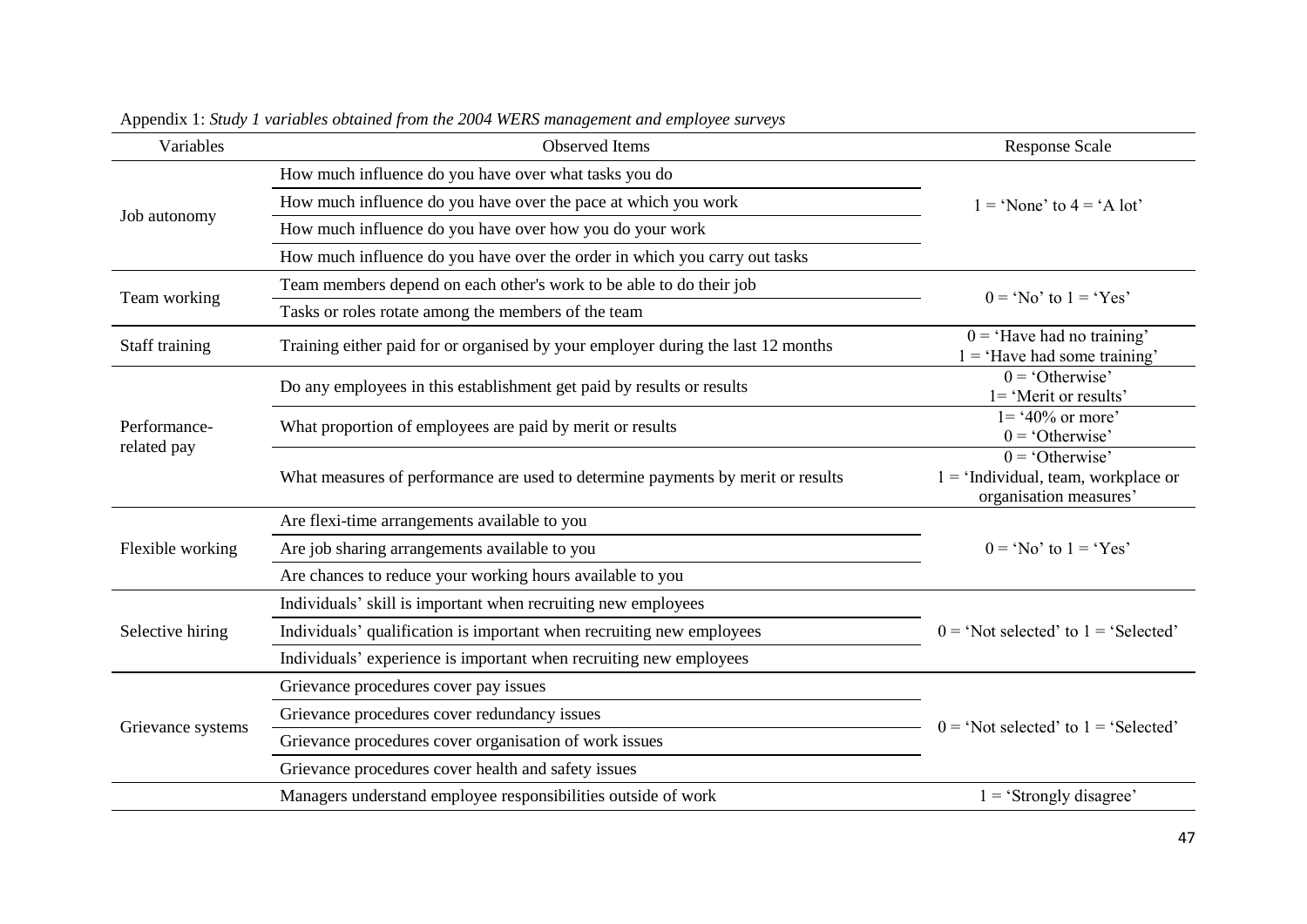| Supportive<br>management         | Managers encourage staff to develop their skills                  | $5 = 'Strongly agree'$                            |  |  |
|----------------------------------|-------------------------------------------------------------------|---------------------------------------------------|--|--|
| Information                      | Managers keep employees informed about the way job is done        | $1 = 'Very poor'$                                 |  |  |
| sharing                          | Managers keep employees informed about financial matters          | $5 = 'Very good'$                                 |  |  |
|                                  | Managers seek employee views                                      |                                                   |  |  |
| Participative<br>decision-making | Managers respond to employee suggestions                          | $1 = 'Very poor'$<br>$5 = 'Very good'$            |  |  |
|                                  | Employees influence final decisions                               |                                                   |  |  |
|                                  | Satisfied with my sense of achievement at work                    |                                                   |  |  |
|                                  | Satisfied with using my own initiative at work                    |                                                   |  |  |
| Job satisfaction                 | Satisfied with my level of influence on the job                   | $=$ 'Very dissatisfied'<br>$5 = 'Very satisfied'$ |  |  |
|                                  | Satisfied with my job security                                    |                                                   |  |  |
|                                  | Satisfied with the work itself                                    |                                                   |  |  |
|                                  | I share the organizational values                                 |                                                   |  |  |
| Organizational<br>commitment     | I feel loyal to the organization                                  | $=$ 'Strongly disagree'<br>$5 = 'Strongly agree'$ |  |  |
|                                  | I am proud to tell people about the organization                  |                                                   |  |  |
|                                  | Managers can be reliable upon to keep their promises              |                                                   |  |  |
| Employee trust                   | Managers are sincere in attempting to understand employees' views | $=$ 'Strongly disagree'<br>$5 = 'Strongly agree'$ |  |  |
|                                  | Managers deal with employees honestly                             |                                                   |  |  |
|                                  | How much of the time has your job made you feel tense             |                                                   |  |  |
| Job-related<br>contentment       | How much of the time has your job made you feel worried           | $1 = 'All$ the time'<br>$5 = 'Never'$             |  |  |
|                                  | How much of the time has your job made you feel uneasy            |                                                   |  |  |
|                                  | My job requires that I work very hard                             |                                                   |  |  |
| Work intensification             | I never seem to have enough time to get my work done              | $=$ 'Strongly disagree'<br>$5 = 'Strongly agree'$ |  |  |
|                                  | I worry a lot about my work outside working hours                 |                                                   |  |  |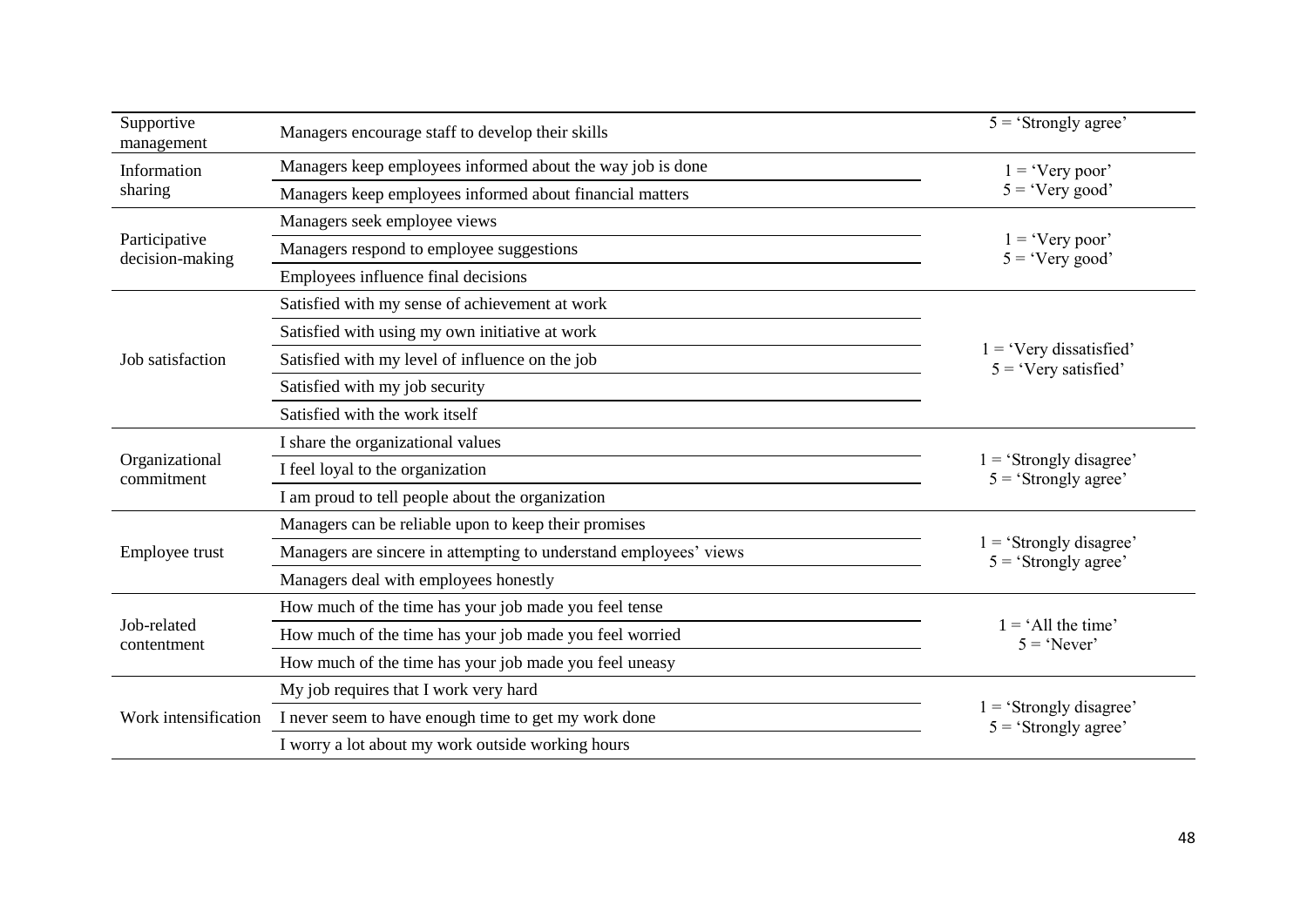| Variables          | Observed Items                                                                                                                                 | <b>Response Scale</b>                             |  |  |
|--------------------|------------------------------------------------------------------------------------------------------------------------------------------------|---------------------------------------------------|--|--|
|                    | There are frequent opportunities for me to show initiative in my role                                                                          | $1 = 'Strongly disagree'$                         |  |  |
| Job autonomy       | I am able to make improvements happen in my area of work                                                                                       | $5 = 'Strongly agree'$                            |  |  |
|                    | Team members have a set of shared objectives                                                                                                   | $1 = 'Strongly disagree'$                         |  |  |
| Team working       | Team members communicate closely with each other                                                                                               | $5 = 'Strongly agree'$                            |  |  |
|                    | My training has helped to do my job better                                                                                                     |                                                   |  |  |
| Staff training     | My training has helped me to stay up-to-date with my job                                                                                       | $=$ 'Strongly disagree' $5 =$<br>'Strongly agree' |  |  |
|                    | My training has helped me to stay up-to-date with professional requirements                                                                    |                                                   |  |  |
|                    | I am supported to keep up-to-date with developments in my field                                                                                | $1 = 'Strongly disagree'$                         |  |  |
| Career development | There is strong support for training in my area of work                                                                                        | $5 = 'Strongly agree'$                            |  |  |
| Flexible working   | Do they following flexible work arrangements apply to you - flexi-time, reduced hours,<br>work from home, working agreed hours and job sharing | $0 = 'Not selected' to 1 = 'Selected'$            |  |  |
| Appraisal          | Have you had an appraisal or Knowledge and Skills Framework (KSF) development<br>review in the last 12 months                                  | $0 = 'No'$ to $1 = 'Yes'$                         |  |  |
|                    | If concerned about fraud, malpractice or wrongdoing, do you know how to report it                                                              |                                                   |  |  |
| Grievance systems  | Do you feel safe raising concerns about fraud, malpractice or wrongdoing                                                                       | $0 = 'No'$ to $1 = 'Yes'$                         |  |  |
|                    | Do you feel confident that your Trust would address your concerns                                                                              |                                                   |  |  |
| Supportive         | Managers can be counted on to help with a difficult task at work                                                                               | $1 = 'Strongly disagree'$                         |  |  |
| management         | Managers give clear feedback on my work                                                                                                        | $5 = 'Strongly agree'$                            |  |  |
| Information        | Communication between senior management and staff is effective                                                                                 | $=$ 'Strongly disagree'                           |  |  |
| sharing            | Different parts of the Trust communicate effectively with each other                                                                           | $5 = 'Strongly agree'$                            |  |  |
| Participative      | Senior managers involve staff in important decisions                                                                                           | $1 = 'Strongly disagree'$                         |  |  |
| decision-making    | Senior managers encourage staff to suggest new ideas                                                                                           | $5 = 'Strongly agree'$                            |  |  |
| Job satisfaction   | Satisfied with the recognition I get for good work                                                                                             | $1 = 'V$ ery dissatisfied'                        |  |  |
|                    | Satisfied with the extent to which my work is valued                                                                                           | $5 = 'Very satisfied'$                            |  |  |

Appendix 2: *Study 2 variables obtained from the 2010 NHS Staff survey*